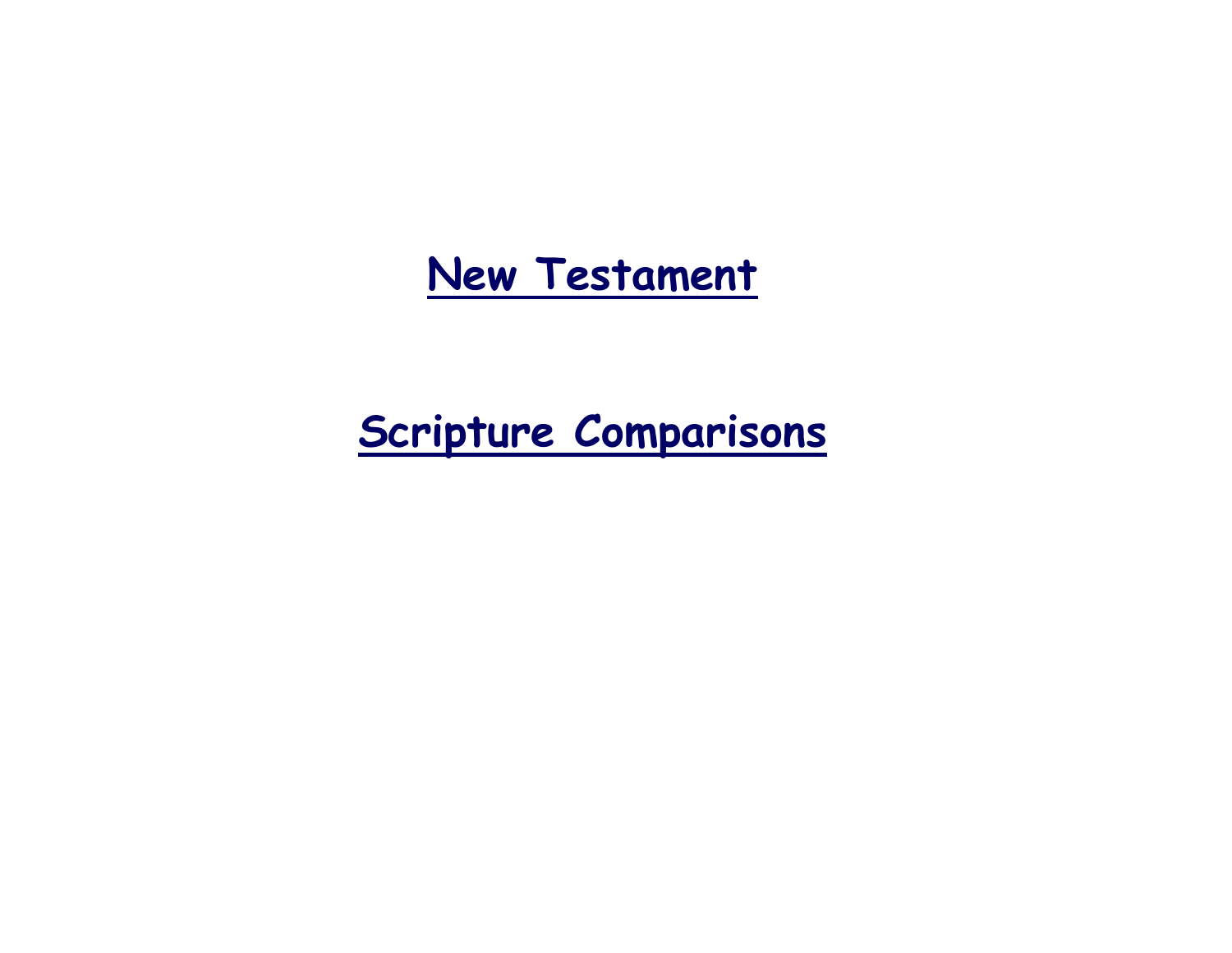## **The following factors can influence the outcome of any given Bible translation. The:**

- 1) Translation criteria (word for word, thought for thought, ... etc.);
- 2) Writing style;
- 3) Religious beliefs and character of the translators;
- 4) Reference notes & other study aides; and
- 5) Underlying Hebrew & Greek texts used.

The first four factors will most influence whether an average individual will "like" the translation.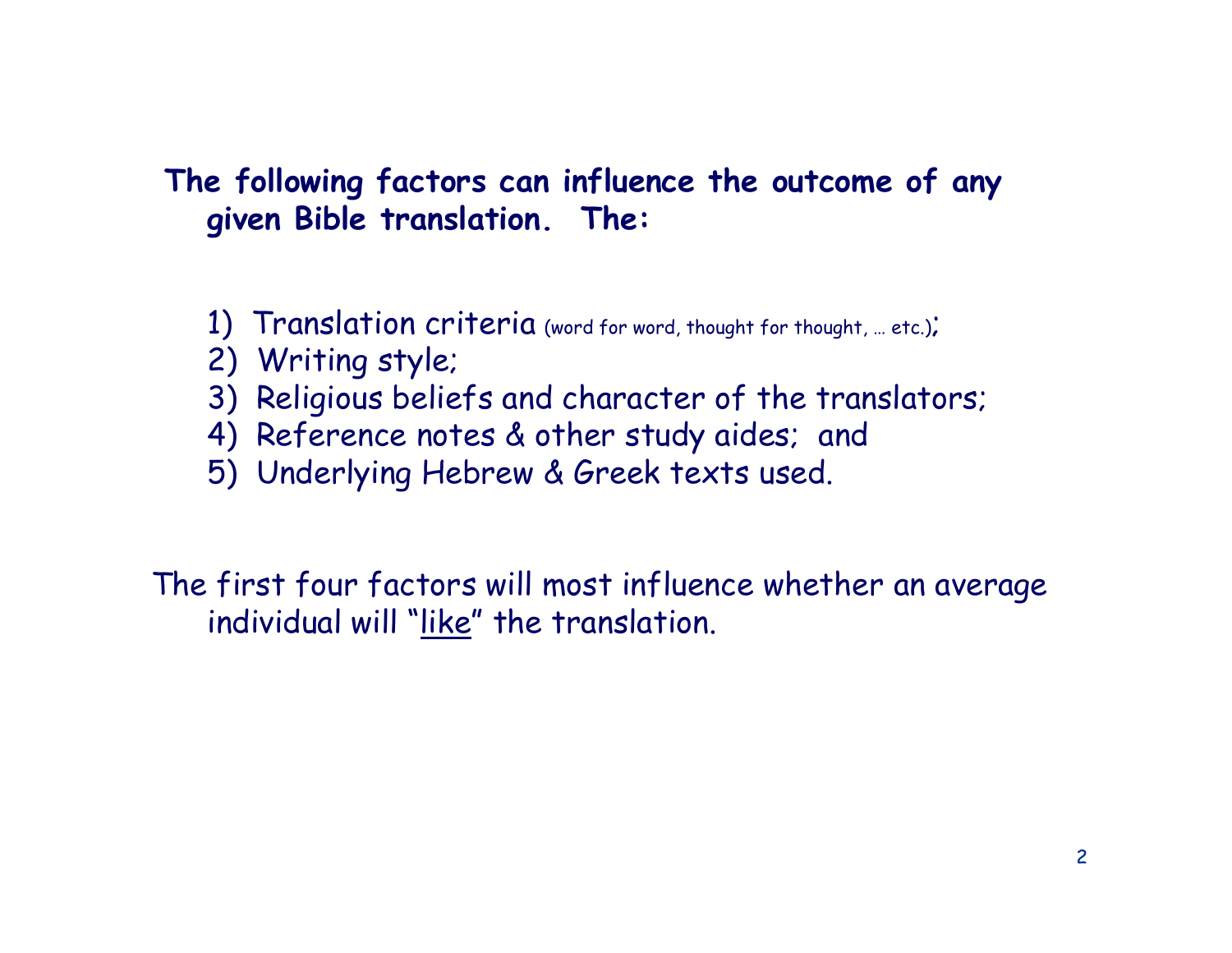This presentation is not about the first four factors:

**It is about:**

**The Greek texts used in translating the New Testament.**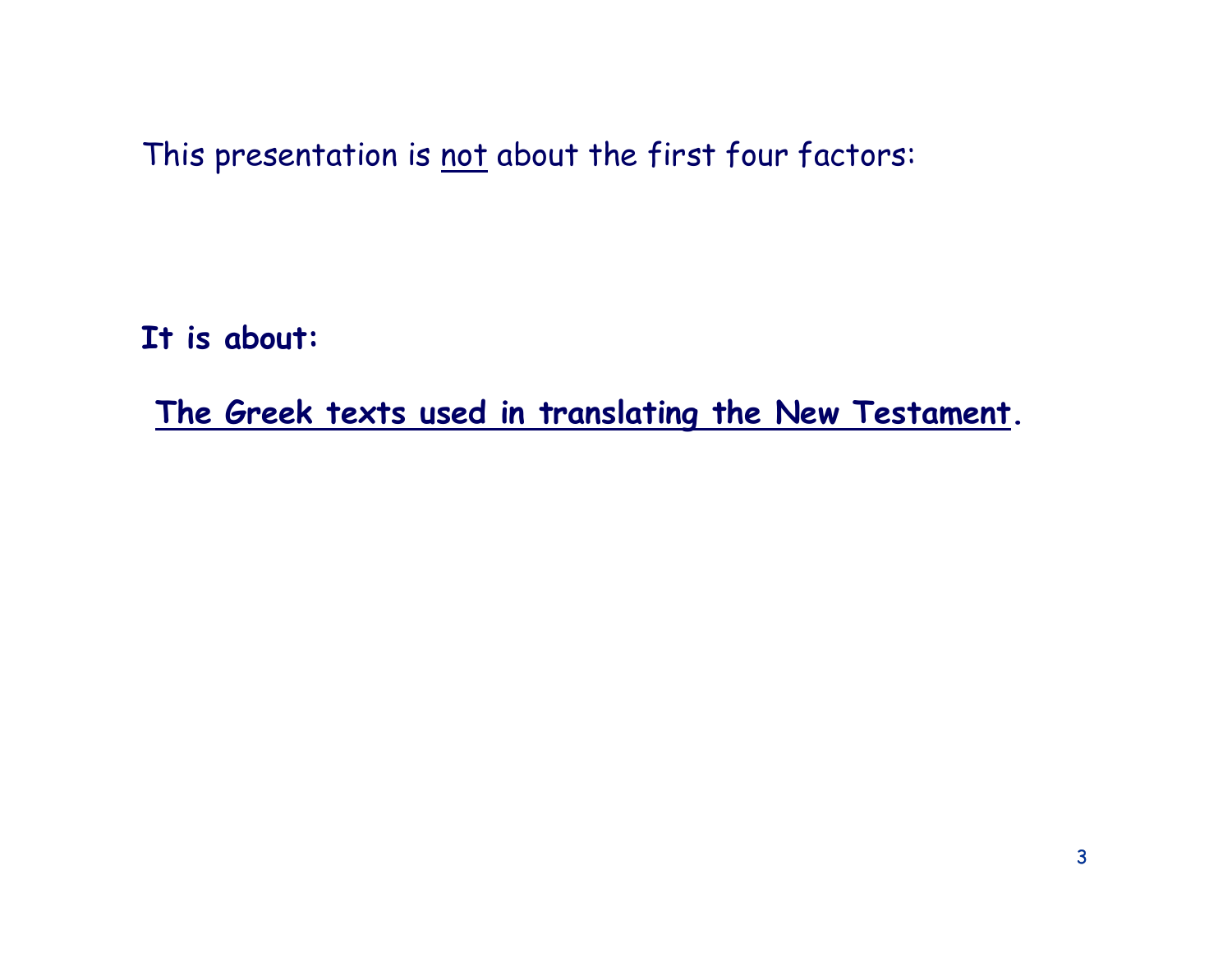It is our hope that after seeing this presentation, you will:

Become motivated to prove for yourself whether your favorite Bible translation preserves the sanctity of God's Word.

Recall that we are to:

Prove all things; hold fast that which is good.  $(1$  Thes. 5:21 AV)\*

\*AV = Authorized Version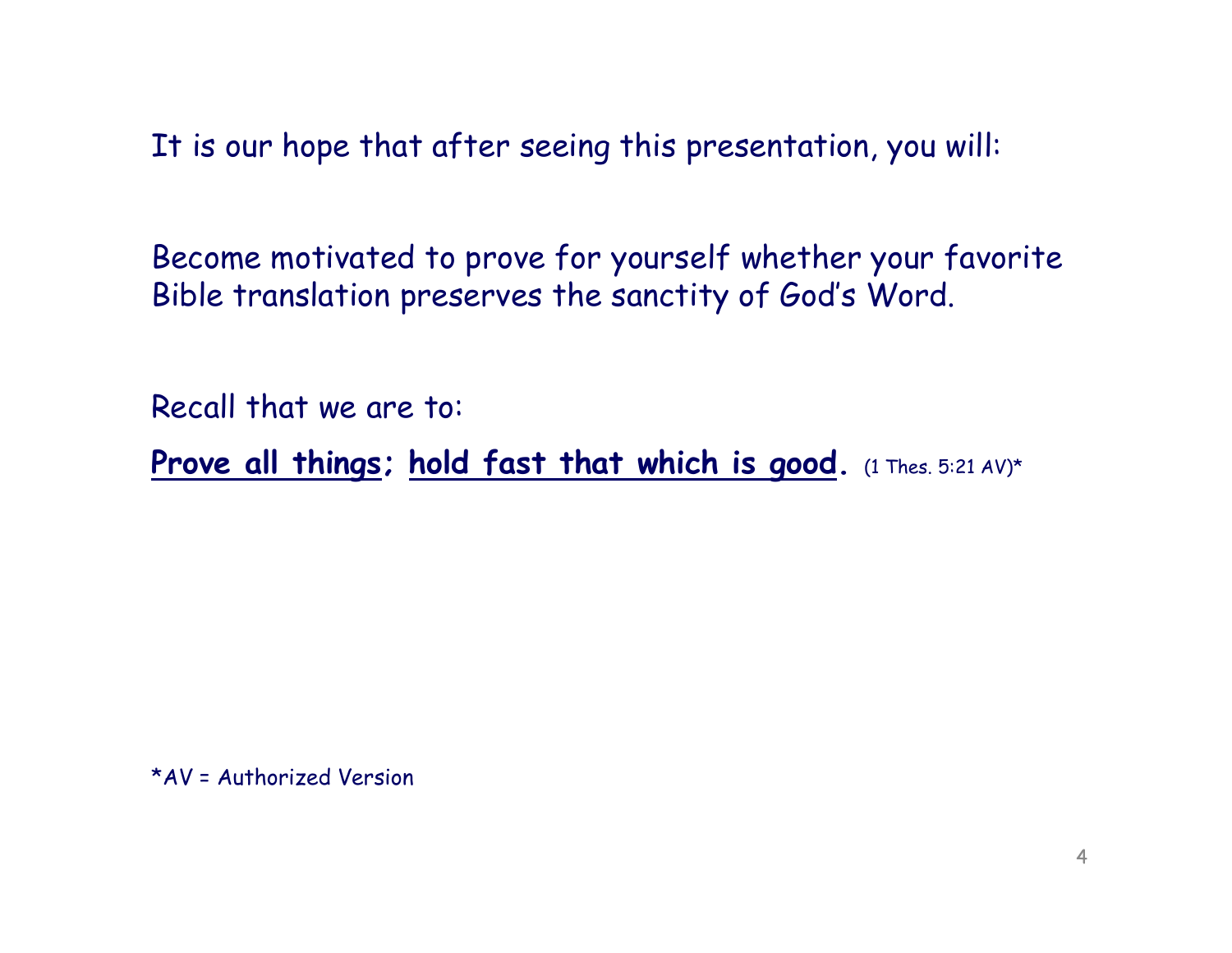**"… there are really only two kinds of Greek New Testaments – the Received Text and the Modern Critical Text.**"

Ref.: Floyd Nolen Jones; http://www.biblebelievers.com/Floyd\_Jones/Jones\_Ripped5.html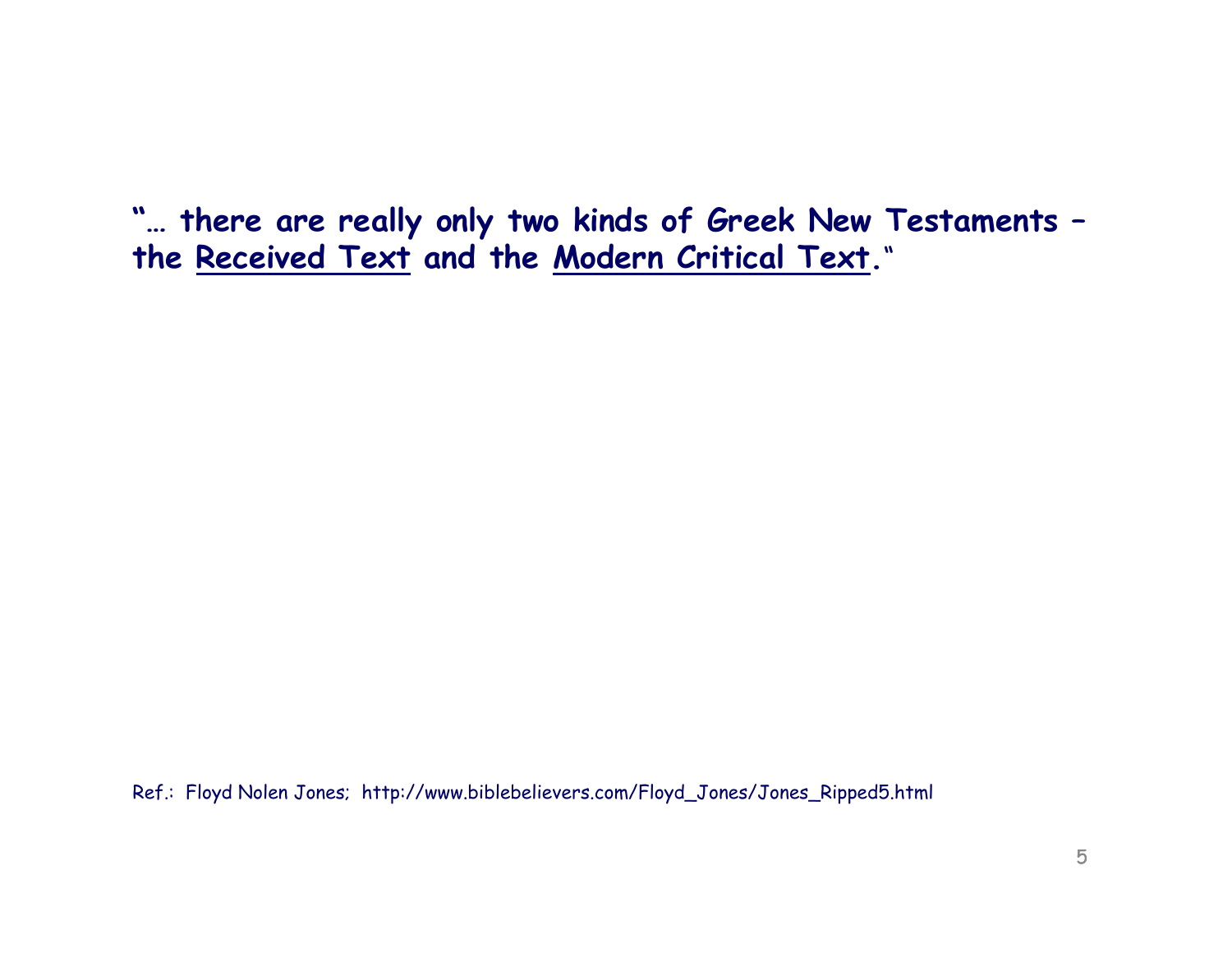**Our goal is to present evidence that:** 

Most of the New Testament translations published from the year 1901 AD an onward, are based on the Modern Critical Text; and,

Only a few are based on the Received Text.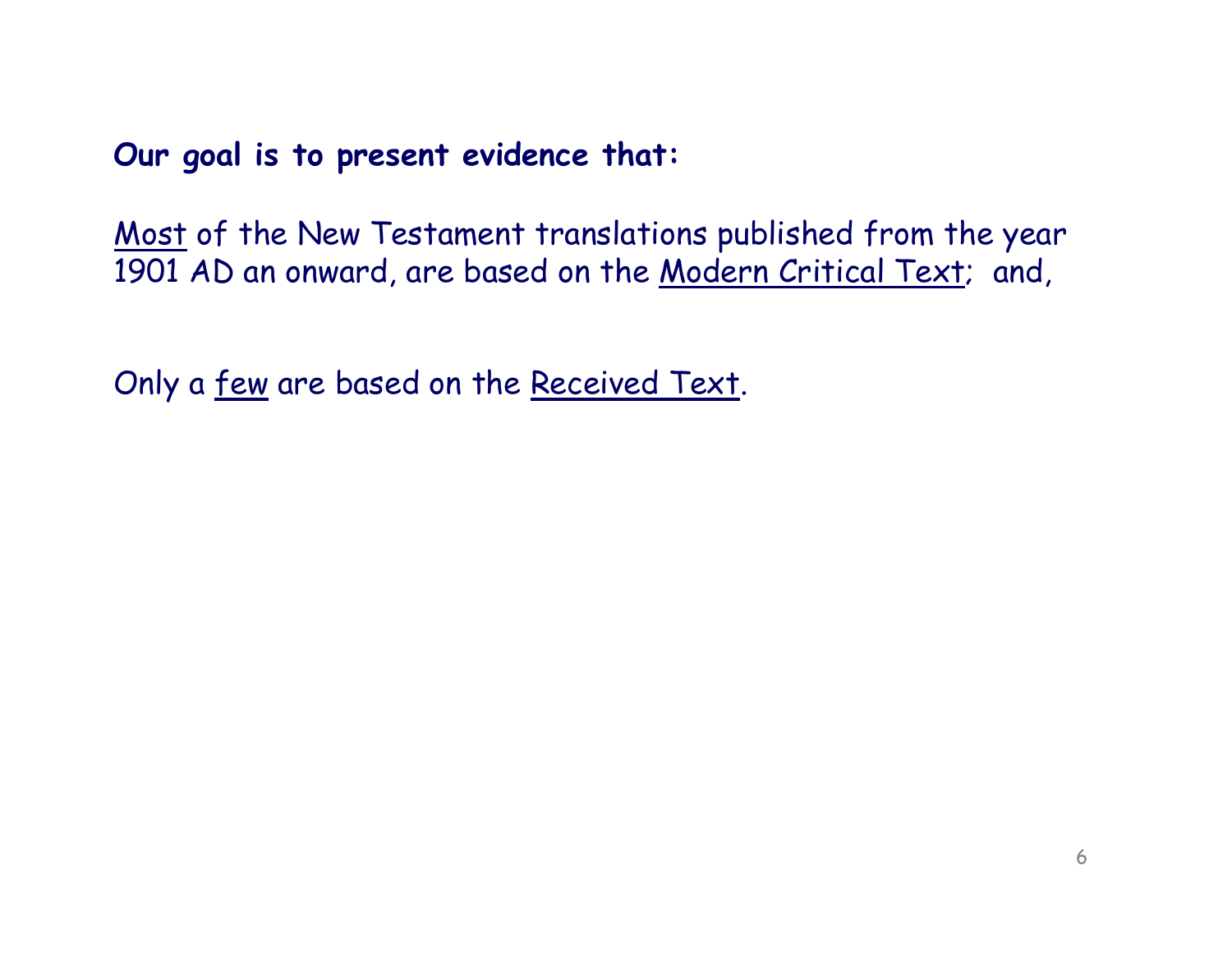To illustrate the differences between these two texts, without the need of being literate in Greek, the resulting English translations are compared.

Key Scriptures in the Authorized (King James) Version and 26 modern English translations are compared.

The results are presented in table format, enabling you to obtain an overview of the differences at a glance.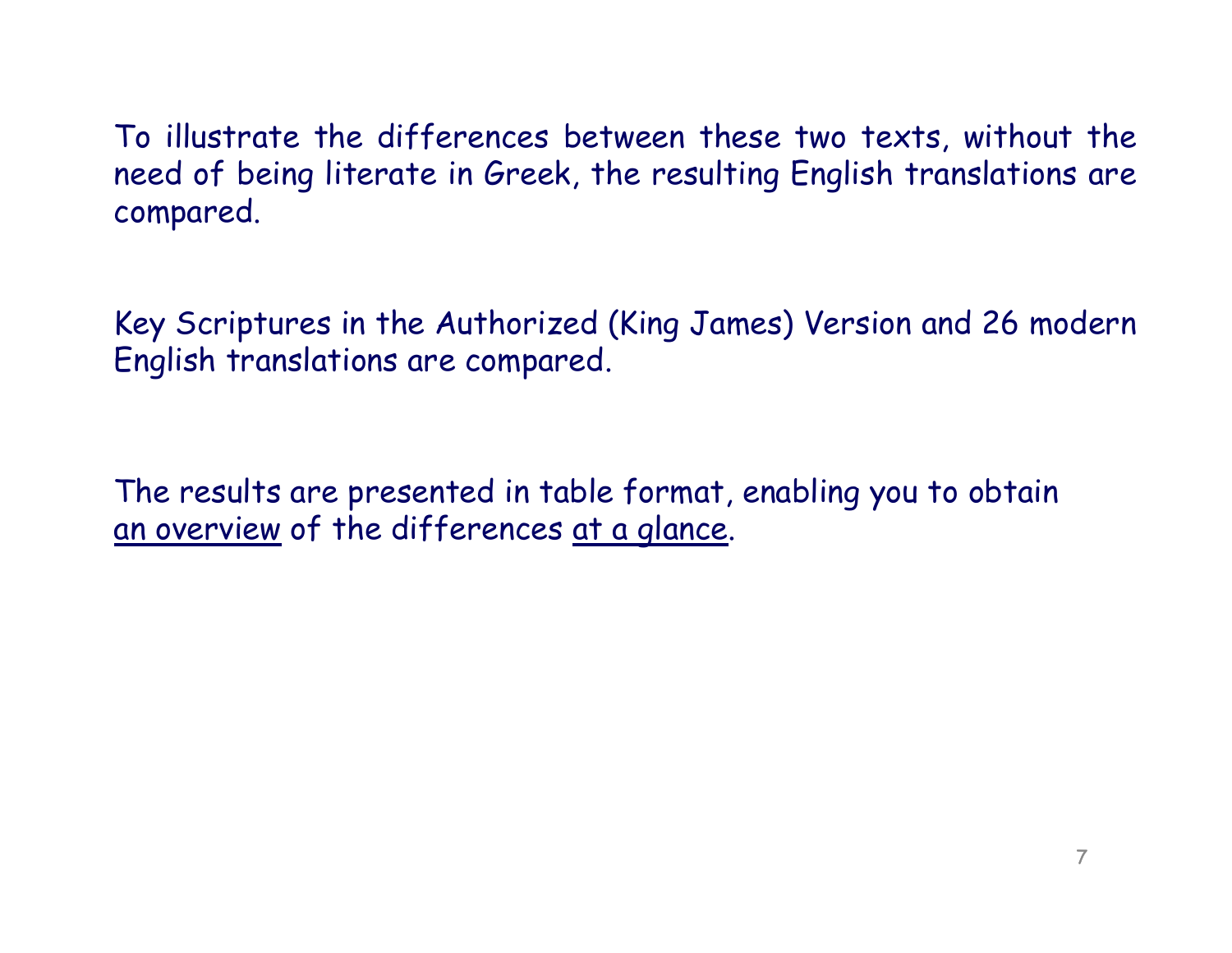## **Versions or Translations Compared**

|                | <b>Translation Name</b>                                 | <b>Abbreviation</b> |             | <b>Translation</b> |
|----------------|---------------------------------------------------------|---------------------|-------------|--------------------|
|                |                                                         |                     | Date        | Criteria           |
|                | Authorized (King James) Version                         | AV                  | 1611 / 1769 |                    |
| $\mathbf{1}$   | Faithful Version - The Holy Bible In Its Original Order | <b>FV</b>           | 2011        |                    |
| $\overline{c}$ | <b>Douay-Rheims</b>                                     | $D-R$               | 1582        |                    |
| 3              | <b>American Standard Version</b>                        | <b>ASV</b>          | 1901        |                    |
| 4              | <b>Weymouth New Testament</b>                           | <b>WNT</b>          | 1903        |                    |
| 5              | <b>Bible in Basic English</b>                           | <b>BBE</b>          | 1941        |                    |
| 6              | <b>Revised Standard Version</b>                         | <b>RSV</b>          | 1952        |                    |
| $\overline{7}$ | <b>New American Standard</b>                            | <b>NAS</b>          | 1971        |                    |
| 8              | The Living Bible                                        | <b>TLB</b>          | 1971        |                    |
| 9              | <b>Good News Translation</b>                            | <b>GNT</b>          | 1976        |                    |
|                | 10 New International Version                            | <b>NIV</b>          | 1978        |                    |
|                | 11 New King James Version                               | <b>NKJV</b>         | 1982        |                    |
|                | 12 New Revised Standard                                 | <b>NRS</b>          | 1989        |                    |
|                | 13 New Century Version                                  | <b>NCV</b>          | 1991        |                    |
|                | 14 Contemporary English Version                         | <b>CEV</b>          | 1995        |                    |
|                | 15 GOD'S WORD Translation                               | <b>GW</b>           | 1995        |                    |
|                | 16 New Living Translation                               | <b>NLT</b>          | 1996        |                    |
|                | 17 Third Millennium Bible                               | <b>TMB</b>          | 1998        |                    |
|                | 18 World English Bible                                  | <b>WEB</b>          | 2000        |                    |
|                | 19 English Standard Version                             | <b>ESV</b>          | 2001        |                    |
|                | 20 The Message                                          | <b>MSG</b>          | 2002        |                    |
| 21             | Holman Christian Standard                               | CSB                 | 2004        |                    |
|                | 22 Complete Jewish Bible                                | CJB                 | 2007        |                    |
|                | 23 New International Reader's Version                   | <b>NIRV</b>         | 2010        |                    |
|                | 24 Common English Bible                                 | <b>CEB</b>          | 2011        |                    |
|                | 25 The Voice Bible                                      | <b>TVB</b>          | 2011        |                    |
|                | 26 Hebrew Names Version                                 | <b>HNV</b>          | 2012        |                    |

Of the well over 100 English Bible translations\*, 27 are compared in this presentation.

\*http://tyndalearchive.com/scriptures/index.htm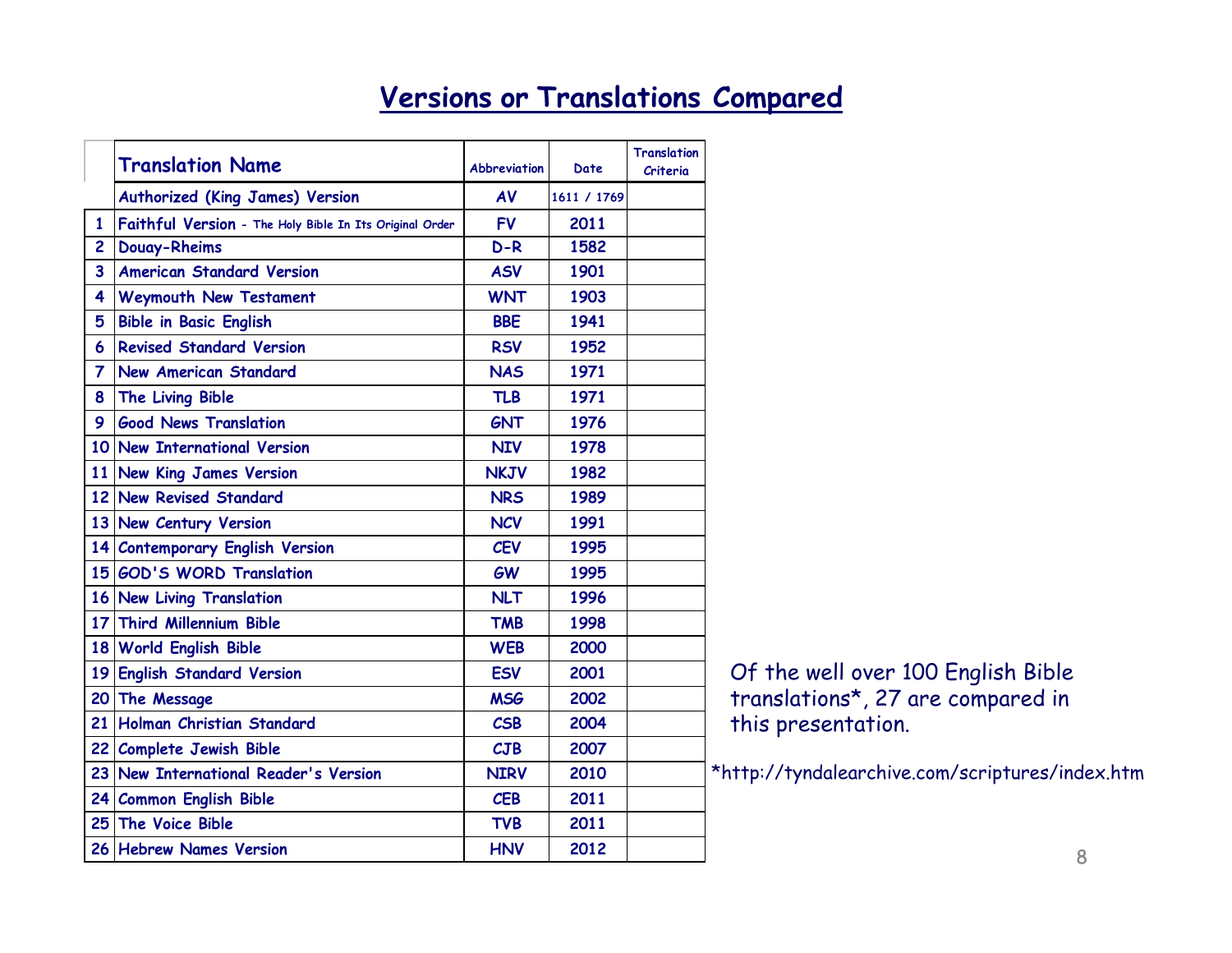**Matthew 1:25 (AV)** and knew her not till she had brought forth her firstborn son: and he called his name JESUS.

| 1              | <b>Faithful Version</b>          | <b>FV</b>   | her Son, the firstborn;   |         |
|----------------|----------------------------------|-------------|---------------------------|---------|
| $\overline{c}$ | <b>Douay-Rheims</b>              | $D-R$       | her first born            |         |
| 3              | <b>American Standard Version</b> | <b>ASV</b>  | X                         |         |
| 4              | <b>Weymouth New Testament</b>    | <b>WNT</b>  | $\boldsymbol{\mathsf{x}}$ |         |
| 5              | <b>Bible in Basic English</b>    | <b>BBE</b>  | X                         |         |
| 6              | <b>Revised Standard Version</b>  | <b>RSV</b>  | X                         |         |
| 7              | <b>New American Standard</b>     | <b>NAS</b>  | $\ddagger$                |         |
| 8              | The Living Bible                 | <b>TLB</b>  | ŧ                         |         |
| 9              | <b>Good News Translation</b>     | <b>GNT</b>  | her                       |         |
|                | 10 New International Version     | <b>NIV</b>  | $\boldsymbol{\mathsf{x}}$ |         |
| 11             | <b>New King James Version</b>    | <b>NKJV</b> | her firstborn             |         |
|                | 12 New Revised Standard          | <b>NRS</b>  | X                         |         |
|                | 13 New Century Version           | <b>NCV</b>  | $\boldsymbol{\mathsf{x}}$ |         |
|                | 14 Contemporary English V.       | <b>CEV</b>  | X                         | Witness |
|                | 15 GOD'S WORD Translation        | <b>GW</b>   | $\boldsymbol{\mathsf{x}}$ |         |
|                | 16 New Living Translation        | <b>NLT</b>  | X                         |         |
|                | 17 Third Millennium Bible        | <b>TMB</b>  | her firstborn             |         |
|                | 18 World English Bible           | <b>WEB</b>  | her firstborn             |         |
|                | 19 English Standard Version      | <b>ESV</b>  | X                         |         |
| 20             | The Message                      | <b>MSG</b>  | $\boldsymbol{\mathsf{x}}$ |         |
| 21             | Holman Christian Standard        | CSB         | X                         |         |
|                | 22 Complete Jewish Bible         | CJB         | $\boldsymbol{\mathsf{x}}$ |         |
| 23             | New International Reader's       | <b>NIRV</b> | X                         |         |
|                | 24 Common English Bible          | <b>CEB</b>  | X                         |         |
|                | 25 The Voice Bible               | <b>TVB</b>  | X                         |         |
|                | 26 Hebrew Names Version          | <b>HNV</b>  | her firstborn             |         |

X - Indicates that the above, underlined words (or their equivalent) have been omitted.

‡ – The translation implies her firstborn.

See also: Isaiah 7:14, where some translations substitute 'young women' in place of **'virgin'**.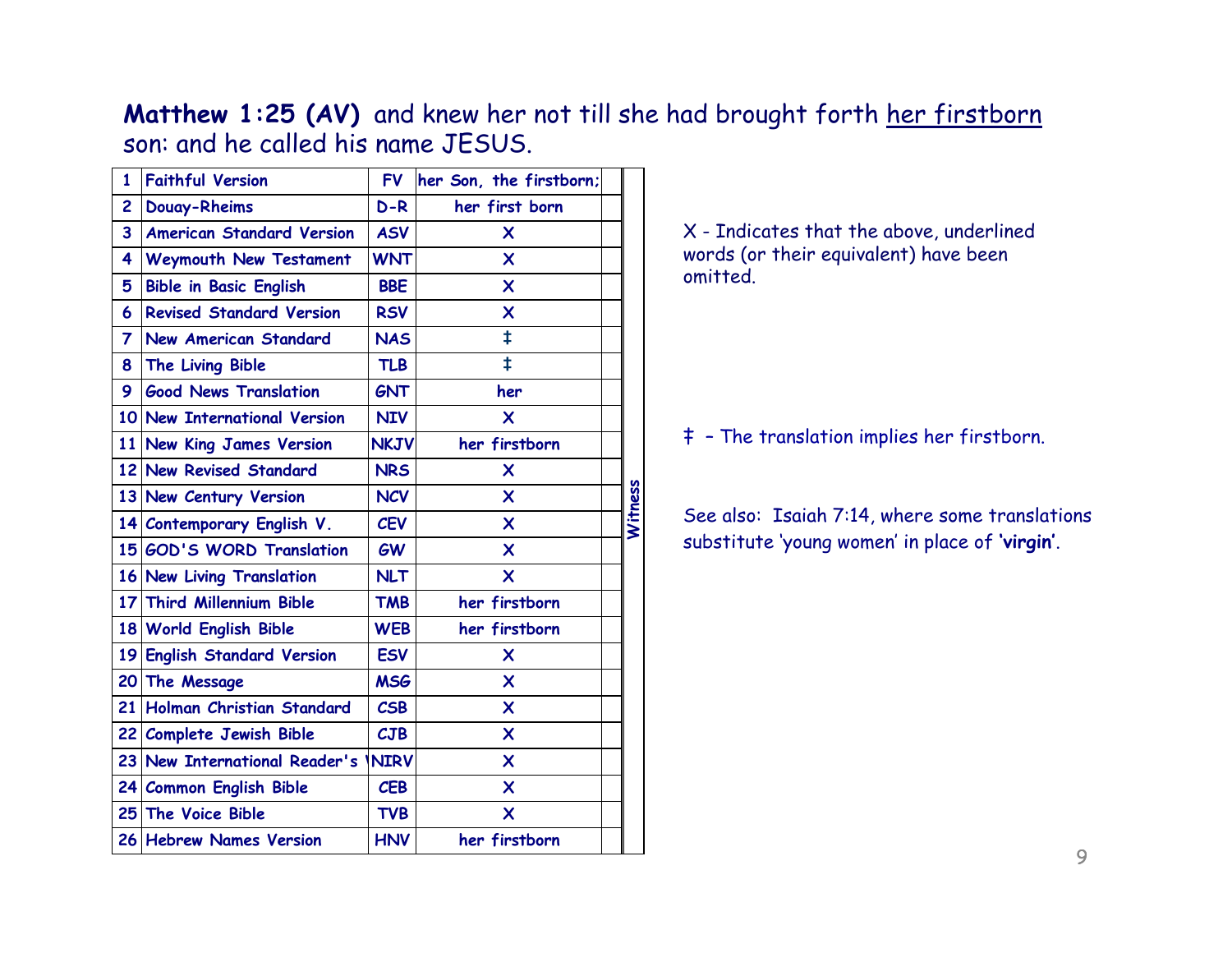|    |                                  |             | Matthew 9:13              | Mark 2:17                 |
|----|----------------------------------|-------------|---------------------------|---------------------------|
|    | Authorized (King James) Version  | AV          | to repentance             | to repentance             |
| 1  | <b>Faithful Version</b>          | <b>FV</b>   | to repentance             | to repentance             |
| 2  | <b>Douay-Rheims</b>              | $D-R$       | X                         | X                         |
| 3  | <b>American Standard Version</b> | <b>ASV</b>  | x                         | x                         |
| 4  | <b>Weymouth New Testament</b>    | <b>WNT</b>  | X                         | $\overline{\mathsf{x}}$   |
| 5  | <b>Bible in Basic English</b>    | <b>BBE</b>  | X                         | $\boldsymbol{\mathsf{x}}$ |
| 6  | <b>Revised Standard Version</b>  | <b>RSV</b>  | X                         | X                         |
| 7  | <b>New American Standard</b>     | <b>NAS</b>  | X                         | X                         |
| 8  | The Living Bible                 | <b>TLB</b>  | back to God               | to repent                 |
| 9. | <b>Good News Translation</b>     | <b>GNT</b>  | X                         | $\boldsymbol{\mathsf{x}}$ |
|    | 10 New International Version     | <b>NIV</b>  | X                         | $\overline{\mathsf{x}}$   |
|    | 11 New King James Version        | NKJV        | to repentance             | to repentance             |
|    | 12 New Revised Standard          | <b>NRS</b>  | $\boldsymbol{\mathsf{x}}$ | $\boldsymbol{\mathsf{x}}$ |
|    | 13 New Century Version           | <b>NCV</b>  | X                         | X                         |
|    | 14 Contemporary English V.       | <b>CEV</b>  | to be my followers        | to be my followers        |
|    | 15 GOD'S WORD Translation        | <b>GW</b>   | x                         | x                         |
|    | 16 New Living Translation        | <b>NLT</b>  | X                         | X                         |
|    | 17 Third Millennium Bible        | TMB         | to repentance             | to repentance             |
|    | 18 World English Bible           | <b>WEB</b>  | to repentance             | to repentance             |
|    | 19 English Standard Version      | <b>ESV</b>  | x                         | X                         |
|    | 20 The Message                   | <b>MSG</b>  | X                         | X                         |
|    | 21 Holman Christian Standard     | CSB         | x                         | $\boldsymbol{\mathsf{x}}$ |
|    | 22 Complete Jewish Bible         | CJB         | X                         | $\overline{\mathsf{x}}$   |
|    | 23 New International Reader's V. | <b>NIRV</b> | to follow me              | to follow me              |
|    | 24 Common English Bible          | <b>CEB</b>  | X                         | X                         |
|    | 25 The Voice Bible               | <b>TVB</b>  | X                         | to turn back to Him       |
|    | 26 Hebrew Names Version          | HNV         | to repentance             | to repentance             |

**Matthew 9:13 (AV)** But go ye and learn what *that* meaneth, I will have mercy, and<br>  $\frac{12}{3}$  not sacrifice: for I am not come to call<br>
the righteous, but sinners <u>to repentance</u>. not sacrifice: for I am not come to call

> **Mark 2:17 (AV)** When Jesus heard it, he saith unto them, They that are whole have no need of the physician, but they that are sick: I came not to call the righteous, but sinners to repentance.

X - Indicates that the above, underlined words (or their equivalent) have been omitted.

See also: Luke 5:32.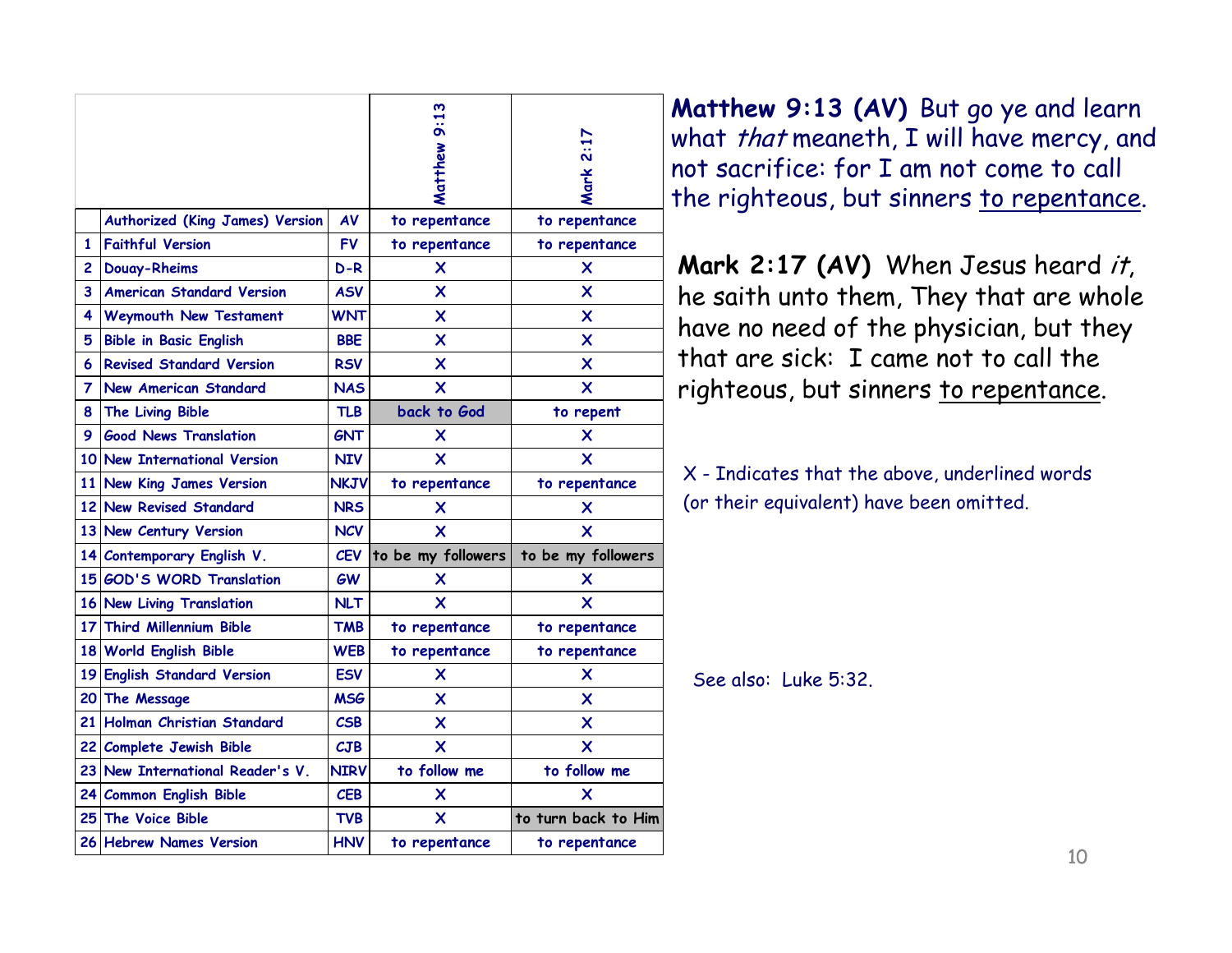#### **Matthew 17:21 (AV)** Howbeit this kind goeth not out but by prayer and fasting.

| 1               | <b>Faithful Version</b>             | <b>FV</b>                         | prayer and fasting.                 |         |
|-----------------|-------------------------------------|-----------------------------------|-------------------------------------|---------|
| $\overline{c}$  | <b>Douay-Rheims</b>                 | $D-R$                             | 20<br>prayer and fasting.           |         |
| 3               | <b>American Standard Version</b>    | <b>ASV</b>                        | [ prayer and fasting.]              |         |
| 4               | Weymouth New Testament              | <b>WNT</b>                        | prayer and fasting.<br>$\cdots$     |         |
| 5               | <b>Bible in Basic English</b>       | <b>BBE</b>                        | X                                   |         |
| 6               | <b>Revised Standard Version</b>     | <b>RSV</b>                        | $\boldsymbol{\mathsf{x}}$           |         |
| $\overline{7}$  | <b>New American Standard</b>        | <b>NAS</b>                        | [  prayer and fasting.]             |         |
| 8               | The Living Bible                    | <b>TLB</b>                        | prayed and gone without food.       |         |
| 9               | <b>Good News Translation</b>        | <b>GNT</b>                        | X                                   |         |
|                 | 10 New International Version        | <b>NIV</b>                        | X                                   |         |
|                 | 11 New King James Version           | <b>NKJV</b>                       | prayer and fasting.                 |         |
|                 | 12 New Revised Standard             | <b>NRS</b>                        | X                                   |         |
|                 | 13 New Century Version              | <b>NCV</b>                        | $\boldsymbol{\mathsf{x}}$           |         |
|                 | 14 Contemporary English Version     | <b>CEV</b>                        | $\boldsymbol{\mathsf{x}}$           | Witness |
|                 | 15 GOD'S WORD Translation           | <b>GW</b>                         | $\boldsymbol{\mathsf{x}}$           |         |
|                 | 16 New Living Translation           | <b>NLT</b>                        | $\boldsymbol{\mathsf{x}}$           |         |
|                 | 17 Third Millennium Bible           | <b>TMB</b>                        | prayer and fasting.                 |         |
|                 | 18 World English Bible              | <b>WEB</b>                        | prayer and fasting.<br>$\mathbf{1}$ |         |
|                 | 19 English Standard Version         | <b>ESV</b>                        | X                                   |         |
| 20 <sub>1</sub> | The Message                         | <b>MSG</b>                        | X                                   |         |
|                 | 21 Holman Christian Standard        | $\mathcal{C}\mathsf{S}\mathsf{B}$ | [  prayer and fasting.]             |         |
|                 | 22 Complete Jewish Bible            | CJB                               | $\boldsymbol{\mathsf{x}}$           |         |
|                 | 23 New International Reader's Versi | <b>NIRV</b>                       | $\overline{\mathsf{x}}$             |         |
|                 | 24 Common English Bible             | <b>CEB</b>                        | $\boldsymbol{\mathsf{x}}$           |         |
|                 | 25 The Voice Bible                  | <b>TVB</b>                        | [  prayer and fasting.]             |         |
|                 | 26 Hebrew Names Version             | <b>HNV</b>                        | prayer and fasting.                 |         |

#### X – Indicates that the entire verse has been omitted.

[ ] = Brackets typically indicate that the translators are uncertain about the authenticity of the enclosed text.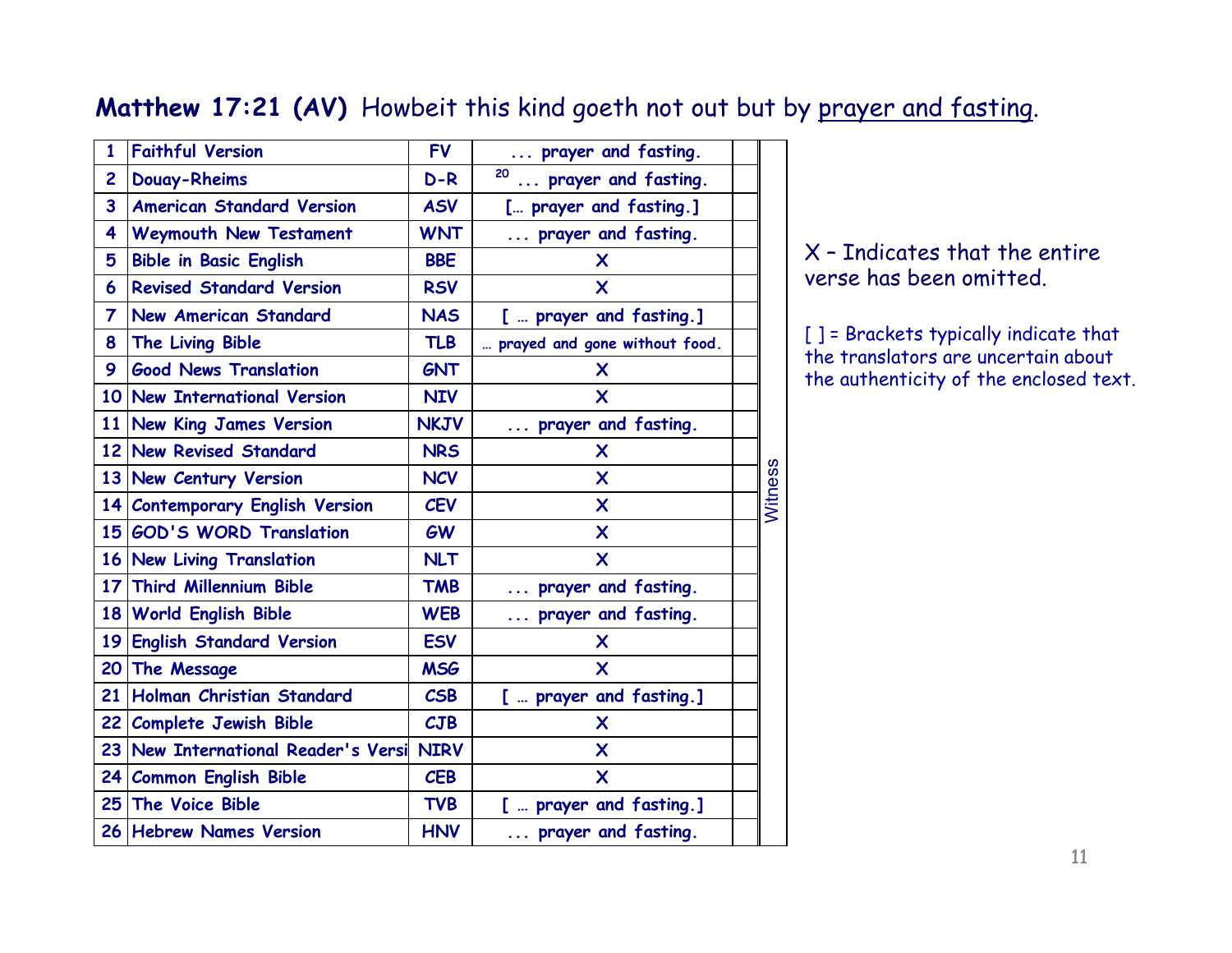**Mark 1:41 (AV)** And Jesus, moved with compassion, put forth his hand, and touched him, and saith unto him, I will; be thou clean.

| $\mathbf{1}$   | <b>Faithful Version</b>             | <b>FV</b>   | compassion       |                |
|----------------|-------------------------------------|-------------|------------------|----------------|
| $\mathbf{2}$   | <b>Douay-Rheims</b>                 | $D-R$       | compassion       |                |
| 3              | <b>American Standard Version</b>    | <b>ASV</b>  | compassion       |                |
| 4              | <b>Weymouth New Testament</b>       | <b>WNT</b>  | pity             |                |
| 5              | <b>Bible in Basic English</b>       | <b>BBE</b>  | pity             |                |
| 6              | <b>Revised Standard Version</b>     | <b>RSV</b>  | pity             |                |
| $\overline{7}$ | <b>New American Standard</b>        | <b>NAS</b>  | compassion       |                |
| 8              | The Living Bible                    | <b>TLB</b>  | pity             |                |
| 9              | <b>Good News Translation</b>        | <b>GNT</b>  | pity             |                |
|                | 10 New International Version        | <b>NIV</b>  | indignant*       |                |
|                | 11 New King James Version           | <b>NKJV</b> | compassion       |                |
|                | 12 New Revised Standard             | <b>NRS</b>  | pity             |                |
|                | 13 New Century Version              | <b>NCV</b>  | felt sorry       |                |
|                | 14 Contemporary English V.          | <b>CEV</b>  | felt sorry for** | <b>Witness</b> |
|                | 15 GOD'S WORD Translation           | <b>GW</b>   | felt sorry       |                |
|                | 16 New Living Translation           | <b>NLT</b>  | compassion       |                |
|                | 17 Third Millennium Bible           | <b>TMB</b>  | compassion       |                |
|                | 18 World English Bible              | <b>WEB</b>  | compassion       |                |
|                | 19 English Standard Version         | <b>ESV</b>  | pity             |                |
|                | 20 The Message                      | <b>MSG</b>  | Deeply moved     |                |
| 21             | Holman Christian Standard           | CSB         | compassion       |                |
|                | 22 Complete Jewish Bible            | CJB         | pity             |                |
|                | 23 New International Reader's VNIRV |             | deep concern     |                |
|                | 24 Common English Bible             | <b>CEB</b>  | <b>Incensed</b>  |                |
|                | 25 The Voice Bible                  | <b>TVB</b>  | powerfully moved |                |
|                | 26 Hebrew Names Version             | <b>HNV</b>  | compassion       |                |
|                |                                     |             |                  |                |

\* This is an example of a word with a different meaning being used in the online biblestudytools.com/niv translation and the printed NIV text. In the printed NIV text 'compassion' is used.

#### \*\*Has footnote saying:

Some manuscripts have "was angry with."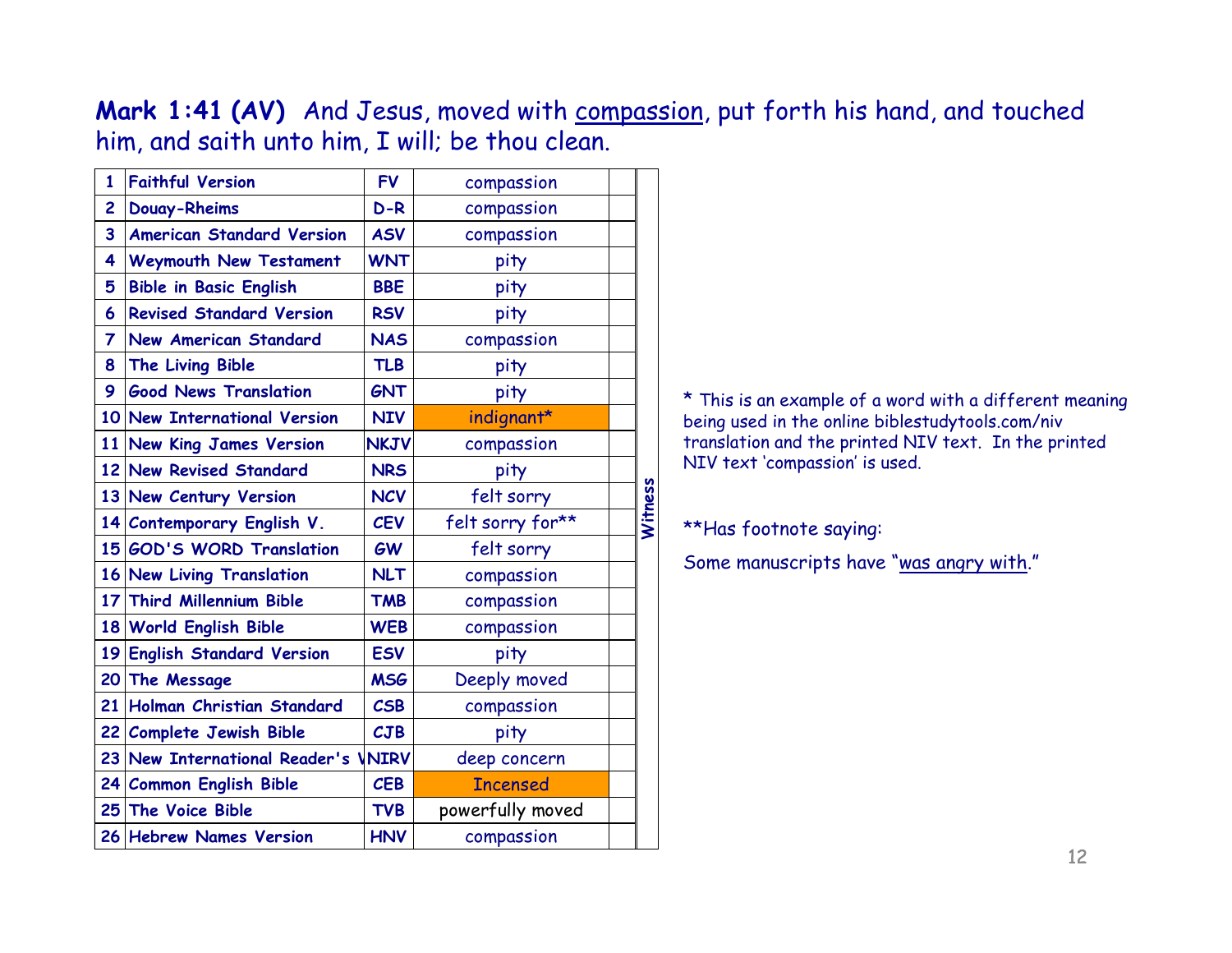#### **Mark 7:19 (AV)** Because it entereth not into his heart, but into the belly, and goeth out into the draught, purging all meats? ---

|           | <b>Faithful Verson</b>           | <b>FV</b>                |                                                                                             |         |     |
|-----------|----------------------------------|--------------------------|---------------------------------------------------------------------------------------------|---------|-----|
| 2         | <b>Douay-Rheims</b>              | $D-R$                    |                                                                                             |         |     |
| 3         | <b>American Standard Version</b> |                          | ASV [This he said], making all meats clean.                                                 |         | Inc |
| 4         | <b>Weymouth New Testament</b>    |                          | WNT By these words Jesus pronounced all kinds of food clean.                                |         | adc |
| 5         | <b>Bible in Basic English</b>    | <b>BBE</b>               | He said this, making all food clean.                                                        |         |     |
| 6         | <b>Revised Standard Version</b>  |                          | RSV (Thus he declared all foods clean.)                                                     |         |     |
| 7         | <b>New American Standard</b>     |                          | NAS (Thus He declared all foods clean.)                                                     |         |     |
| 8         | The Living Bible                 | <b>TLB</b>               | (By saying this he showed that every kind of food is kosher.)                               |         |     |
| 9         | <b>Good News Translation</b>     |                          | GNT (In saying this, Jesus declared that all foods are fit to be eaten.)                    |         |     |
|           | 10 New International Version     |                          | NIV (In saying this, Jesus declared all foods clean.)                                       |         |     |
| <b>11</b> | <b>New King James Version</b>    |                          | NKJV thus purifying all foods?"                                                             |         |     |
|           | 12 New Revised Standard          |                          | NRS (Thus he declared all foods clean.)                                                     |         |     |
|           | 13 New Century Version           |                          | NCV (When Jesus said this, he meant that no longer was any food unclean for people to eat.) | Witness |     |
|           | 14 Contemporary English Version  | <b>CEV</b>               | By saying this, Jesus meant that all foods were fit to eat.                                 |         |     |
|           | 15 GOD'S WORD Translation        | <b>GW</b>                | (By saying this, Jesus declared all foods acceptable.)                                      |         |     |
|           | 16 New Living Translation        |                          | NLT (By saying this, he declared that every kind of food is acceptable in God's eyes.)      |         |     |
| 17        | <b>Third Millennium Bible</b>    | <b>TMB</b>               |                                                                                             |         |     |
|           | 18 World English Bible           |                          | WEB thus making all foods clean?"                                                           |         |     |
|           | 19 English Standard Version      | <b>ESV</b>               | (Thus he declared all foods clean.)                                                         |         |     |
|           | 20 The Message                   |                          | MSG (That took care of dietary quibbling; Jesus was saying that all foods are fit to eat.)  |         |     |
|           | 21 Holman Christian Standard     | $\mathcal{C}\mathsf{SB}$ | (As a result, He made all foods clean.)                                                     |         |     |
|           | 22 Complete Jewish Bible         | CJB                      | (Thus he declared all foods ritually clean.)                                                |         |     |
|           |                                  |                          | 23 New International Reader's Ve NIRV In saying this, Jesus was calling all foods "clean."  |         |     |
|           | 24 Common English Bible          | <b>CEB</b>               | By saying this, Jesus declared that no food could contaminate a person in God's sight.      |         |     |
|           | 25 The Voice Bible               |                          | TVB thus making all foods pure.                                                             |         |     |
|           | 26 Hebrew Names Version          |                          | HNV thus making all foods clean?"                                                           |         |     |
|           |                                  |                          |                                                                                             |         |     |

dicates no ded words.

---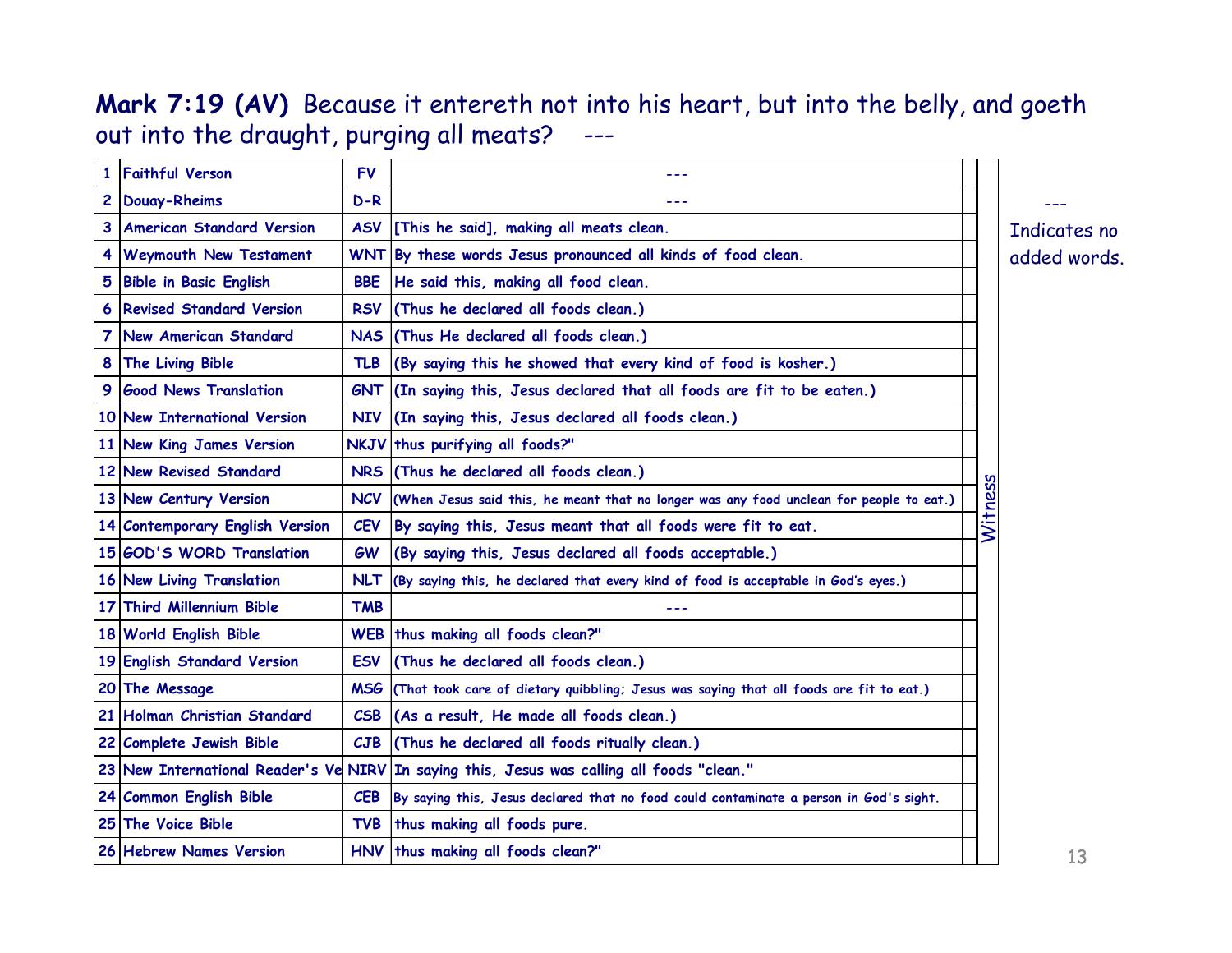**Mark 11:26 (AV)** But if ye do not forgive, neither will your Father which is in heaven forgive your trespasses.

| $\mathbf{1}$   | <b>Faithful Version</b>          | <b>FV</b>    | P                         |         |
|----------------|----------------------------------|--------------|---------------------------|---------|
| $\overline{c}$ | <b>Douay-Rheims</b>              | $D-R$        | P                         |         |
| 3              | <b>American Standard Version</b> | <b>ASV</b>   | $\boldsymbol{\mathsf{x}}$ |         |
| 4              | Weymouth New Testament           | <b>WNT</b>   | $\boldsymbol{\mathsf{x}}$ |         |
| 5              | <b>Bible in Basic English</b>    | <b>BBE</b>   | $\overline{\mathsf{x}}$   |         |
| 6              | <b>Revised Standard Version</b>  | <b>RSV</b>   | $\boldsymbol{\mathsf{x}}$ |         |
| $\overline{7}$ | <b>New American Standard</b>     | <b>NAS</b>   | [P]                       |         |
| 8              | The Living Bible                 | <b>TLB</b>   | $\boldsymbol{\mathsf{X}}$ |         |
| 9              | <b>Good News Translation</b>     | <b>GNT</b>   | $\mathsf{x}$              |         |
|                | 10 New International Version     | <b>NIV</b>   | $\boldsymbol{\mathsf{X}}$ |         |
| 11             | New King James Version           | <b>NKJV</b>  | P                         |         |
|                | 12 New Revised Standard          | <b>NRS</b>   | $\boldsymbol{\mathsf{X}}$ |         |
|                | 13 New Century Version           | <b>NCV</b>   | [P]                       |         |
|                | 14 Contemporary English V.       | <b>CEV</b>   | $\overline{\mathsf{x}}$   | Witness |
|                | 15 GOD'S WORD Translation        | <b>GW</b>    | $\overline{\mathsf{x}}$   |         |
|                | 16 New Living Translation        | <b>NLT</b>   | $\overline{\mathsf{x}}$   |         |
|                | 17 Third Millennium Bible        | <b>TMB</b>   | P                         |         |
|                | 18 World English Bible           | <b>WEB</b>   | P                         |         |
|                | 19 English Standard Version      | <b>ESV</b>   | $\boldsymbol{\mathsf{x}}$ |         |
|                | 20 The Message                   | <b>MSG</b>   | $\boldsymbol{\mathsf{x}}$ |         |
| 21             | Holman Christian Standard        | <b>CSB</b>   | [P]                       |         |
|                | 22 Complete Jewish Bible         | CJB          | $\boldsymbol{\mathsf{X}}$ |         |
|                | 23 New International Reader's    | <b>INIRV</b> | $\boldsymbol{\mathsf{x}}$ |         |
|                | 24 Common English Bible          | <b>CEB</b>   | $\boldsymbol{\mathsf{x}}$ |         |
|                | 25 The Voice Bible               | <b>TVB</b>   | [P]                       |         |
|                | 26 Hebrew Names Version          | <b>HNV</b>   | P                         |         |

P - Indicates that the underlined words above (or their equivalent) are present.

X – Indicates that the entire verse has been omitted.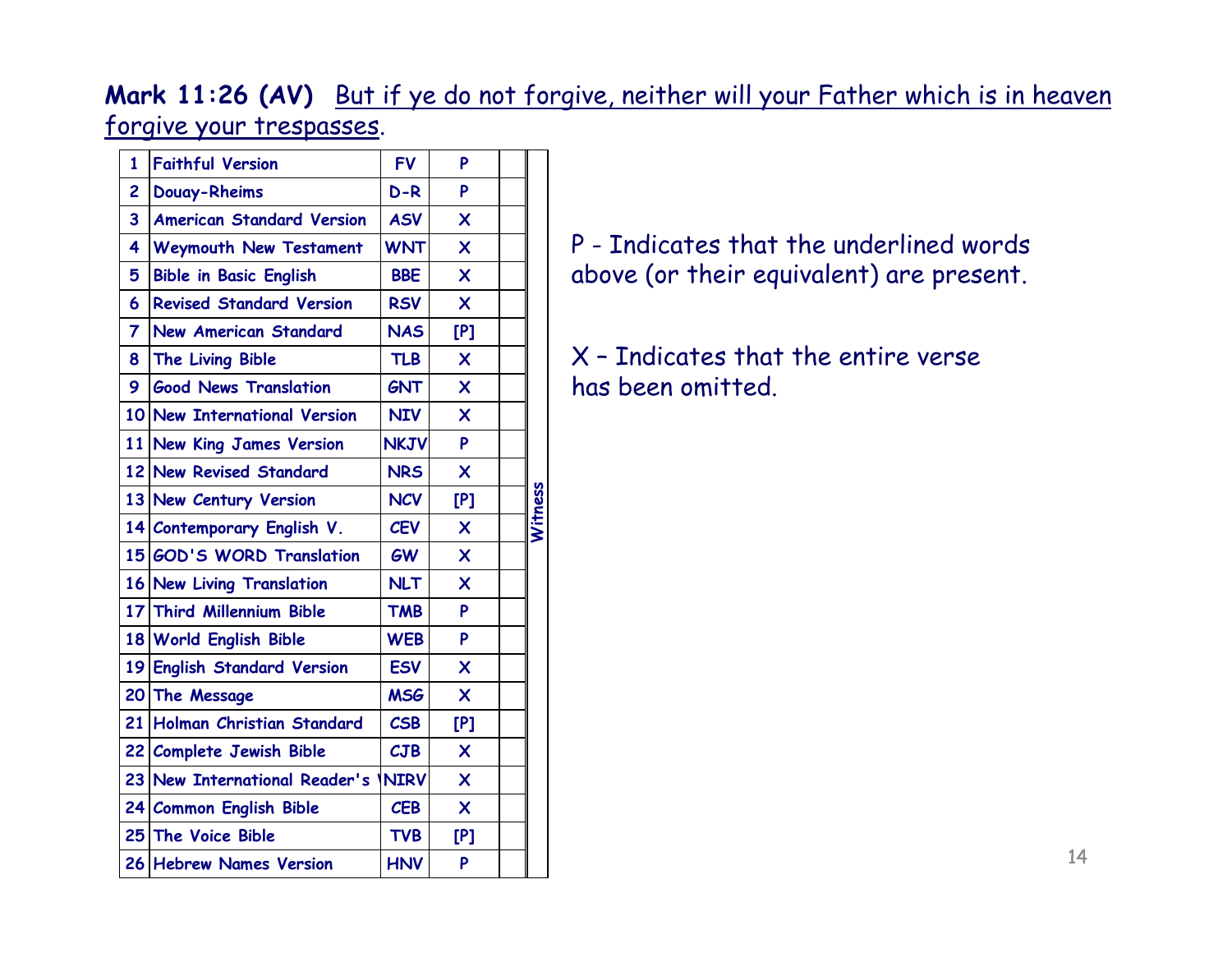#### **Mark 13:33 (AV)** Take ye heed, watch and pray: for ye know not when the time is.

| 1               | <b>Faithful Version</b>             | <b>FV</b>   | and praying,              |         |
|-----------------|-------------------------------------|-------------|---------------------------|---------|
| 2               | <b>Douay-Rheims</b>                 | $D-R$       | and pray:                 |         |
| 3               | <b>American Standard Version</b>    | <b>ASV</b>  | and pray:                 |         |
| 4               | Weymouth New Testament              | <b>WNT</b>  | and pray;                 |         |
| 5               | <b>Bible in Basic English</b>       | <b>BBE</b>  | with prayer:              |         |
| 6               | <b>Revised Standard Version</b>     | <b>RSV</b>  | X                         |         |
| 7               | <b>New American Standard</b>        | <b>NAS</b>  | $\boldsymbol{\mathsf{X}}$ |         |
| 8               | The Living Bible                    | <b>TLB</b>  | $\mathsf{x}$              |         |
| 9               | <b>Good News Translation</b>        | <b>GNT</b>  | $\boldsymbol{\mathsf{X}}$ |         |
|                 | 10 New International Version        | <b>NIV</b>  | $\boldsymbol{\mathsf{X}}$ |         |
|                 | 11 New King James Version           | <b>NKJV</b> | and pray;                 |         |
|                 | 12 New Revised Standard             | <b>NRS</b>  | X                         |         |
|                 | 13 New Century Version              | <b>NCV</b>  | $\boldsymbol{\mathsf{X}}$ | Witness |
|                 | 14 Contemporary English Version     | <b>CEV</b>  | $\boldsymbol{\mathsf{X}}$ |         |
|                 | 15 GOD'S WORD Translation           | <b>GW</b>   | $\boldsymbol{\mathsf{X}}$ |         |
|                 | 16 New Living Translation           | <b>NLT</b>  | $\mathsf{x}$              |         |
|                 | 17 Third Millennium Bible           | <b>TMB</b>  | and pray;                 |         |
|                 | 18 World English Bible              | <b>WEB</b>  | and pray;                 |         |
| 19              | <b>English Standard Version</b>     | <b>ESV</b>  | $\mathsf{x}$              |         |
|                 | 20 The Message                      | <b>MSG</b>  | $\boldsymbol{\mathsf{X}}$ |         |
| 21              | Holman Christian Standard           | CSB         | $\mathsf{x}$              |         |
|                 | 22 Complete Jewish Bible            | CJB         | $\overline{\mathsf{x}}$   |         |
|                 | 23 New International Reader's Versi | <b>NIRV</b> | $\boldsymbol{\mathsf{X}}$ |         |
| 24 <sub>1</sub> | <b>Common English Bible</b>         | <b>CEB</b>  | $\boldsymbol{\mathsf{X}}$ |         |
|                 | 25 The Voice Bible                  | <b>TVB</b>  | [and pray,]               |         |
|                 | 26 Hebrew Names Version             | <b>HNV</b>  | and pray;                 |         |
|                 |                                     |             |                           |         |

X - Indicates that the above, underlined words (or their equivalent) have been omitted.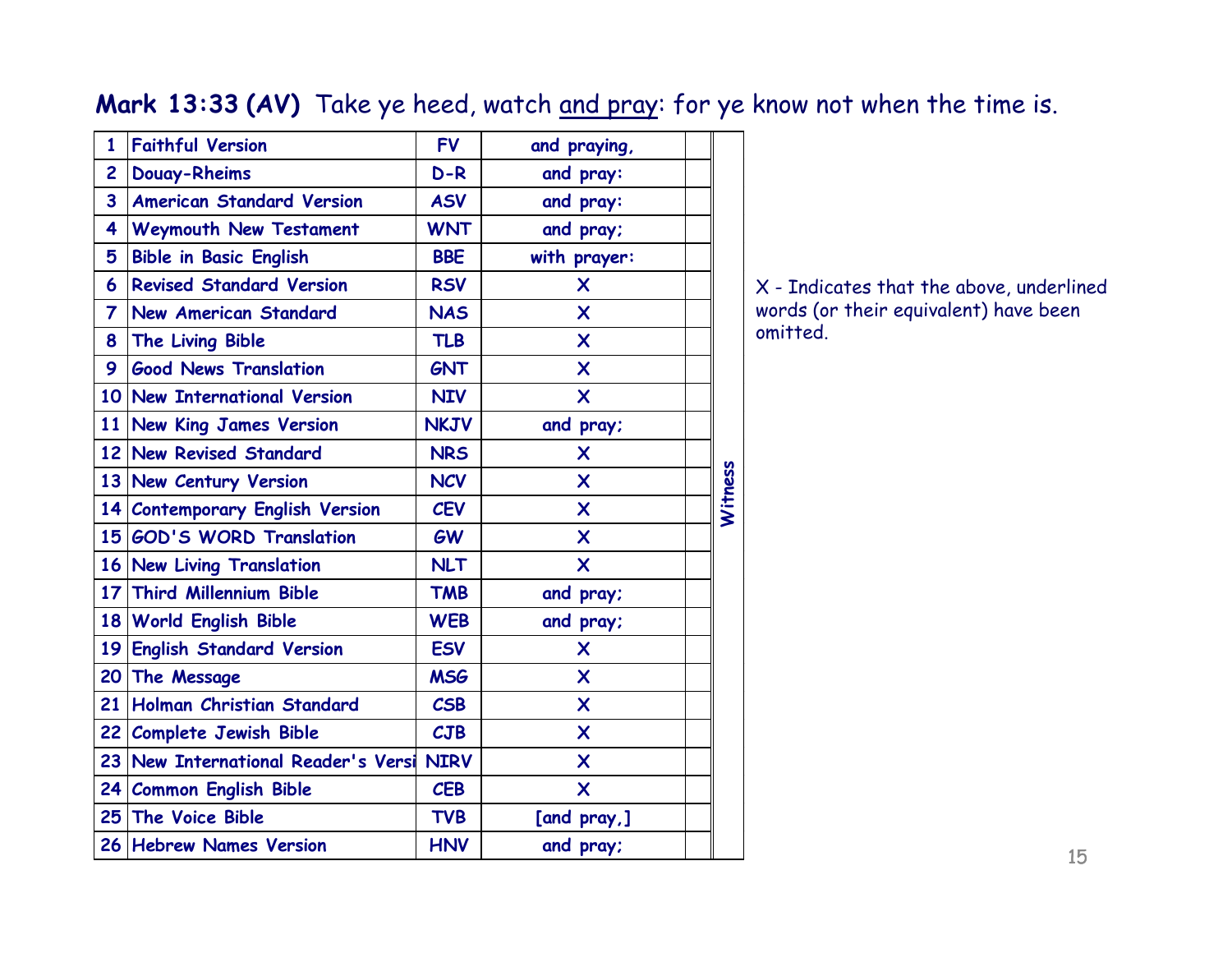### Luke 2:33 (AV) And Joseph and his mother marvelled at those things which were spoken of him.

| 2  | Douay-Rheims                     | $D-R$       | $\boldsymbol{\mathsf{x}}$ |         |
|----|----------------------------------|-------------|---------------------------|---------|
| 3  | <b>American Standard Version</b> | <b>ASV</b>  | $\overline{\mathsf{x}}$   |         |
| 4  | Weymouth New Testament           | <b>WNT</b>  | $\boldsymbol{\mathsf{x}}$ |         |
| 5  | <b>Bible in Basic English</b>    | <b>BBE</b>  | $\overline{\mathsf{x}}$   |         |
| 6  | <b>Revised Standard Version</b>  | <b>RSV</b>  | $\boldsymbol{\mathsf{x}}$ |         |
| 7  | <b>New American Standard</b>     | <b>NAS</b>  | $\overline{\mathsf{x}}$   |         |
| 8  | The Living Bible                 | <b>TLB</b>  | Joseph                    |         |
| 9  | <b>Good News Translation</b>     | <b>GNT</b>  | $\boldsymbol{\mathsf{x}}$ |         |
| 10 | <b>New International Version</b> | <b>NIV</b>  | X                         |         |
|    | 11 New King James Version        | <b>NKJV</b> | Joseph                    |         |
|    | 12 New Revised Standard          | <b>NRS</b>  | $\boldsymbol{\mathsf{x}}$ |         |
|    | 13 New Century Version           | <b>NCV</b>  | $\boldsymbol{\mathsf{x}}$ | Witness |
| 14 | Contemporary English V.          | <b>CEV</b>  | P                         |         |
|    | 15 GOD'S WORD Translation        | <b>GW</b>   | $\boldsymbol{\mathsf{x}}$ |         |
|    | 16 New Living Translation        | <b>NLT</b>  | P                         |         |
|    | 17 Third Millennium Bible        | <b>TMB</b>  | Joseph                    |         |
|    | 18 World English Bible           | <b>WEB</b>  | Joseph                    |         |
|    | 19 English Standard Version      | <b>ESV</b>  | $\boldsymbol{\mathsf{x}}$ |         |
| 20 | The Message                      | <b>MSG</b>  | $\boldsymbol{\mathsf{x}}$ |         |
| 21 | Holman Christian Standard        | CSB         | $\overline{\mathsf{x}}$   |         |
|    | 22 Complete Jewish Bible         | CJB         | $\overline{\mathsf{x}}$   |         |
|    | 23 New International Reader's    | <b>NIRV</b> | $\overline{\mathsf{x}}$   |         |
|    | 24 Common English Bible          | <b>CEB</b>  | $\boldsymbol{\mathsf{x}}$ |         |
|    | 25 The Voice Bible               | <b>TVB</b>  | $\boldsymbol{\mathsf{x}}$ |         |
|    | 26 Hebrew Names Version          | <b>HNV</b>  | <b>Yosef</b>              |         |

- X = **'father'** substituted for 'Joseph'.
- P = **'parent'** used to describe 'Joseph'.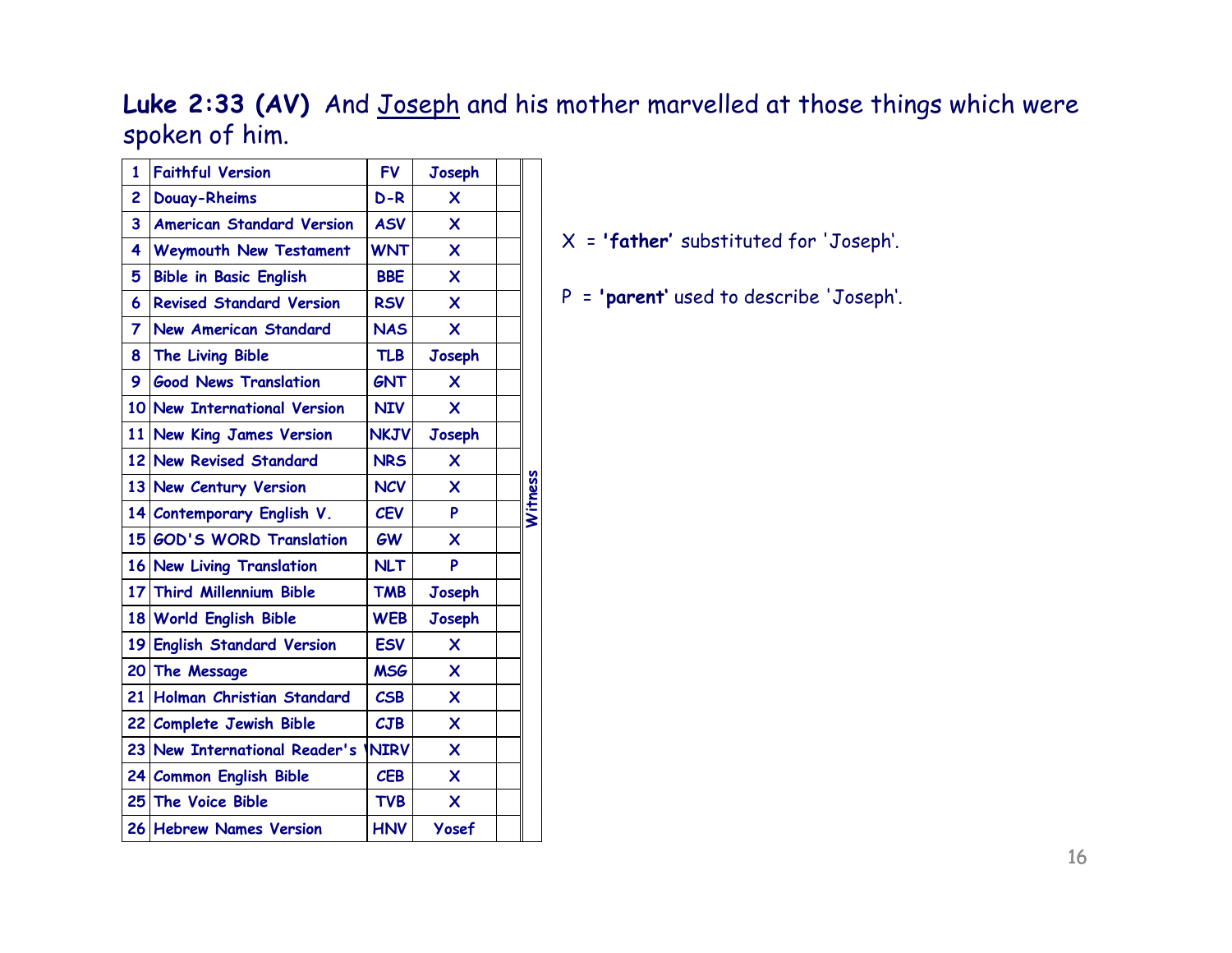#### **Lk 4:4 (AV)** And Jesus answered him, saying, It is written, That man shall not live by bread alone, but by every word of God.

| $\mathbf{1}$            | <b>Faithful Version</b>          | <b>FV</b>                         | but by every word of God.      |         |
|-------------------------|----------------------------------|-----------------------------------|--------------------------------|---------|
| $\overline{2}$          | <b>Douay-Rheims</b>              | $D-R$                             | but by every word of God.      |         |
| $\overline{\mathbf{3}}$ | <b>American Standard Version</b> | <b>ASV</b>                        | X                              |         |
| 4                       | Weymouth New Testament           | <b>WNT</b>                        | X                              |         |
| 5                       | <b>Bible in Basic English</b>    | <b>BBE</b>                        | X                              |         |
| 6                       | <b>Revised Standard Version</b>  | <b>RSV</b>                        | $\boldsymbol{\mathsf{x}}$      |         |
| $\overline{7}$          | <b>New American Standard</b>     | <b>NAS</b>                        | $\boldsymbol{\mathsf{x}}$      |         |
| 8                       | <b>The Living Bible</b>          | <b>TLB</b>                        | X                              |         |
| 9                       | <b>Good News Translation</b>     | <b>GNT</b>                        | X                              |         |
|                         | 10 New International Version     | <b>NIV</b>                        | $\boldsymbol{\mathsf{x}}$      |         |
|                         | 11 New King James Version        |                                   | NKJV but by every word of God. |         |
|                         | 12 New Revised Standard          | <b>NRS</b>                        | X                              |         |
|                         | 13 New Century Version           | <b>NCV</b>                        | $\boldsymbol{\mathsf{x}}$      | Witness |
|                         | 14 Contemporary English V.       | <b>CEV</b>                        | X                              |         |
|                         | 15 GOD'S WORD Translation        | <b>GW</b>                         | X                              |         |
|                         | 16 New Living Translation        | <b>NLT</b>                        | $\boldsymbol{\mathsf{x}}$      |         |
|                         | 17 Third Millennium Bible        | <b>TMB</b>                        | but by every word of God.      |         |
|                         | 18 World English Bible           | <b>WEB</b>                        | but by every word of God.      |         |
|                         | 19 English Standard Version      | <b>ESV</b>                        | X                              |         |
|                         | 20 The Message                   | <b>MSG</b>                        | X                              |         |
|                         | 21 Holman Christian Standard     | $\mathcal{C}\mathsf{S}\mathsf{B}$ | X                              |         |
|                         | 22 Complete Jewish Bible         | CJB                               | X                              |         |
|                         | 23 New International Reader's    | <b>INIRV</b>                      | X                              |         |
|                         | 24 Common English Bible          | <b>CEB</b>                        | X                              |         |
|                         | 25 The Voice Bible               | <b>TVB</b>                        | X                              |         |
|                         | 26 Hebrew Names Version          |                                   | HNV but by every word of God.  |         |

X - Indicates that the above, underlined words (or their equivalent) have been omitted.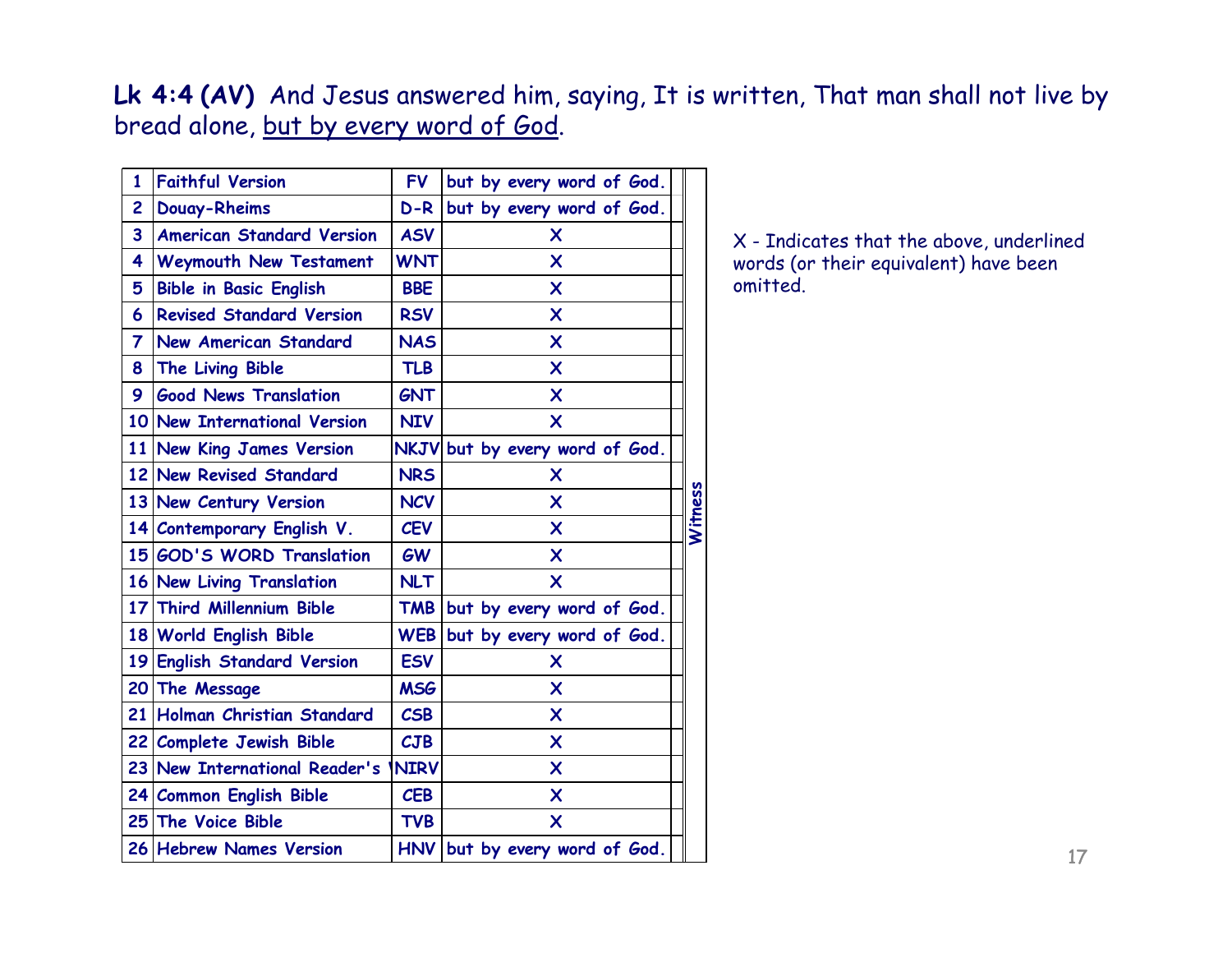#### Luke 4:8 (AV) And Jesus answered and said unto him, Get thee behind me, Satan: for it is written, Thou shalt worship the Lord thy God, and him only shalt thou serve.

| $\mathbf{1}$   | <b>Faithful Version</b>               | <b>FV</b>   | Get behind Me, Satan;        |         |
|----------------|---------------------------------------|-------------|------------------------------|---------|
| $\overline{c}$ | <b>Douay-Rheims</b>                   | $D-R$       | X                            |         |
| 3              | <b>American Standard Version</b>      | <b>ASV</b>  | $\boldsymbol{\mathsf{X}}$    |         |
| 4              | <b>Weymouth New Testament</b>         | <b>WNT</b>  | X                            |         |
| 5              | <b>Bible in Basic English</b>         | <b>BBE</b>  | $\boldsymbol{\mathsf{x}}$    |         |
| 6              | <b>Revised Standard Version</b>       | <b>RSV</b>  | $\boldsymbol{\mathsf{X}}$    |         |
| $\overline{7}$ | <b>New American Standard</b>          | <b>NAS</b>  | $\boldsymbol{\mathsf{X}}$    |         |
| 8              | The Living Bible                      | <b>TLB</b>  | $\boldsymbol{\mathsf{X}}$    |         |
| 9              | <b>Good News Translation</b>          | <b>GNT</b>  | $\boldsymbol{\mathsf{X}}$    |         |
|                | 10 New International Version          | <b>NIV</b>  | $\boldsymbol{\mathsf{X}}$    |         |
|                | 11 New King James Version             | <b>NKJV</b> | Get behind Me, Satan!        |         |
|                | 12 New Revised Standard               | <b>NRS</b>  | X                            |         |
|                | 13 New Century Version                | <b>NCV</b>  | $\boldsymbol{\mathsf{x}}$    | Witness |
|                | 14 Contemporary English Version       | <b>CEV</b>  | $\boldsymbol{\mathsf{X}}$    |         |
|                | 15 GOD'S WORD Translation             | <b>GW</b>   | $\boldsymbol{\mathsf{x}}$    |         |
|                | 16 New Living Translation             | <b>NLT</b>  | $\overline{\mathsf{x}}$      |         |
|                | 17 Third Millennium Bible             | <b>TMB</b>  | Get thee behind Me, Satan!   |         |
|                | 18 World English Bible                | <b>WEB</b>  | Get behind me Satan!         |         |
|                | 19 English Standard Version           | <b>ESV</b>  | X                            |         |
|                | 20 The Message                        | <b>MSG</b>  | $\boldsymbol{\mathsf{X}}$    |         |
| 21             | Holman Christian Standard             | <b>CSB</b>  | $\boldsymbol{\mathsf{x}}$    |         |
|                | 22 Complete Jewish Bible              | CJB         | $\boldsymbol{\mathsf{X}}$    |         |
|                | 23 New International Reader's Version | <b>NIRV</b> | $\boldsymbol{\mathsf{X}}$    |         |
|                | 24 Common English Bible               | <b>CEB</b>  | X                            |         |
|                | 25 The Voice Bible                    | <b>TVB</b>  | [Get out of My face, Satan!] |         |
|                | 26 Hebrew Names Version               | <b>HNV</b>  | Get behind me Hasatan!       |         |

X - Indicates that the above, underlined words (or their equivalent) have been omitted.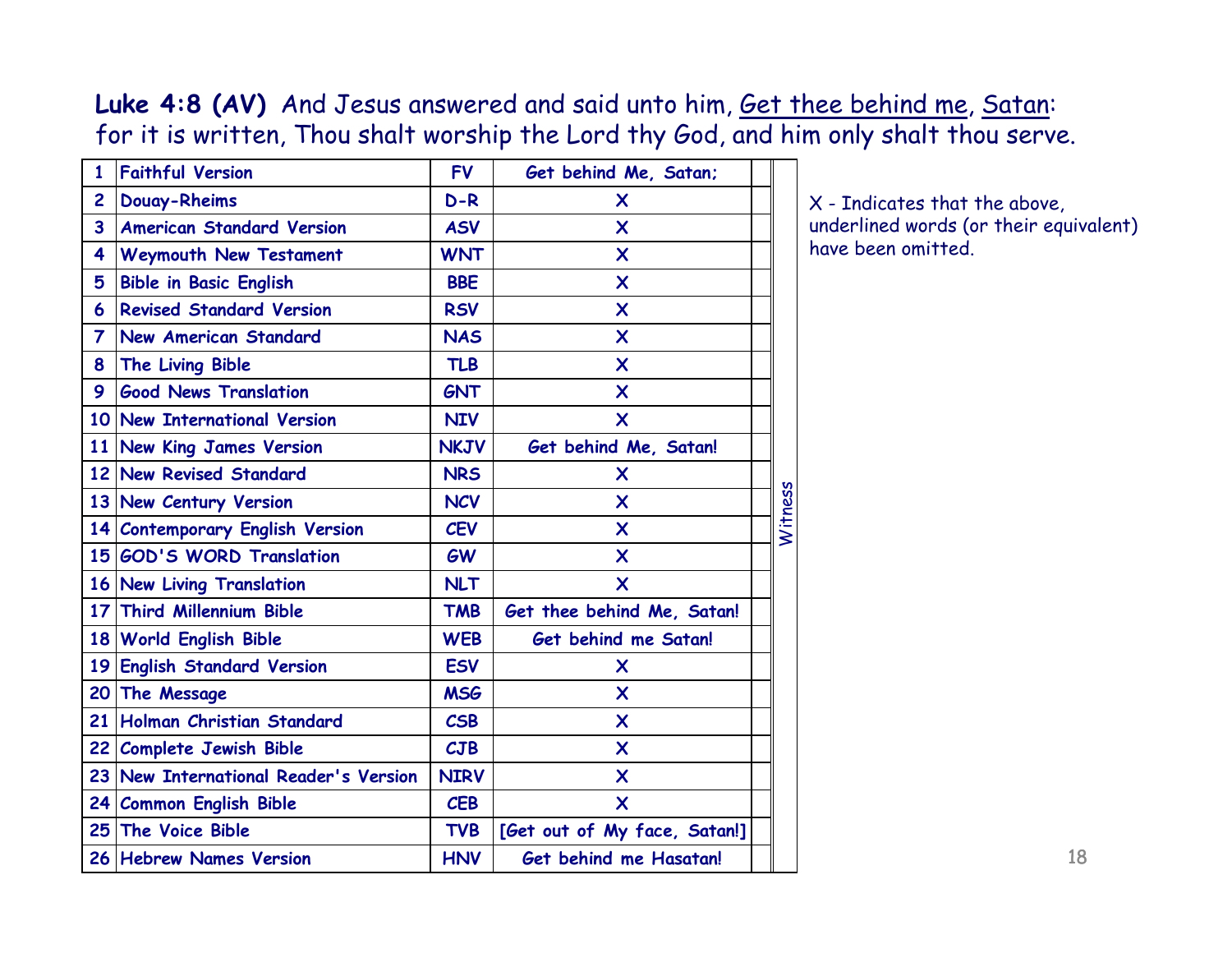|                                    | <b>FV</b>   | heal those who are bokenhearted,       |
|------------------------------------|-------------|----------------------------------------|
| 1 Faithful Version                 |             | heal the contrite of heart,            |
| 2 Douay-Rheims                     | $D-R$       |                                        |
| 3 American Standard Version        | <b>ASV</b>  | X                                      |
| 4 Weymouth New Testament           | <b>WNT</b>  | X                                      |
| 5 Bible in Basic English           | <b>BBE</b>  | make well those who are boken-hearted; |
| <b>6 Revised Standard Version</b>  | <b>RSV</b>  | X                                      |
| 7 New American Standard            | <b>NAS</b>  | X                                      |
| 8 The Living Bible                 | <b>TLB</b>  | heal the brokenhearted                 |
| 9 Good News Translation            | <b>GNT</b>  | X                                      |
| 10 New International Version       | <b>NIV</b>  | X                                      |
| 11 New King James Version          | <b>NKJV</b> | heal the brokenhearted,                |
| <b>12 New Revised Standard</b>     | <b>NRS</b>  | x                                      |
| 13 New Century Version             | <b>NCV</b>  | X                                      |
| 14 Contemporary English V.         | <b>CEV</b>  | X                                      |
| 15 GOD'S WORD Translation          | <b>GW</b>   | X                                      |
| <b>16 New Living Translation</b>   | <b>NLT</b>  | X                                      |
| 17 Third Millennium Bible          | <b>TMB</b>  | heal the brokenhearted,                |
| 18 World English Bible             | <b>WEB</b>  | heal the brokenhearted,                |
| <b>19 English Standard Version</b> | <b>ESV</b>  | X                                      |
| 20 The Message                     | <b>MSG</b>  | X                                      |
| 21 Holman Christian Standard       | <b>CSB</b>  | X                                      |
| 22 Complete Jewish Bible           | CJB         | X                                      |
| 23 New International Reader's V.   | <b>NIRV</b> | X                                      |
| 24 Common English Bible            | <b>CEB</b>  | X                                      |
| 25 The Voice Bible                 | <b>TVB</b>  | X                                      |
| 26 Hebrew Names Version            | <b>HNV</b>  | heal the brokenhearted,                |

**Luke 4:18 (AV)** The Spirit of the Lord *is* upon me, because he hath anointed me to preach the gospel to the poor; **he hath sent me to heal the brokenhearted**, to preach deliverance to the captives, and recovering of sight to the blind, to set at liberty them that are bruised,

X - Indicates that the above, underlined words (or their equivalent) have been omitted.

Ref.: Isaiah 61:1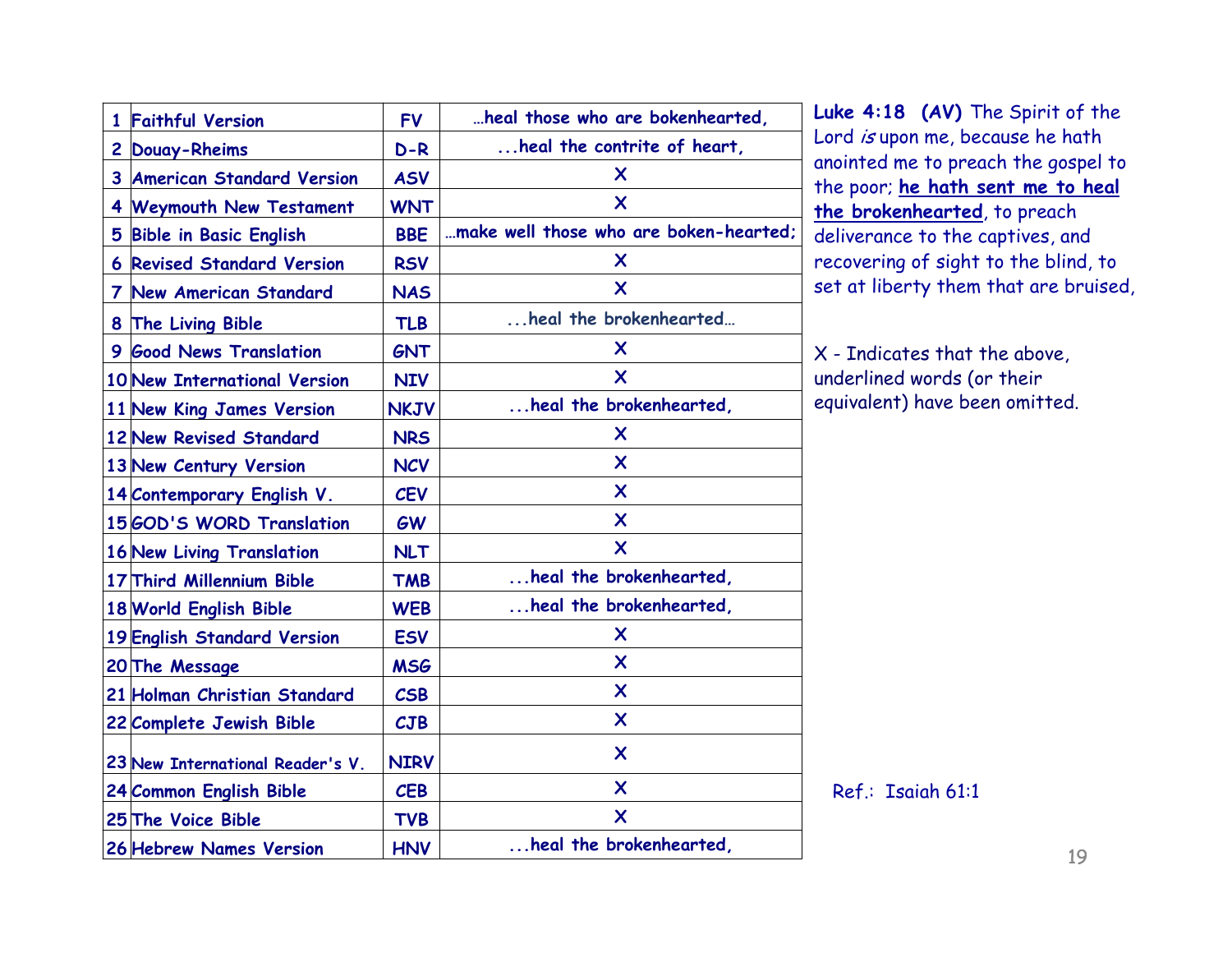Luke 11:4 (AV) And forgive us our sins; for we also forgive every one that is indebted to us. And lead us not into temptation; but deliver us from evil.

| $\mathbf{1}$   | <b>Faithful Version</b>            | <b>FV</b>   | but rescue us from the evil one.               |         |
|----------------|------------------------------------|-------------|------------------------------------------------|---------|
| $\overline{c}$ | <b>Douay-Rheims</b>                | $D-R$       | X                                              |         |
| 3              | <b>American Standard Version</b>   | <b>ASV</b>  | $\boldsymbol{\mathsf{X}}$                      |         |
| 4              | Weymouth New Testament             | <b>WNT</b>  | X                                              |         |
| 5              | <b>Bible in Basic English</b>      | <b>BBE</b>  | $\boldsymbol{\mathsf{x}}$                      |         |
| 6              | <b>Revised Standard Version</b>    | <b>RSV</b>  | $\boldsymbol{\mathsf{x}}$                      |         |
| 7              | <b>New American Standard</b>       | <b>NAS</b>  | $\boldsymbol{\mathsf{x}}$                      |         |
| 8              | The Living Bible                   | <b>TLB</b>  | $\boldsymbol{\mathsf{x}}$                      |         |
| 9              | <b>Good News Translation</b>       | <b>GNT</b>  | $\boldsymbol{\mathsf{X}}$                      |         |
|                | 10 New International Version       | <b>NIV</b>  | X                                              |         |
|                | 11 New King James Version          | <b>NKJV</b> | But deliver us from the evil one.              |         |
|                | 12 New Revised Standard            | <b>NRS</b>  | X                                              |         |
|                | 13 New Century Version             | <b>NCV</b>  | $\boldsymbol{\mathsf{x}}$                      | Witness |
|                | 14 Contemporary English Versio     | <b>CEV</b>  | $\boldsymbol{\mathsf{x}}$                      |         |
|                | 15 GOD'S WORD Translation          | <b>GW</b>   | X                                              |         |
|                | 16 New Living Translation          | <b>NLT</b>  | $\boldsymbol{\mathsf{x}}$                      |         |
|                | 17 Third Millennium Bible          | <b>TMB</b>  | but deliver us from evil.                      |         |
|                | 18 World English Bible             | <b>WEB</b>  | But deliver us from the evil one.              |         |
|                | 19 English Standard Version        | <b>ESV</b>  | X                                              |         |
| <b>20</b>      | The Message                        |             | MSG Keep us safe from ourselves and the Devil. |         |
|                | 21 Holman Christian Standard       | <b>CSB</b>  | X                                              |         |
|                | 22 Complete Jewish Bible           | CJB         | X                                              |         |
|                | 23 New International Reader's NIRV |             | $\boldsymbol{\mathsf{x}}$                      |         |
|                | 24 Common English Bible            | <b>CEB</b>  | X                                              |         |
|                | 25 The Voice Bible                 | <b>TVB</b>  | [And save us from the evil one.]               |         |
|                | 26 Hebrew Names Version            | <b>HNV</b>  | But deliver us from the evil one.              |         |

X - Indicates that the above, underlined words (or their equivalent) have been omitted.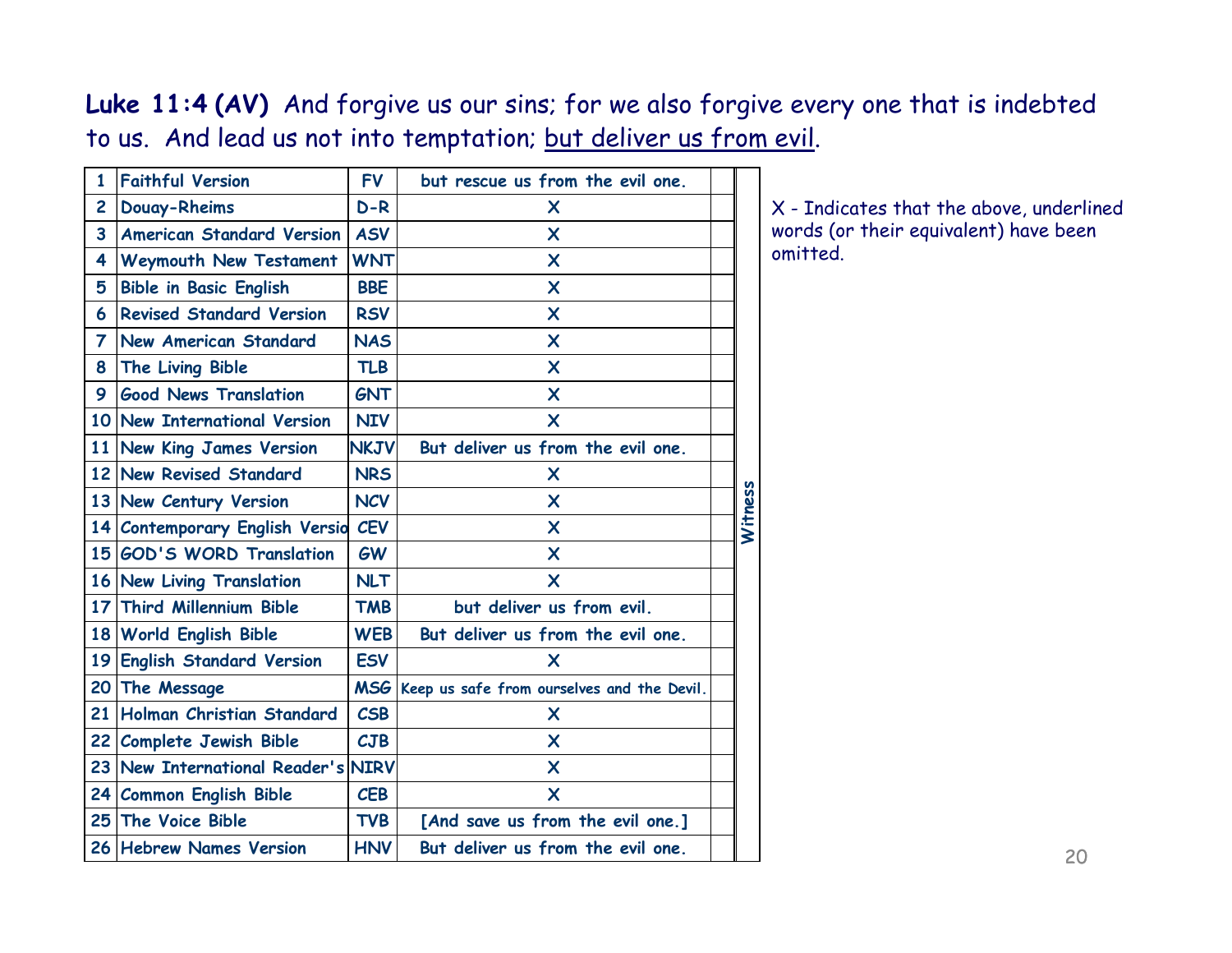John 6:47 (AV) Verily, verily, I say unto you, He that believeth on me hath everlasting life.

| $\mathbf{1}$   | <b>Faithful Version</b>               | <b>FV</b>   | on Me                     |                |
|----------------|---------------------------------------|-------------|---------------------------|----------------|
| $\overline{c}$ | <b>Douay-Rheims</b>                   | $D-R$       | in me                     |                |
| 3              | <b>American Standard Version</b>      | <b>ASV</b>  | X                         |                |
| 4              | Weymouth New Testament                | <b>WNT</b>  | $\mathsf{x}$              |                |
| 5              | <b>Bible in Basic English</b>         | <b>BBE</b>  | in me                     |                |
| 6              | <b>Revised Standard Version</b>       | <b>RSV</b>  | X                         |                |
| $\overline{7}$ | <b>New American Standard</b>          | <b>NAS</b>  | $\boldsymbol{\mathsf{X}}$ |                |
| 8              | The Living Bible                      | <b>TLB</b>  | in me                     |                |
| 9              | <b>Good News Translation</b>          | <b>GNT</b>  | $\boldsymbol{\mathsf{x}}$ |                |
|                | 10 New International Version          | <b>NIV</b>  | $\boldsymbol{\mathsf{X}}$ |                |
|                | 11 New King James Version             | <b>NKJV</b> | in Me                     |                |
|                | 12 New Revised Standard               | <b>NRS</b>  | X                         |                |
|                | 13 New Century Version                | <b>NCV</b>  | $\boldsymbol{\mathsf{x}}$ | <b>Nitness</b> |
|                | 14 Contemporary English V.            | <b>CEV</b>  | in me                     |                |
|                |                                       |             |                           |                |
|                | 15 GOD'S WORD Translation             | <b>GW</b>   | X                         |                |
|                | 16 New Living Translation             | <b>NLT</b>  | $\overline{\mathsf{x}}$   |                |
|                | 17 Third Millennium Bible             | <b>TMB</b>  | in Me                     |                |
|                | 18 World English Bible                | <b>WEB</b>  | in me                     |                |
|                | 19 English Standard Version           | <b>ESV</b>  | $\boldsymbol{\mathsf{X}}$ |                |
|                | 20 The Message                        | <b>MSG</b>  | in me                     |                |
|                | 21 Holman Christian Standard          | <b>CSB</b>  | X                         |                |
|                | 22 Complete Jewish Bible              | CJB         | $\boldsymbol{\mathsf{x}}$ |                |
|                | 23 New International Reader's V. NIRV |             | $\boldsymbol{\mathsf{X}}$ |                |
|                | 24 Common English Bible               | <b>CEB</b>  | $\boldsymbol{\mathsf{x}}$ |                |
|                | 25 The Voice Bible                    | <b>TVB</b>  | $\overline{\mathsf{x}}$   |                |

**X - Indicates that the above, underlined words (or their equivalent) have been omitted.**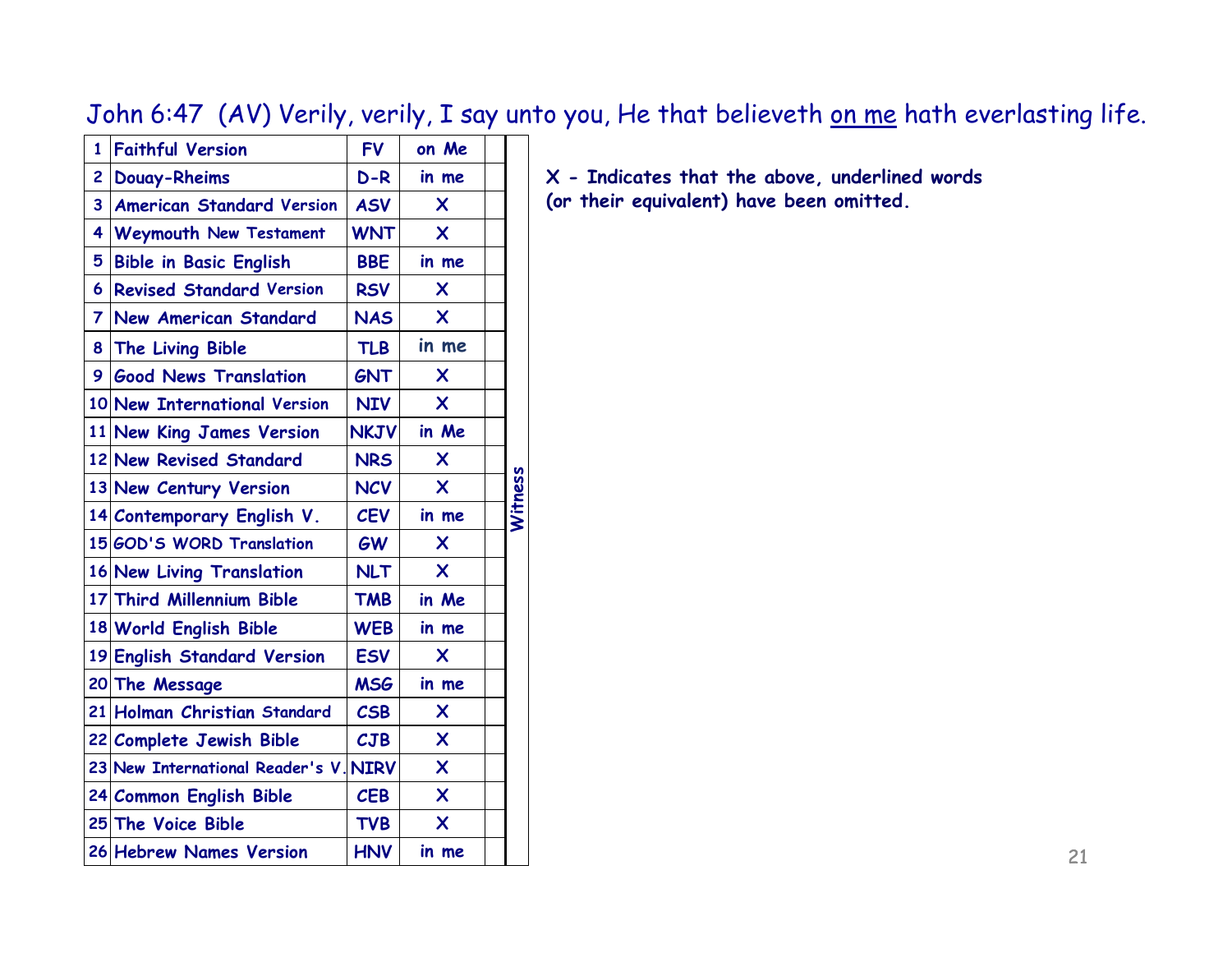#### **Acts 8:37 (AV)** And Philip said, If thou believest with all thine heart, thou mayest. And he answered and said, **I believe that Jesus Christ is the Son of God**.

| 1            | <b>Faithful Version</b>          | <b>FV</b>   | I believe that Jesus Christ is the Son of God.                                                                                             |                |
|--------------|----------------------------------|-------------|--------------------------------------------------------------------------------------------------------------------------------------------|----------------|
| $\mathbf{2}$ | Douay-Rheims                     | $D-R$       | I believe that Jesus Christ is the Son of God.                                                                                             |                |
| 3            | <b>American Standard Version</b> | <b>ASV</b>  | x                                                                                                                                          |                |
| 4            | <b>Weymouth New Testament</b>    | <b>WNT</b>  | $\boldsymbol{\mathsf{x}}$                                                                                                                  |                |
| 5            | <b>Bible in Basic English</b>    | <b>BBE</b>  | X                                                                                                                                          |                |
| 6            | <b>Revised Standard Version</b>  | <b>RSV</b>  | X                                                                                                                                          |                |
| 7            | <b>New American Standard</b>     | <b>NAS</b>  | [  "I believe that Jesus Christ is the Son of God."]                                                                                       |                |
| 8            | The Living Bible                 | <b>TLB</b>  | "I believe that Jesus Christ is the Son of God."                                                                                           |                |
| 9            | <b>Good News Translation</b>     | <b>GNT</b>  | X                                                                                                                                          |                |
|              | 10 New International Version     | <b>NIV</b>  | X                                                                                                                                          |                |
|              | 11 New King James Version        | <b>NKJV</b> | "I believe that Jesus Christ is the Son of God."                                                                                           |                |
|              | 12 New Revised Standard          | <b>NRS</b>  | X                                                                                                                                          |                |
|              | 13 New Century Version           | <b>NCV</b>  | [  "I believe that Jesus Christ is the Son of God."]                                                                                       |                |
|              | 14 Contemporary English V.       | <b>CEV</b>  | x                                                                                                                                          | <b>Witness</b> |
|              | 15 GOD'S WORD Translation        | <b>GW</b>   | X                                                                                                                                          |                |
|              | 16 New Living Translation        | <b>NLT</b>  | $\boldsymbol{\mathsf{x}}$                                                                                                                  |                |
|              | 17 Third Millennium Bible        | <b>TMB</b>  | "I believe that Jesus Christ is the Son of God."                                                                                           |                |
|              | 18 World English Bible           | <b>WEB</b>  | X                                                                                                                                          |                |
|              | 19 English Standard Version      | <b>ESV</b>  | X                                                                                                                                          |                |
|              | 20 The Message                   | <b>MSG</b>  | $\boldsymbol{\mathsf{x}}$                                                                                                                  |                |
|              | 21 Holman Christian Standard     | <b>CSB</b>  | [  "I believe that Jesus Christ is the Son of God."]                                                                                       |                |
|              | 22 Complete Jewish Bible         | CJB         | x                                                                                                                                          |                |
|              | 23 New International Reader's    | <b>NIRV</b> | X                                                                                                                                          |                |
|              | 24 Common English Bible          | <b>CEB</b>  | $\boldsymbol{\mathsf{x}}$                                                                                                                  |                |
|              | 25 The Voice Bible               | <b>TVB</b>  | [If you believe in your heart that Jesus the Anointed is God's<br>Son, then nothing can stop you. The Ethiopian said that he<br>believed.] |                |
|              | 26 Hebrew Names Version          | <b>HNV</b>  | $\boldsymbol{\mathsf{x}}$                                                                                                                  |                |

X – Indicates that the entire verse has been omitted.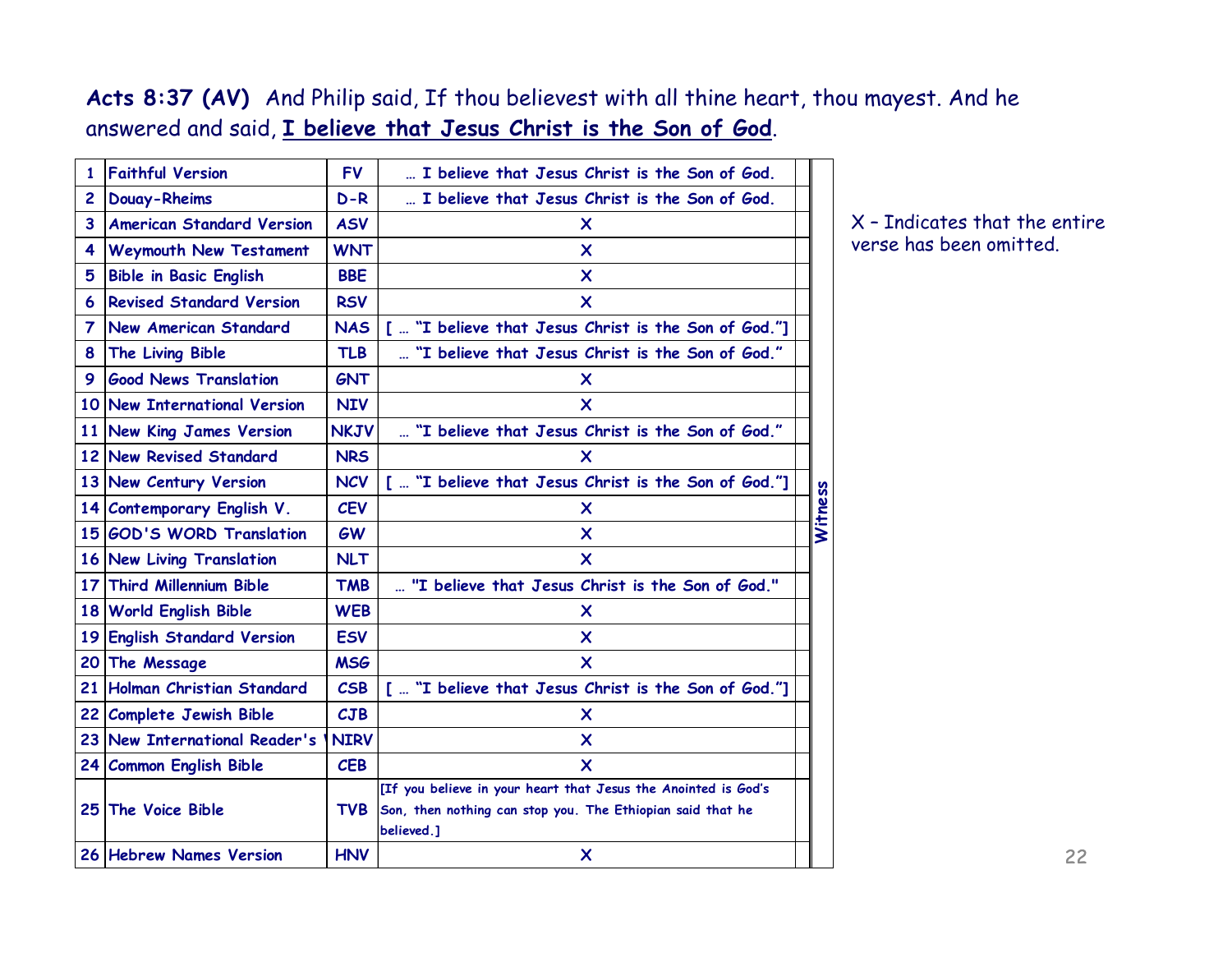**Acts 12:4 (AV)** And when he had apprehended him, he put him in prison, and delivered him to four quaternions of soldiers to keep him; intending after **Easter** to bring him forth to the people.

| 1              | <b>Faithful Version</b>               | <b>FV</b>   | Passover season       |         |
|----------------|---------------------------------------|-------------|-----------------------|---------|
| 2              | <b>Douay-Rheims</b>                   | $D-R$       | pasach                |         |
| 3              | <b>American Standard Version</b>      | <b>ASV</b>  | Passover              |         |
| 4              | Weymouth New Testament                | <b>WNT</b>  | Passover              |         |
| 5              | <b>Bible in Basic English</b>         | <b>BBE</b>  | Passover              |         |
| 6              | <b>Revised Standard Version</b>       | <b>RSV</b>  | Passover              |         |
| $\overline{7}$ | <b>New American Standard</b>          | <b>NAS</b>  | Passover              |         |
|                | 8 The Living Bible                    | <b>TLB</b>  | Passover              |         |
| 9.             | <b>Good News Translation</b>          | <b>GNT</b>  | Passover              |         |
|                | 10 New International Version          | <b>NIV</b>  | Passover              |         |
|                | 11 New King James Version             | <b>NKJV</b> | Passover              |         |
|                | 12 New Revised Standard               | <b>NRS</b>  | Passover              |         |
|                | 13 New Century Version                | <b>NCV</b>  | <b>Passover Feast</b> |         |
|                | 14 Contemporary English V.            | <b>CEV</b>  | the festival          | Witness |
|                | 15 GOD'S WORD Translation             | <b>GW</b>   | Passover              |         |
|                | 16 New Living Translation             | <b>NLT</b>  | Passover              |         |
|                | 17 Third Millennium Bible             | <b>TMB</b>  | <b>Easter</b>         |         |
|                | 18 World English Bible                | <b>WEB</b>  | Passover              |         |
|                | 19 English Standard Version           | <b>ESV</b>  | Passover              |         |
|                | 20 The Message                        | <b>MSG</b>  | Passover              |         |
|                | 21 Holman Christian Standard          | CSB         | Passover              |         |
|                | 22 Complete Jewish Bible              | CJB         | Pesach                |         |
|                | 23 New International Reader's V. NIRV |             | <b>Passover Feast</b> |         |
|                | 24 Common English Bible               | <b>CEB</b>  | Passover              |         |
|                | 25 The Voice Bible                    | <b>TVB</b>  | Passover              |         |
|                |                                       |             |                       |         |

For commentary on this verse, search for 'Act 12:4' at cbcg.org.

For an explanation of why the AV translators used 'Easter', see: Floyd N. Jones, "Which Version is the Bible", 1999, footnote 2, page 76 (available in pdf format as a free download).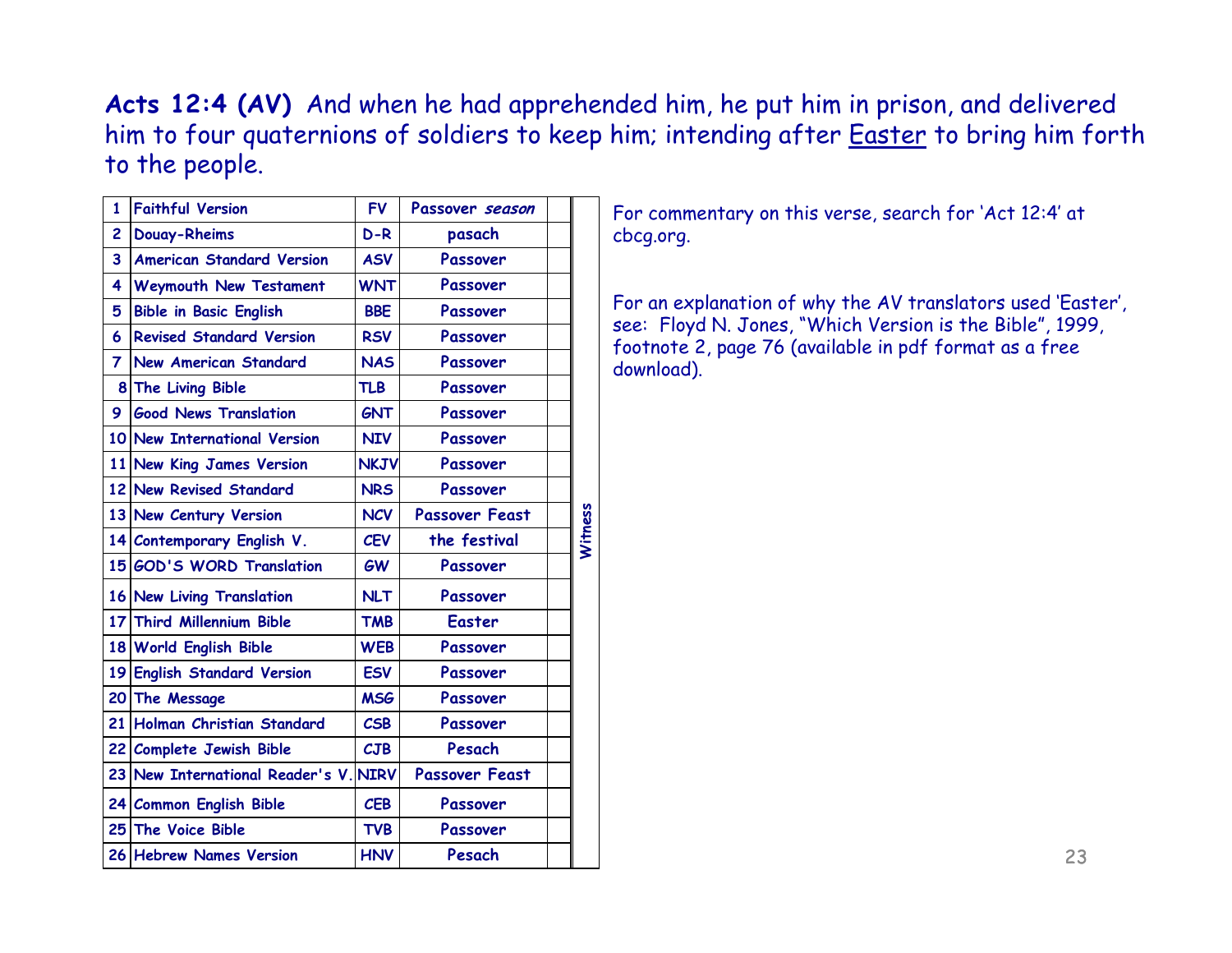1 Peter 4:1 (AV) Forasmuch then as Christ hath suffered for us in the flesh, arm yourselves likewise with the same mind: for he that hath suffered in the flesh hath ceased from sin;

| 1                       | <b>Faithful Version</b>             | <b>FV</b>                | for us                    |         |
|-------------------------|-------------------------------------|--------------------------|---------------------------|---------|
| $\overline{c}$          | <b>Douay-Rheims</b>                 | $D-R$                    | X                         |         |
| $\overline{\mathbf{3}}$ | <b>American Standard Version</b>    | <b>ASV</b>               | $\overline{\mathsf{x}}$   |         |
| 4                       | Weymouth New Testament              | <b>WNT</b>               | $\mathsf{x}$              |         |
| 5                       | <b>Bible in Basic English</b>       | <b>BBE</b>               | $\overline{\mathsf{x}}$   |         |
| 6                       | <b>Revised Standard Version</b>     | <b>RSV</b>               | $\overline{\mathsf{x}}$   |         |
| $\overline{\mathbf{7}}$ | <b>New American Standard</b>        | <b>NAS</b>               | $\mathsf{x}$              |         |
| 8                       | The Living Bible                    | <b>TLB</b>               | $\mathsf{x}$              |         |
| 9                       | <b>Good News Translation</b>        | <b>GNT</b>               | $\boldsymbol{\mathsf{X}}$ |         |
|                         | 10 New International Version        | <b>NIV</b>               | $\boldsymbol{\mathsf{x}}$ |         |
|                         | 11 New King James Version           |                          | NKJV for us               |         |
|                         | 12 New Revised Standard             | <b>NRS</b>               | $\overline{\mathsf{x}}$   |         |
|                         | 13 New Century Version              | <b>NCV</b>               | $\mathsf{x}$              |         |
|                         | 14 Contemporary English Version     | <b>CEV</b>               | $\overline{\mathsf{x}}$   | Witness |
|                         | 15 GOD'S WORD Translation           | <b>GW</b>                | $\mathsf{x}$              |         |
|                         | 16 New Living Translation           | <b>NLT</b>               | $\boldsymbol{\mathsf{X}}$ |         |
|                         | 17 Third Millennium Bible           | <b>TMB</b>               | for us                    |         |
|                         | 18 World English Bible              | <b>WEB</b>               | for us                    |         |
|                         | 19 English Standard Version         | <b>ESV</b>               | $\boldsymbol{\mathsf{X}}$ |         |
|                         | 20 The Message                      | <b>MSG</b>               | $\mathsf{x}$              |         |
| 21                      | Holman Christian Standard           | $\mathcal{C}\mathsf{SB}$ | $\overline{\mathsf{x}}$   |         |
|                         | 22 Complete Jewish Bible            | CJB                      | $\mathsf{x}$              |         |
|                         | 23 New International Reader's Versi | <b>NIRV</b>              | $\boldsymbol{\mathsf{X}}$ |         |
|                         | 24 Common English Bible             | <b>CEB</b>               | $\mathsf{x}$              |         |
|                         | 25 The Voice Bible                  | <b>TVB</b>               | $\mathsf{x}$              |         |
|                         | 26 Hebrew Names Version             | <b>HNV</b>               | for us                    |         |
|                         |                                     |                          |                           |         |

X - Indicates that the above, underlined words (or their equivalent) have been omitted.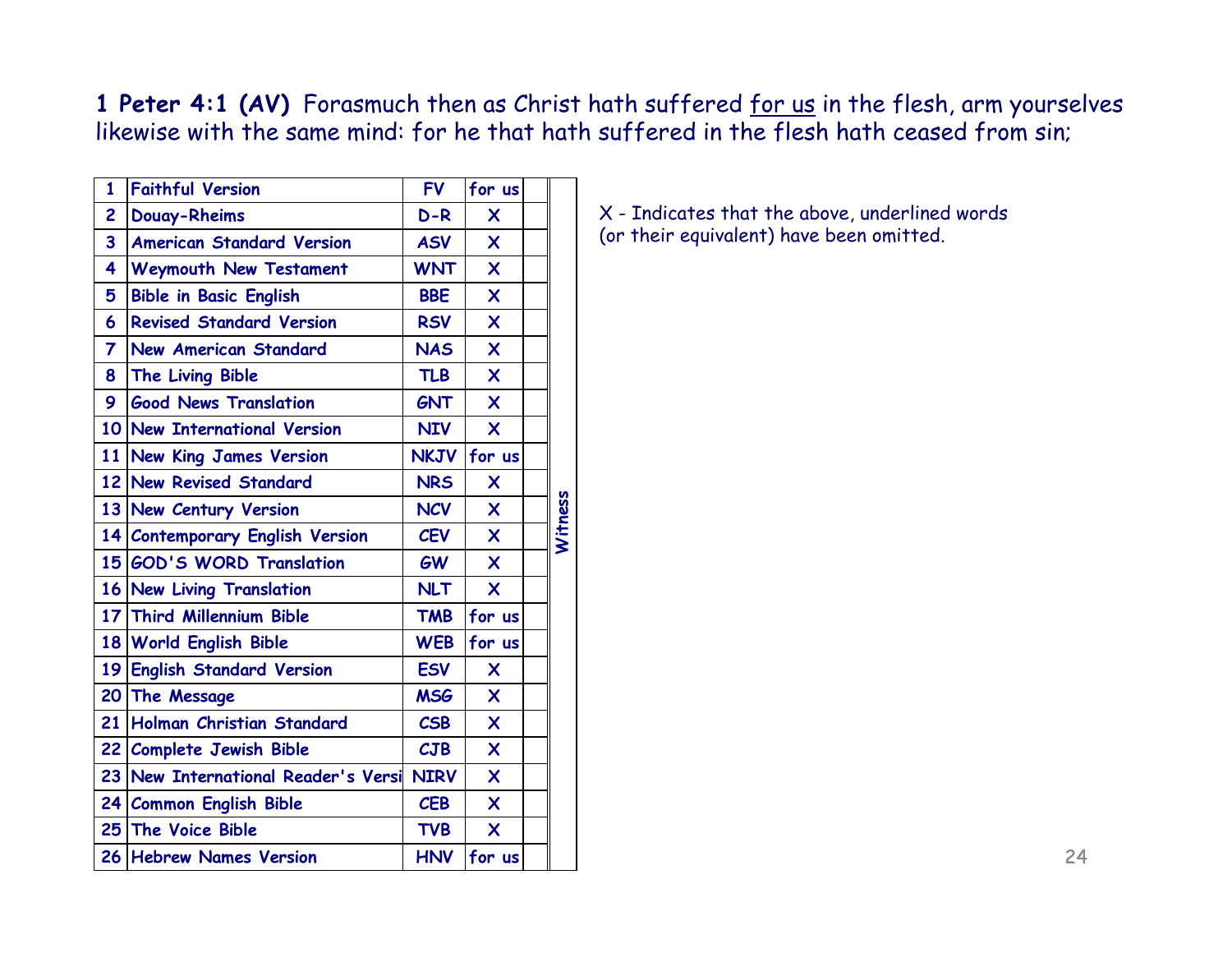**1 John 4:3 (AV)** and every spirit that confesseth not that Jesus Christ is come in <u>the flesh</u> is not of God: and this is that *spirit* of antichrist, whereof ye have heard that it should come; and even now already is it in the world.

| $\mathbf{1}$   | <b>Faithful Version</b>          | <b>FV</b>   | that  Christ has come in the flesh          |         |
|----------------|----------------------------------|-------------|---------------------------------------------|---------|
| $\overline{c}$ | <b>Douay-Rheims</b>              | $D-R$       | $\boldsymbol{\mathsf{x}}$                   |         |
| 3              | <b>American Standard Version</b> | <b>ASV</b>  | $\boldsymbol{\mathsf{x}}$                   |         |
| 4              | <b>Weymouth New Testament</b>    | <b>WNT</b>  | X                                           |         |
| 5              | <b>Bible in Basic English</b>    | <b>BBE</b>  | X                                           |         |
| 6              | <b>Revised Standard Version</b>  | <b>RSV</b>  | X                                           |         |
| $\overline{7}$ | <b>New American Standard</b>     | <b>NAS</b>  | $\boldsymbol{\mathsf{x}}$                   |         |
| 8              | The Living Bible                 | <b>TLB</b>  | X                                           |         |
| 9              | <b>Good News Translation</b>     | <b>GNT</b>  | X                                           |         |
|                | 10 New International Version     | <b>NIV</b>  | X                                           |         |
|                | 11 New King James Version        | <b>NKJV</b> | that  Christ has come in the flesh          |         |
|                | 12 New Revised Standard          | <b>NRS</b>  | X                                           |         |
|                | 13 New Century Version           | <b>NCV</b>  | $\boldsymbol{\mathsf{X}}$                   |         |
|                | 14 Contemporary English V.       | <b>CEV</b>  | X                                           | Witness |
|                | 15 GOD'S WORD Translation        | <b>GW</b>   | that  Christ has come as a human            |         |
|                | 16 New Living Translation        | <b>NLT</b>  | X                                           |         |
|                | 17 Third Millennium Bible        | <b>TMB</b>  | that  Christ is come in the flesh           |         |
|                | 18 World English Bible           | <b>WEB</b>  | that  Christ has come in the flesh          |         |
|                | 19 English Standard Version      | <b>ESV</b>  | X                                           |         |
|                | 20 The Message                   | <b>MSG</b>  | X                                           |         |
|                | 21 Holman Christian Standard     | <b>CSB</b>  | $\boldsymbol{\mathsf{x}}$                   |         |
| 22             | <b>Complete Jewish Bible</b>     | CJB         | $\boldsymbol{\mathsf{x}}$                   |         |
|                | 23 New International Reader's    | <b>NIRV</b> | X                                           |         |
|                | 24 Common English Bible          | <b>CEB</b>  | $\boldsymbol{\mathsf{x}}$                   |         |
|                | 25 The Voice Bible               | <b>TVB</b>  | $\overline{\mathsf{x}}$                     |         |
|                | 26 Hebrew Names Version          |             | HNV that  the Messiah has come in the flesh |         |

X - Indicates that the above, underlined words (or their equivalent) have been omitted.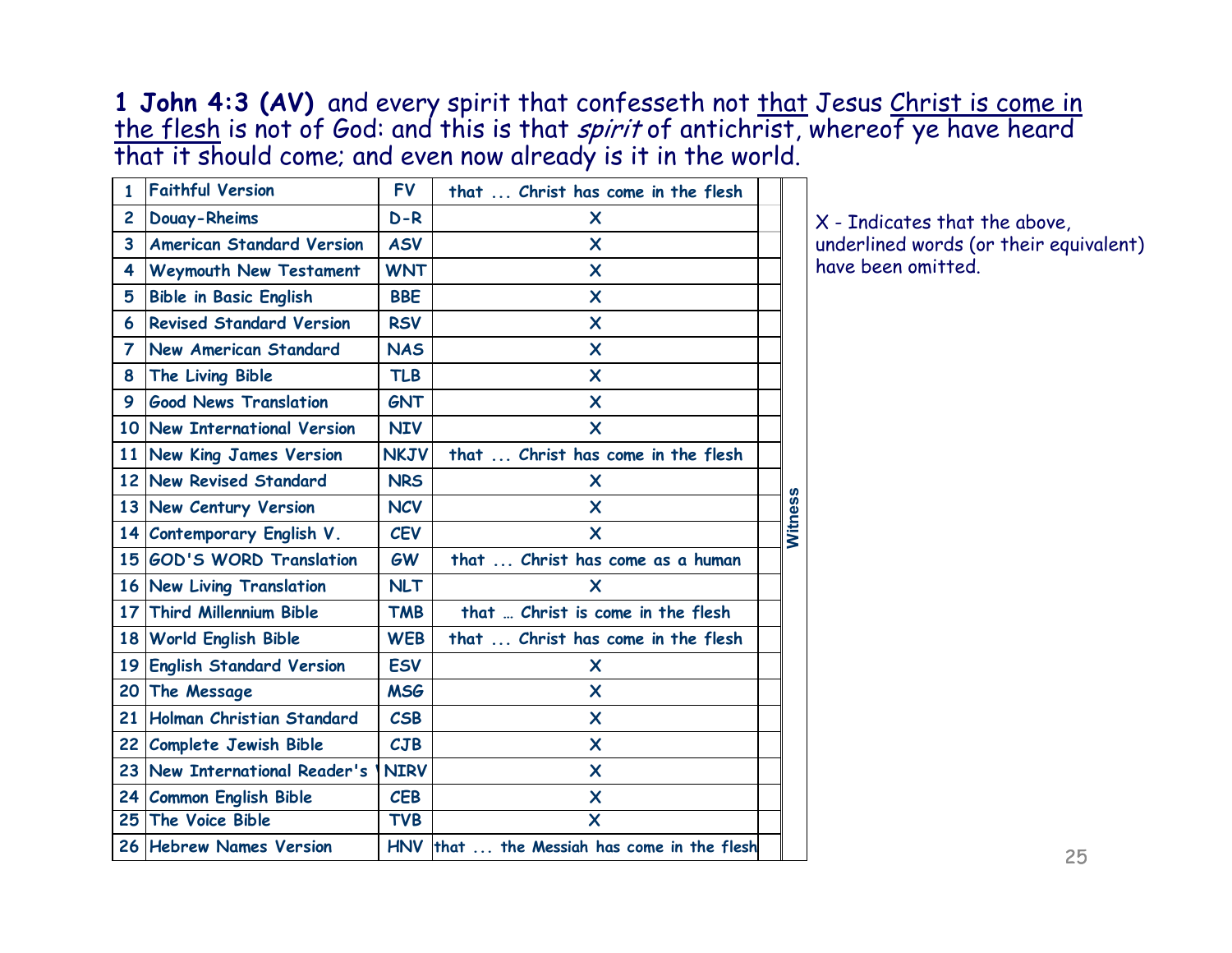| $\overline{\mathbf{1}}$ | <b>Faithful Version</b>            | <b>FV</b>   | $- - -$                  |
|-------------------------|------------------------------------|-------------|--------------------------|
| $\overline{c}$          | <b>Douay-Rheims</b>                | $D-R$       | ---                      |
| 3                       | <b>American Standard Version</b>   | <b>ASV</b>  | ---                      |
| 4                       | <b>Weymouth New Testament</b>      | <b>WNT</b>  | ---                      |
| 5                       | <b>Bible in Basic English</b>      | <b>BBE</b>  |                          |
| 6                       | <b>Revised Standard Version</b>    | <b>RSV</b>  | $- - -$                  |
| $\overline{7}$          | <b>New American Standard</b>       | <b>NAS</b>  |                          |
| 8                       | The Living Bible                   | <b>TLB</b>  | <b>SW</b>                |
| 9                       | <b>Good News Translation</b>       | <b>GNT</b>  | ---                      |
| 10 <sub>l</sub>         | <b>New International Version</b>   | <b>NIV</b>  | ---                      |
| 11                      | <b>New King James Version</b>      | <b>NKJV</b> | <b>SW</b>                |
| 12                      | <b>New Revised Standard</b>        | <b>NRS</b>  | $- - -$                  |
| 13                      | <b>New Century Version</b>         | <b>NCV</b>  | $- - -$                  |
| 14                      | Contemporary English V.            | <b>CEV</b>  | $- - -$                  |
|                         | 15 GOD'S WORD Translation          | <b>GW</b>   | ---                      |
|                         | 16 New Living Translation          | <b>NLT</b>  | ---                      |
|                         | 17 Third Millennium Bible          | <b>TMB</b>  | ---                      |
|                         | 18 World English Bible             | <b>WEB</b>  | ---                      |
|                         | 19 English Standard Version        | <b>ESV</b>  | ---                      |
| 20                      | The Message                        | <b>MSG</b>  | $\overline{\phantom{a}}$ |
| 21                      | Holman Christian Standard          | CSB         | $\overline{a}$           |
| 22                      | <b>Complete Jewish Bible</b>       | CJB         |                          |
| 23                      | New International Reader's V. NIRV |             | ---                      |
|                         | 24 Common English Bible            | <b>CEB</b>  | ---                      |
|                         | 25 The Voice Bible                 | <b>TVB</b>  | ---                      |
| 26                      | <b>Hebrew Names Version</b>        | <b>HNV</b>  | ---                      |

**1 John 5:7-8 (AV)** 6This is he that came by water and blood, even Jesus Christ; not by water only, but by water and blood. And it is the Spirit that beareth witness, because the Spirit is truth. <sup>7</sup>For there are three that bear record <u>in</u> heaven, the Father, the Word, and the Holy Ghost: and these three are one. <sup>8</sup>And there are three that bear witness in earth, the Spirit, and the water, and the blood: and these three agree in one.

--- Indicates that the underlined words in the AV are not includedin this translation.

sw = Similar words to those underlined above.

For commentary on this Scripture, see footnote in the Faithful Version: https://afaithfulversion.org/1-john-5-7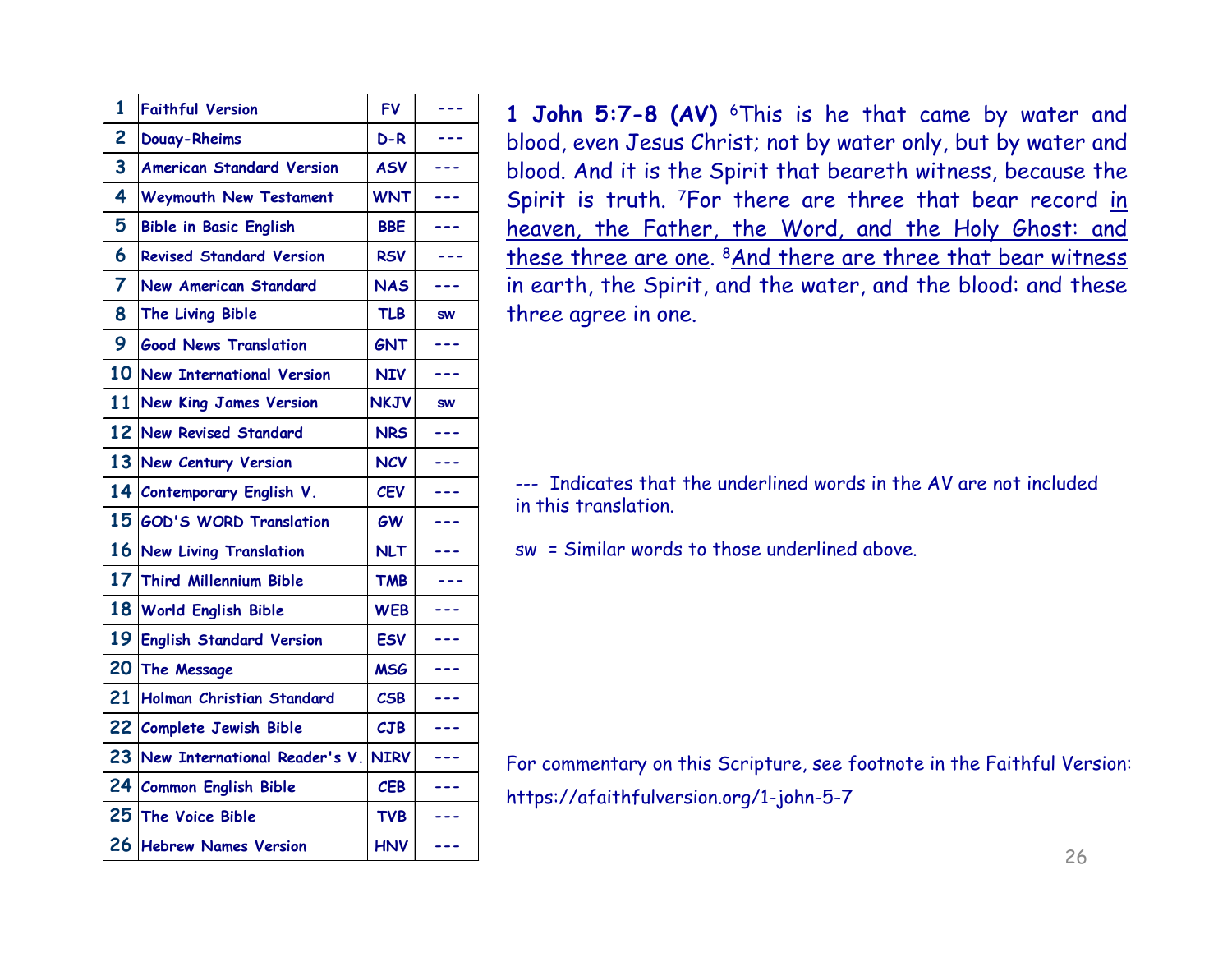**1 Corinthians 5:7 (AV)** Purge out therefore the old leaven, that ye may be a new lump, as ye are unleavened. For even Christ our passover is sacrificed for us:

| $\mathbf{1}$   | <b>Faithful Version</b>             | <b>FV</b>                         | for us                    |         |
|----------------|-------------------------------------|-----------------------------------|---------------------------|---------|
| $\overline{2}$ | <b>Douay-Rheims</b>                 | $D-R$                             | $\boldsymbol{\mathsf{x}}$ |         |
| 3              | <b>American Standard Version</b>    | <b>ASV</b>                        | $\boldsymbol{\mathsf{X}}$ |         |
| 4              | Weymouth New Testament              | <b>WNT</b>                        | $\boldsymbol{\mathsf{x}}$ |         |
| 5              | <b>Bible in Basic English</b>       | <b>BBE</b>                        | $\boldsymbol{\mathsf{x}}$ |         |
| 6              | <b>Revised Standard Version</b>     | <b>RSV</b>                        | X                         |         |
| $\overline{7}$ | <b>New American Standard</b>        | <b>NAS</b>                        | $\overline{\mathsf{x}}$   |         |
| 8              | The Living Bible                    | <b>TLB</b>                        | for us                    |         |
| 9              | <b>Good News Translation</b>        | <b>GNT</b>                        | X                         |         |
|                | 10 New International Version        | <b>NIV</b>                        | $\boldsymbol{\mathsf{x}}$ |         |
|                | 11 New King James Version           | <b>NKJV</b>                       | for us                    |         |
|                | 12 New Revised Standard             | <b>NRS</b>                        | $\boldsymbol{\mathsf{x}}$ |         |
|                | 13 New Century Version              | <b>NCV</b>                        | $\boldsymbol{\mathsf{x}}$ | Witness |
|                | 14 Contemporary English Version     | <b>CEV</b>                        | $\overline{\mathsf{x}}$   |         |
|                | 15 GOD'S WORD Translation           | <b>GW</b>                         | $\boldsymbol{\mathsf{x}}$ |         |
|                | 16 New Living Translation           | <b>NLT</b>                        | for us                    |         |
|                | 17 Third Millennium Bible           | <b>TMB</b>                        | for us                    |         |
|                | 18 World English Bible              | <b>WEB</b>                        | in our place.             |         |
| 19             | <b>English Standard Version</b>     | <b>ESV</b>                        | X                         |         |
|                | 20 The Message                      | <b>MSG</b>                        | for the Passover meal     |         |
| 21             | Holman Christian Standard           | $\mathcal{C}\mathsf{S}\mathsf{B}$ | X                         |         |
|                | 22 Complete Jewish Bible            | CJB                               | $\overline{\mathsf{x}}$   |         |
|                | 23 New International Reader's Versi | <b>NIRV</b>                       | for us                    |         |
|                | 24 Common English Bible             | <b>CEB</b>                        | X                         |         |
|                | 25 The Voice Bible                  | <b>TVB</b>                        | for us                    |         |
|                | 26 Hebrew Names Version             | <b>HNV</b>                        | in our place              |         |
|                |                                     |                                   |                           |         |

X - Indicates that the above, underlined words (or their equivalent) have been omitted.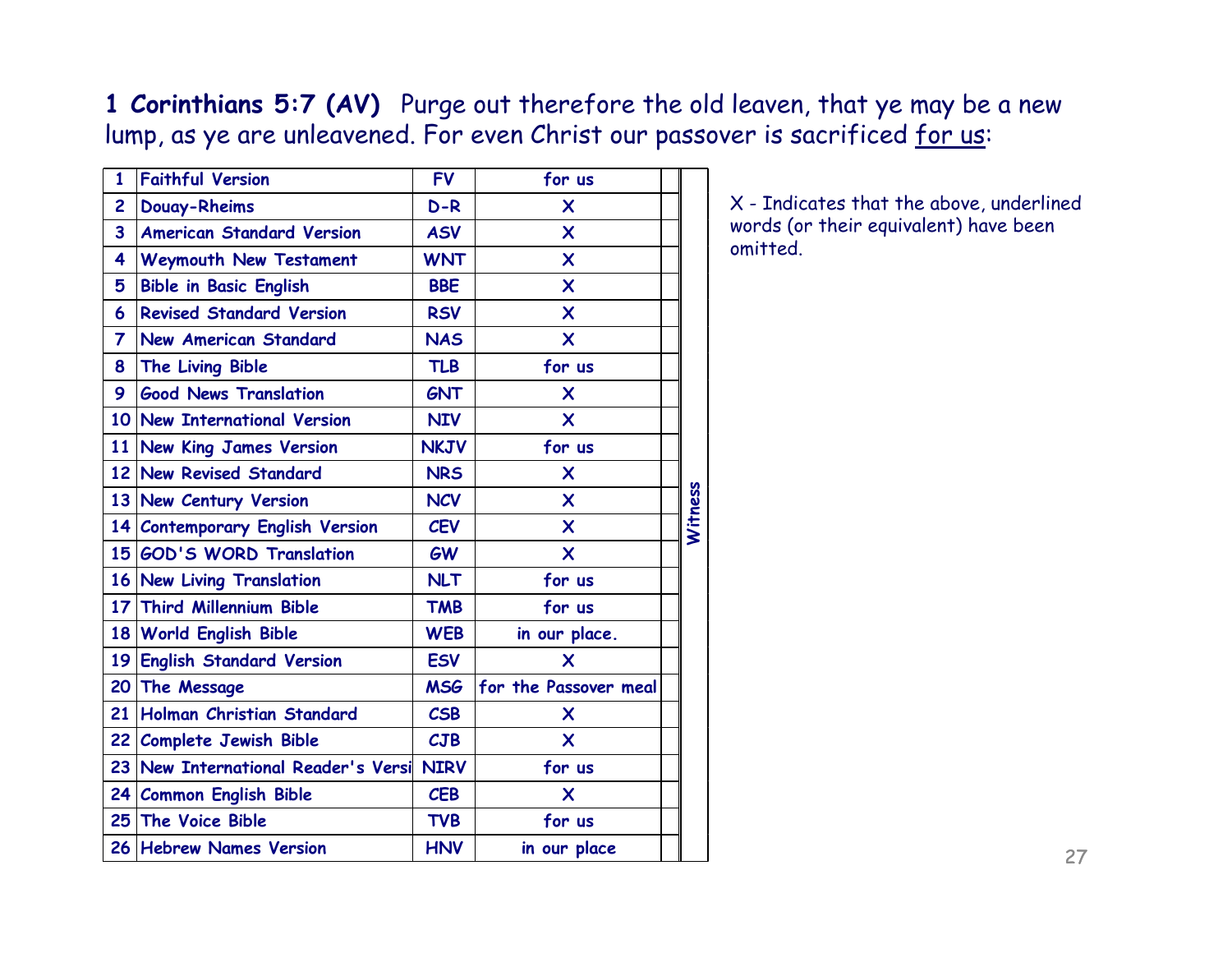**1 Corinthians 11:24 (AV)** And when he had given thanks, he brake it, and said, Take, eat: this is my body, which is broken for you: this do in remembrance of me.

| $\overline{1}$          | <b>Faithful Version</b>          | <b>FV</b>   | being broken              |         |
|-------------------------|----------------------------------|-------------|---------------------------|---------|
| $\overline{c}$          | <b>Douay-Rheims</b>              | $D-R$       | shall be delivered        |         |
| $\overline{\mathbf{3}}$ | <b>American Standard Version</b> | <b>ASV</b>  | X                         |         |
| 4                       | <b>Weymouth New Testament</b>    | <b>WNT</b>  | broken                    |         |
| 5                       | <b>Bible in Basic English</b>    | <b>BBE</b>  | X                         |         |
| 6                       | <b>Revised Standard Version</b>  | <b>RSV</b>  | $\boldsymbol{\mathsf{X}}$ |         |
| $\overline{7}$          | <b>New American Standard</b>     | <b>NAS</b>  | $\overline{\mathsf{x}}$   |         |
| 8                       | The Living Bible                 | <b>TLB</b>  | given                     |         |
| 9                       | <b>Good News Translation</b>     | <b>GNT</b>  | $\mathsf{x}$              |         |
|                         | 10 New International Version     | <b>NIV</b>  | $\boldsymbol{\mathsf{X}}$ |         |
|                         | 11 New King James Version        | <b>NKJV</b> | broken                    |         |
|                         | 12 New Revised Standard          | <b>NRS</b>  | X                         |         |
|                         | 13 New Century Version           | <b>NCV</b>  | $\mathsf{x}$              |         |
|                         | 14 Contemporary English Version  | <b>CEV</b>  | given                     | Witness |
|                         | 15 GOD'S WORD Translation        | <b>GW</b>   | given                     |         |
|                         | 16 New Living Translation        | <b>NLT</b>  | given                     |         |
|                         | 17 Third Millennium Bible        | <b>TMB</b>  | broken                    |         |
|                         | 18 World English Bible           | <b>WEB</b>  | broken                    |         |
|                         | 19 English Standard Version      | <b>ESV</b>  | X                         |         |
|                         | 20 The Message                   | <b>MSG</b>  | broken                    |         |
| 21                      | Holman Christian Standard        | <b>CSB</b>  | $\overline{\mathsf{x}}$   |         |
|                         | 22 Complete Jewish Bible         | CJB         | $\overline{\mathsf{x}}$   |         |
|                         | 23 New International Reader's Ve | <b>NIRV</b> | given                     |         |
|                         | 24 Common English Bible          | <b>CEB</b>  | X                         |         |
|                         | 25 The Voice Bible               | <b>TVB</b>  | broken                    |         |
|                         | 26 Hebrew Names Version          | <b>HNV</b>  | broken                    |         |
|                         |                                  |             |                           |         |

X - Indicates that the above, underlined word (or its equivalent) has been omitted.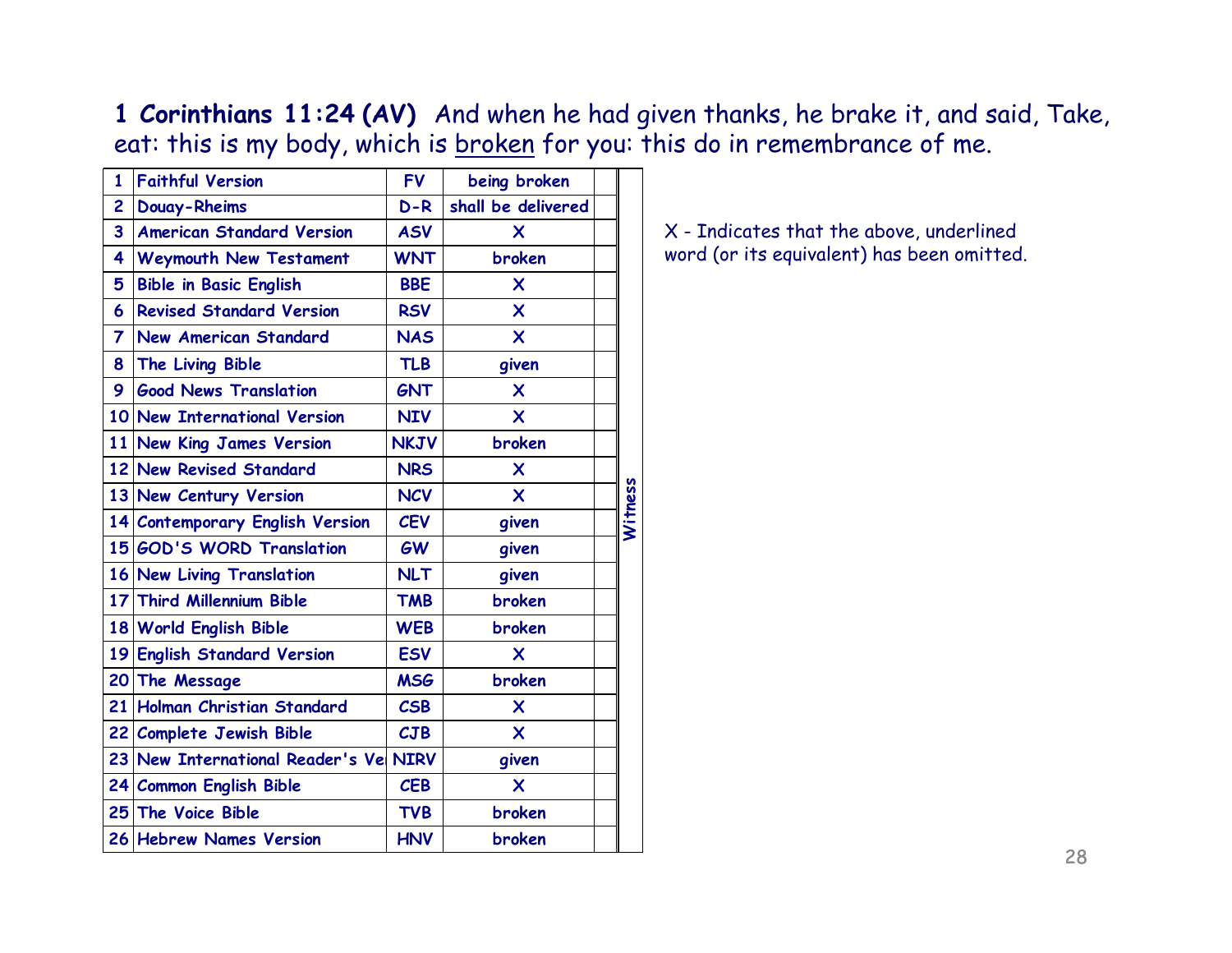### **Colossians 1:14 (AV)** In whom we have redemption through his blood, even the forgiveness of sins:

| $\mathbf{1}$    | <b>Faithful Version</b>             | <b>FV</b>   | through His own blood     |         |
|-----------------|-------------------------------------|-------------|---------------------------|---------|
| 2               | <b>Douay-Rheims</b>                 | $D-R$       | through his blood         |         |
| 3               | <b>American Standard Version</b>    | <b>ASV</b>  | X                         |         |
| 4               | Weymouth New Testament              | <b>WNT</b>  | X                         |         |
| 5               | <b>Bible in Basic English</b>       | <b>BBE</b>  | X                         |         |
| 6               | <b>Revised Standard Version</b>     | <b>RSV</b>  | $\boldsymbol{\mathsf{x}}$ |         |
| 7               | <b>New American Standard</b>        | <b>NAS</b>  | X                         |         |
| 8               | The Living Bible                    | <b>TLB</b>  | with his blood            |         |
| 9               | <b>Good News Translation</b>        | <b>GNT</b>  | X                         |         |
|                 | 10 New International Version        | <b>NIV</b>  | $\boldsymbol{\mathsf{x}}$ |         |
| 11 <sup>1</sup> | <b>New King James Version</b>       | <b>NKJV</b> | through His Blood         |         |
| 12 <sup>1</sup> | <b>New Revised Standard</b>         | <b>NRS</b>  | X                         |         |
|                 | 13 New Century Version              | <b>NCV</b>  | $\boldsymbol{\mathsf{x}}$ |         |
| 14              | <b>Contemporary English Version</b> | <b>CEV</b>  | $\boldsymbol{\mathsf{x}}$ | Witness |
|                 | 15 GOD'S WORD Translation           | <b>GW</b>   | $\boldsymbol{\mathsf{x}}$ |         |
|                 | 16 New Living Translation           | <b>NLT</b>  | X                         |         |
|                 | 17 Third Millennium Bible           | <b>TMB</b>  | through His Blood         |         |
| 18 l            | <b>World English Bible</b>          | <b>WEB</b>  | through his blood         |         |
| 19 l            | <b>English Standard Version</b>     | <b>ESV</b>  | X                         |         |
| 20 <sub>1</sub> | The Message                         | <b>MSG</b>  | $\boldsymbol{\mathsf{X}}$ |         |
| 21              | Holman Christian Standard           | <b>CSB</b>  | $\boldsymbol{\mathsf{x}}$ |         |
| 22 <sub>1</sub> | <b>Complete Jewish Bible</b>        | CJB         | X                         |         |
| 23              | New International Reader's Version  | <b>NIRV</b> | $\overline{\mathsf{x}}$   |         |
|                 | 24 Common English Bible             | <b>CEB</b>  | $\boldsymbol{\mathsf{x}}$ |         |
| 25              | <b>The Voice Bible</b>              | <b>TVB</b>  | [through His blood]       |         |
|                 | 26 Hebrew Names Version             | <b>HNV</b>  | through his blood         |         |

X - Indicates that the above, underlined words (or their equivalent) have been omitted.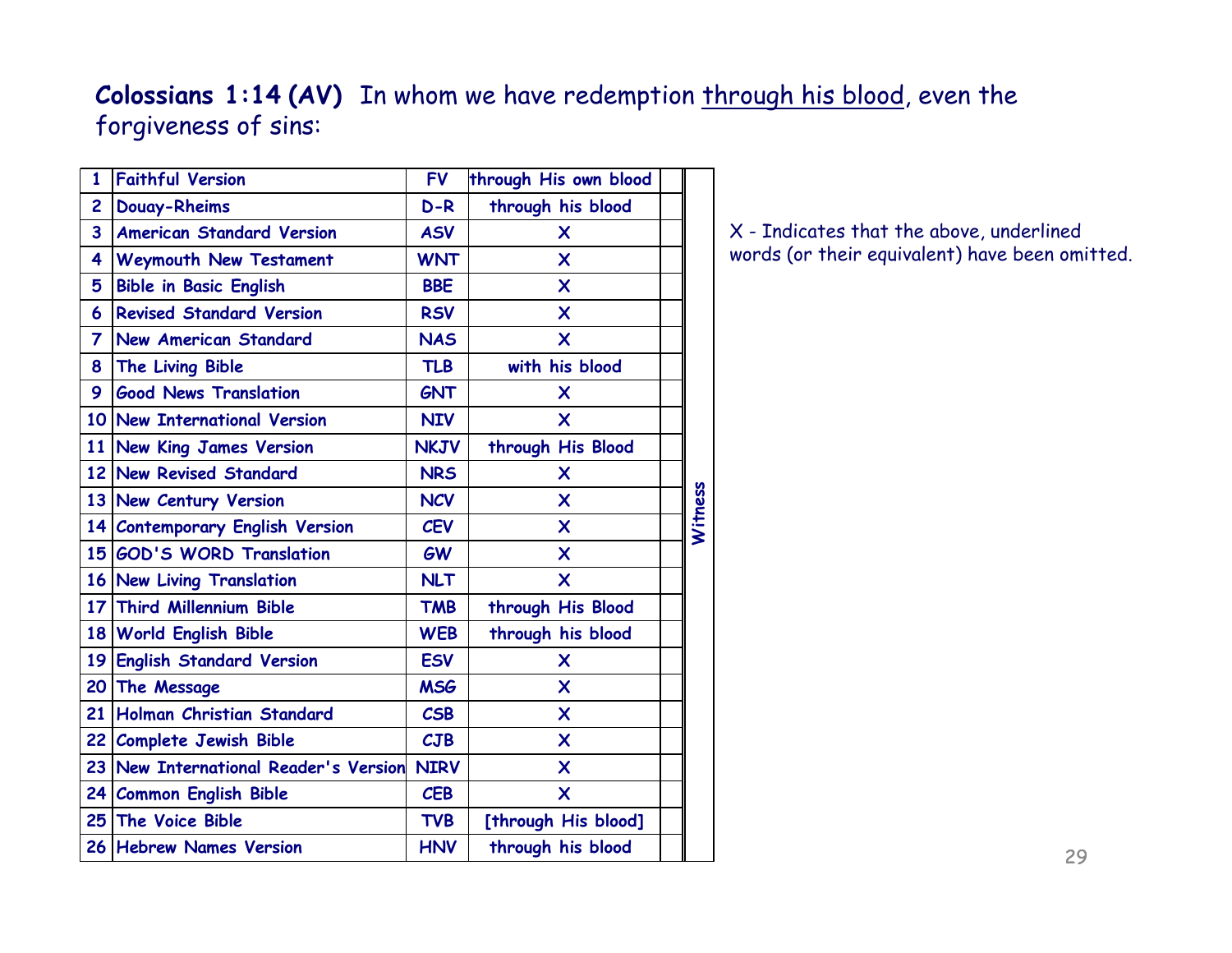**Hebrews 1:3 (AV)** Who being the brightness of his glory, and the express image of his person, and upholding all things by the word of his power, when he had by himself purged our sins, sat down on the right hand of the Majesty on high;

| 1               | <b>Faithful Version</b>             | <b>FV</b>   | our                              |         |
|-----------------|-------------------------------------|-------------|----------------------------------|---------|
| $\overline{c}$  | <b>Douay-Rheims</b>                 | $D-R$       | X                                |         |
| 3               | <b>American Standard Version</b>    | <b>ASV</b>  | $\boldsymbol{\mathsf{x}}$        |         |
| 4               | Weymouth New Testament              | <b>WNT</b>  | X                                |         |
| 5               | <b>Bible in Basic English</b>       | <b>BBE</b>  | $\boldsymbol{\mathsf{x}}$        |         |
| 6               | <b>Revised Standard Version</b>     | <b>RSV</b>  | $\boldsymbol{\mathsf{X}}$        |         |
| 7               | <b>New American Standard</b>        | <b>NAS</b>  | $\boldsymbol{\mathsf{x}}$        |         |
| 8               | The Living Bible                    | <b>TLB</b>  | us and clear our record of all   |         |
| 9               | <b>Good News Translation</b>        | <b>GNT</b>  | for the sins of all human beings |         |
| 10              | New International Version           | <b>NIV</b>  | X                                |         |
|                 | 11 New King James Version           | <b>NKJV</b> | our                              |         |
|                 | 12 New Revised Standard             | <b>NRS</b>  | X                                |         |
|                 | 13 New Century Version              | <b>NCV</b>  | from their                       |         |
|                 | 14 Contemporary English Version     | <b>CEV</b>  | our                              | Witness |
|                 | 15 GOD'S WORD Translation           | <b>GW</b>   | of people from their             |         |
|                 | 16 New Living Translation           | <b>NLT</b>  | us from the stain                |         |
| 17 <sup>1</sup> | <b>Third Millennium Bible</b>       | <b>TMB</b>  | our                              |         |
|                 | 18 World English Bible              | <b>WEB</b>  | our                              |         |
| 19 <sup>1</sup> | <b>English Standard Version</b>     | <b>ESV</b>  | X                                |         |
| 20              | The Message                         | <b>MSG</b>  | $\boldsymbol{\mathsf{x}}$        |         |
| 21              | Holman Christian Standard           | CSB         | $\overline{\mathsf{x}}$          |         |
|                 | 22 Complete Jewish Bible            | CJB         | $\boldsymbol{\mathsf{x}}$        |         |
|                 | 23 New International Reader's Versi | <b>NIRV</b> | X                                |         |
|                 | 24 Common English Bible             | <b>CEB</b>  | of people from their             |         |
|                 | 25 The Voice Bible                  | <b>TVB</b>  | us from all our                  |         |
|                 | 26 Hebrew Names Version             | <b>HNV</b>  | our                              |         |

X - Indicates that the above, underlined word (or its equivalent) has been omitted.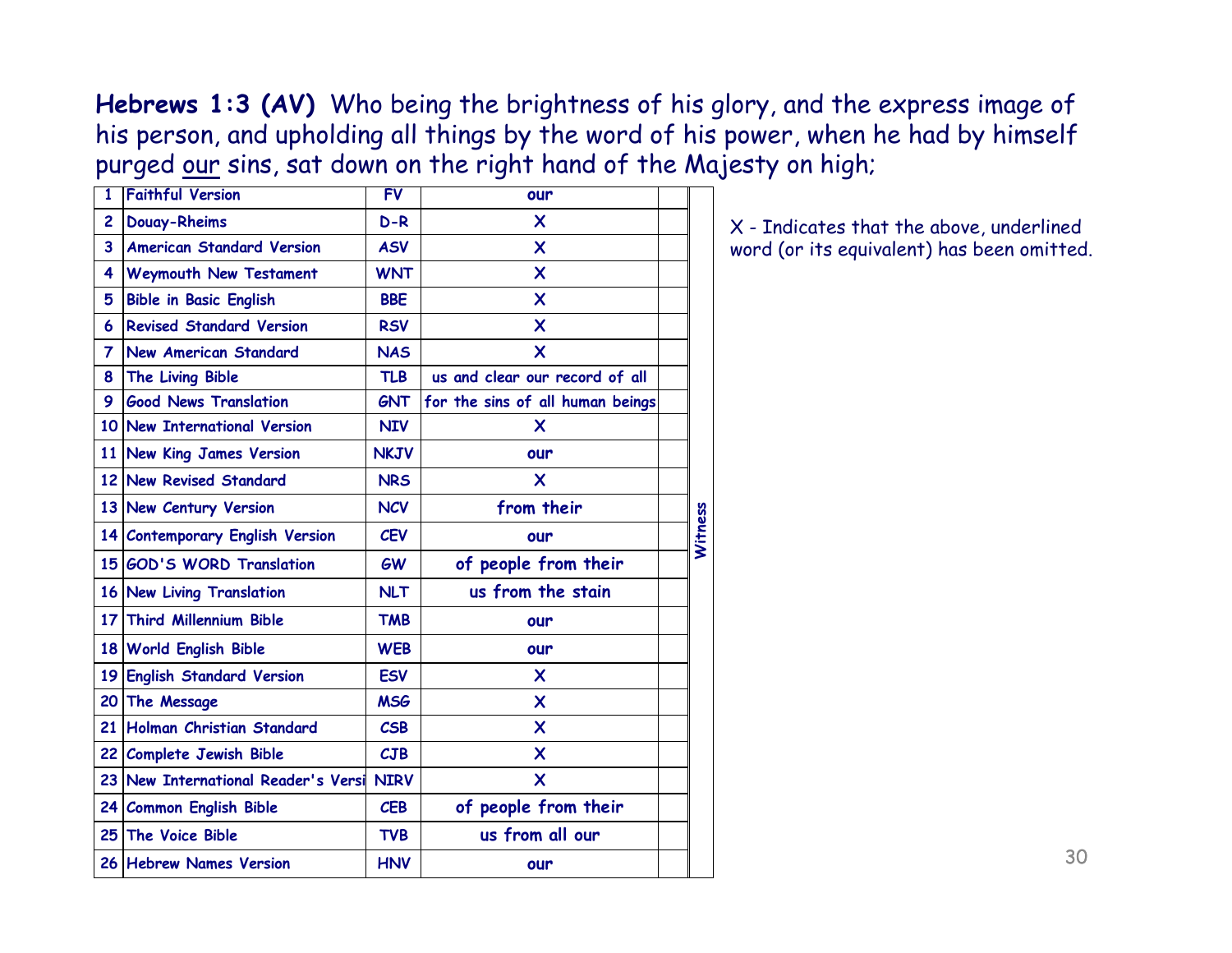**Revelation 1:11 (AV) Saying, I am Alpha and Omega, the first and the last: and, What thou seest, write in a book, and send it unto the seven churches which are in Asia; unto Ephesus, and unto Smyrna, and unto Pergamos, and unto Thyatira, and unto Sardis, and unto Philadelphia, and unto Laodicea.**

| 1                       | <b>Faithful Version</b>             | <b>FV</b>   | "I am the Alpha and the Omega, the First and the Last;" and,         |         |
|-------------------------|-------------------------------------|-------------|----------------------------------------------------------------------|---------|
| 2                       | Douay-Rheims                        | $D-R$       | X                                                                    |         |
| $\overline{\mathbf{3}}$ | <b>American Standard Version</b>    | <b>ASV</b>  | X                                                                    |         |
| 4                       | Weymouth New Testament              | <b>WNT</b>  | X                                                                    |         |
| 5                       | <b>Bible in Basic English</b>       | <b>BBE</b>  | X                                                                    |         |
| 6                       | <b>Revised Standard Version</b>     | <b>RSV</b>  | X                                                                    |         |
| 7                       | New American Standard               | <b>NAS</b>  | X                                                                    |         |
| 8                       | The Living Bible                    | <b>TLB</b>  | "I am A and Z, the First and Last!"                                  |         |
| 9                       | <b>Good News Translation</b>        | <b>GNT</b>  | X                                                                    |         |
| 10                      | New International Version           | <b>NIV</b>  | X                                                                    |         |
| 11                      | <b>New King James Version</b>       | <b>NKJV</b> | "I am the Alpha and the Omega, the First and the Last," and,         |         |
| 12                      | <b>New Revised Standard</b>         | <b>NRS</b>  | X                                                                    |         |
| 13                      | <b>New Century Version</b>          | <b>NCV</b>  | X                                                                    | Witness |
| 14                      | <b>Contemporary English Version</b> | <b>CEV</b>  | X                                                                    |         |
| 15                      | <b>GOD'S WORD Translation</b>       | <b>GW</b>   | X                                                                    |         |
| 16                      | <b>New Living Translation</b>       | <b>NLT</b>  | $\boldsymbol{\mathsf{x}}$                                            |         |
| 17                      | <b>Third Millennium Bible</b>       | <b>TMB</b>  | "I am Alpha and Omega, the First and the Last," and,                 |         |
| 18                      | <b>World English Bible</b>          | <b>WEB</b>  | X                                                                    |         |
| 19                      | <b>English Standard Version</b>     | <b>ESV</b>  | X                                                                    |         |
| 20                      | The Message                         | <b>MSG</b>  | X                                                                    |         |
| 21                      | Holman Christian Standard           | <b>CSB</b>  | X                                                                    |         |
| 22                      | <b>Complete Jewish Bible</b>        | CJB         | $\boldsymbol{\mathsf{x}}$                                            |         |
| 23                      | New International Reader's Ve       | <b>NIRV</b> | $\boldsymbol{\mathsf{X}}$                                            |         |
| 24                      | <b>Common English Bible</b>         | <b>CEB</b>  | $\boldsymbol{\mathsf{x}}$                                            |         |
| 25                      | <b>The Voice Bible</b>              | <b>TVB</b>  | [I am the Alpha and the Omega, the very beginning and the very end.] |         |
| 26                      | <b>Hebrew Names Version</b>         | <b>HNV</b>  | X                                                                    |         |

X - Indicates that the above, underlined words (or their equivalent) have been omitted.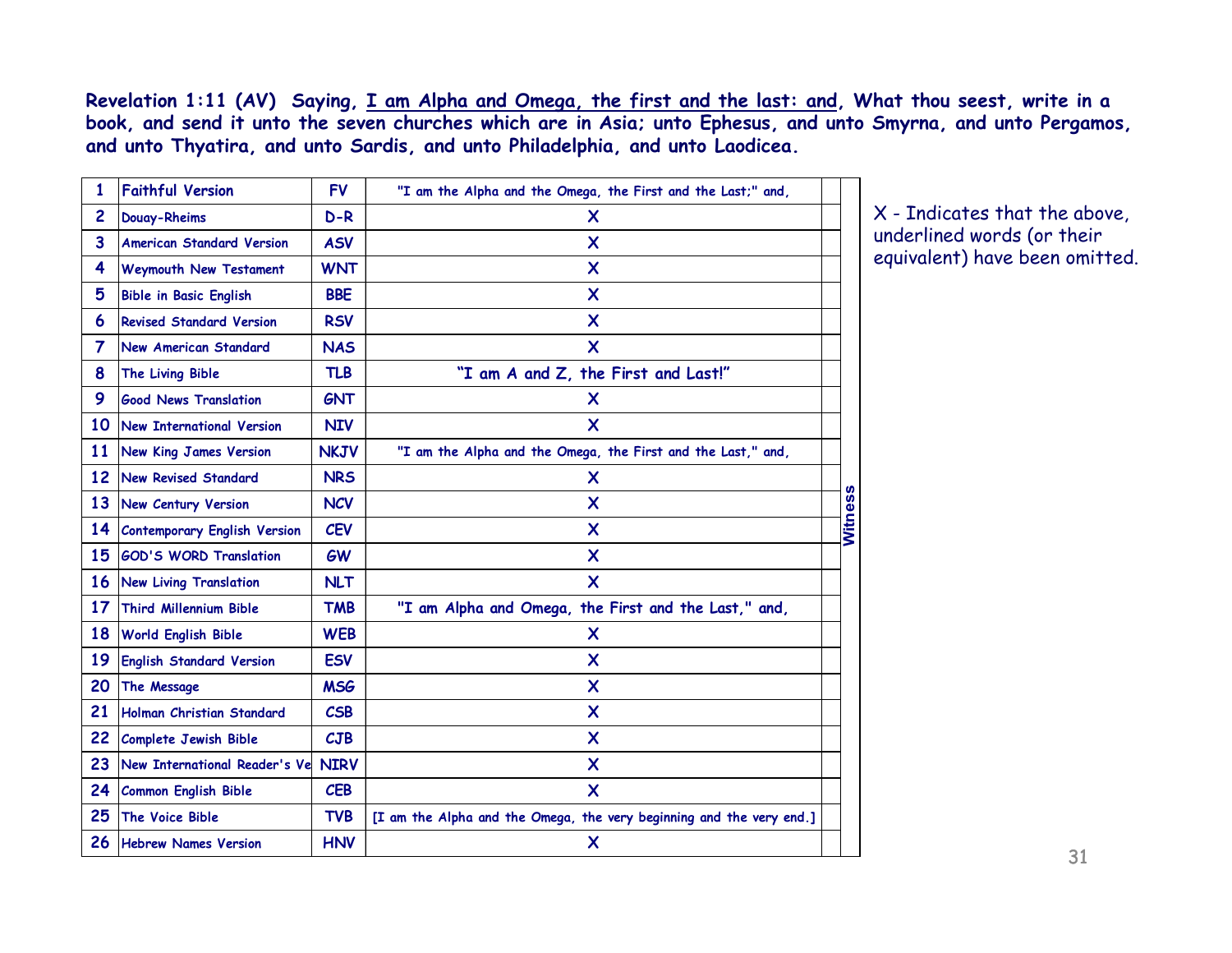**Revelation 22:14 (AV)** Blessed are they that do his commandments, that they may have right to the tree of life, and may enter in through the gates into the city.

| 1              | <b>Faithful Version</b>          | <b>FV</b>   | keep his commandments |         |
|----------------|----------------------------------|-------------|-----------------------|---------|
| $\overline{c}$ | <b>Douay-Rheims</b>              | $D-R$       | wr                    |         |
| 3              | <b>American Standard Version</b> | <b>ASV</b>  | wr                    |         |
| 4              | <b>Weymouth New Testament</b>    | <b>WNT</b>  | wr                    |         |
| 5              | <b>Bible in Basic English</b>    | <b>BBE</b>  | wr                    |         |
| 6              | <b>Revised Standard Version</b>  | <b>RSV</b>  | wr                    |         |
| $\overline{7}$ | <b>New American Standard</b>     | <b>NAS</b>  | wr                    |         |
| 8              | The Living Bible                 | <b>TLB</b>  | wr                    |         |
| 9              | <b>Good News Translation</b>     | <b>GNT</b>  | wr                    |         |
|                | 10 New International Version     | <b>NIV</b>  | wr                    |         |
|                | 11 New King James Version        | <b>NKJV</b> | do his commandments   |         |
|                | 12 New Revised Standard          | <b>NRS</b>  | wr                    |         |
|                | 13 New Century Version           | <b>NCV</b>  | wr                    | Witness |
|                | 14 Contemporary English V.       | <b>CEV</b>  | wr                    |         |
|                | 15 GOD'S WORD Translation        | <b>GW</b>   | wr                    |         |
|                | 16 New Living Translation        | <b>NLT</b>  | wr                    |         |
|                | 17 Third Millennium Bible        | <b>TMB</b>  | do his commandments   |         |
|                | 18 World English Bible           | <b>WEB</b>  | do his commandments   |         |
|                | 19 English Standard Version      | <b>ESV</b>  | wr                    |         |
|                | 20 The Message                   | <b>MSG</b>  | wr                    |         |
|                | 21 Holman Christian Standard     | <b>CSB</b>  | wr                    |         |
|                | 22 Complete Jewish Bible         | CJB         | wr                    |         |
|                | 23 New International Reader's    | <b>NIRV</b> | wr                    |         |
|                | 24 Common English Bible          | <b>CEB</b>  | wr                    |         |
|                | 25 The Voice Bible               | <b>TVB</b>  | wash their garments   |         |
|                | 26 Hebrew Names Version          | <b>HNV</b>  | who do his mitzvot    |         |

**wr** - Indicates that the above, underlined words have been substituted with the following (or similar) words:

#### **wash their robes**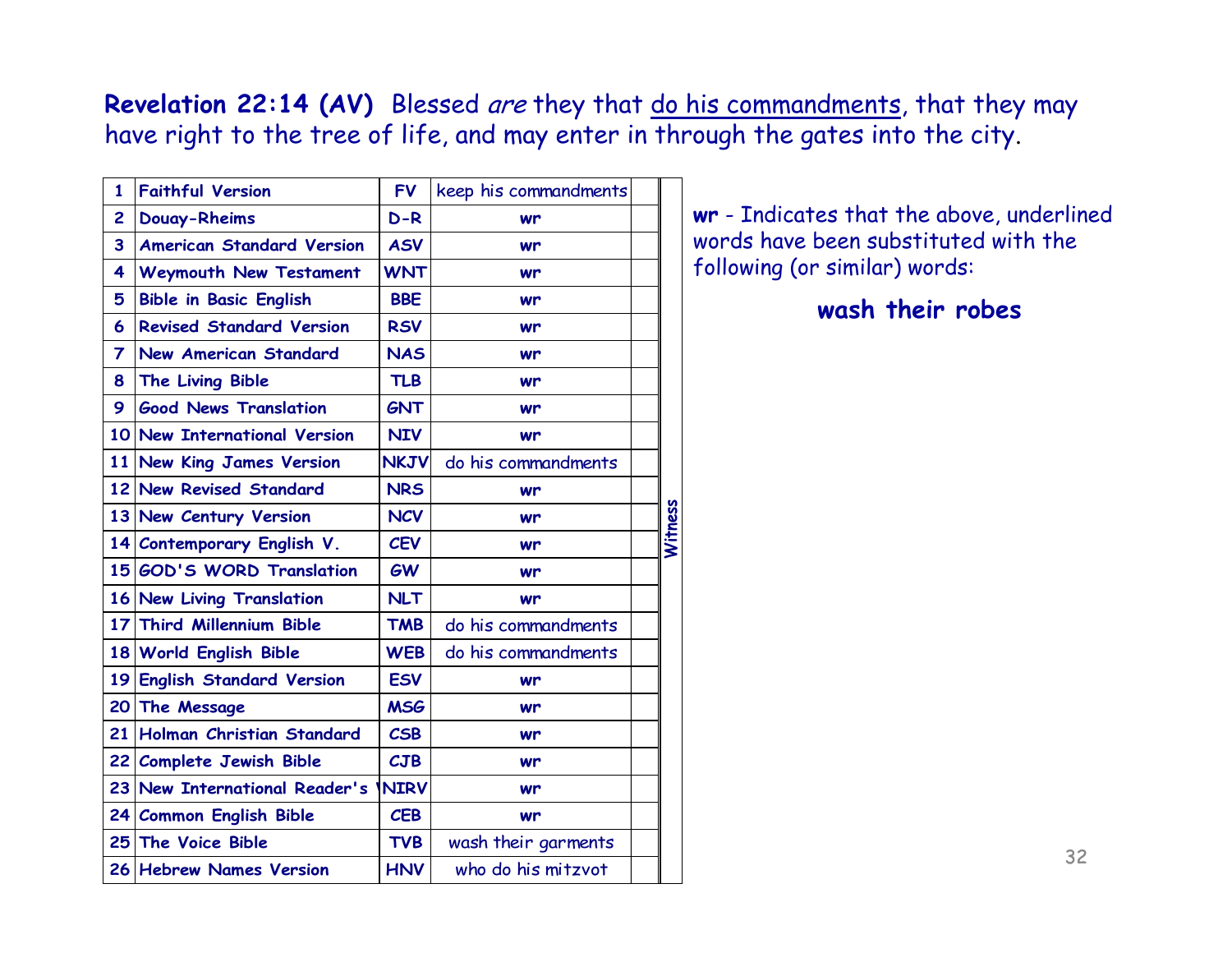|                | 'Holy' omitted                         |             | $\overline{5}$<br>$\ddot{2}$<br>Matt. | $\overline{5}$<br><b>25:</b><br>Matt. | ၷ<br>$\ddot{\kappa}$<br>John | w<br>ة<br><b>Acts</b>     | 8:18<br>Acts              | 2:13<br>Cor.<br>÷         | 72<br>ιö<br>Thess.<br>÷   | 1:21<br>Pet.<br>$\overline{\mathbf{v}}$ | 18:20<br>Rev. | 22:6<br>Rev.              |
|----------------|----------------------------------------|-------------|---------------------------------------|---------------------------------------|------------------------------|---------------------------|---------------------------|---------------------------|---------------------------|-----------------------------------------|---------------|---------------------------|
|                | <b>Authorized (King James) Version</b> | <b>AV</b>   | $H^*$                                 | $\overline{h}$                        | H                            | H                         | H                         | H                         | h                         | hH                                      | $\mathsf{h}$  | $\mathsf{h}$              |
| 1              | <b>Faithful Version</b>                | <b>FV</b>   | $H^*$                                 | $\overline{h}$                        | H                            | H                         | H                         | H                         | $\overline{\mathsf{h}}$   | hH                                      | $\mathsf{h}$  | $\overline{\mathsf{h}}$   |
| $\overline{2}$ | <b>Douay-Rheims</b>                    | D-R         | X                                     | X                                     | X                            | н                         | н                         | X                         | h                         | hΗ                                      | h             | ×                         |
| 3              | <b>American Standard Version</b>       | <b>ASV</b>  | $\boldsymbol{\mathsf{x}}$             | X                                     | $\overline{\mathsf{x}}$      | $\boldsymbol{\mathsf{x}}$ | н                         | $\boldsymbol{\mathsf{x}}$ | $\boldsymbol{\mathsf{x}}$ | xН                                      | ×             | ×                         |
| 4              | <b>Weymouth New Testament</b>          | <b>WNT</b>  | н                                     | X                                     | $\boldsymbol{\mathsf{x}}$    | $\boldsymbol{\mathsf{x}}$ | $\boldsymbol{\mathsf{x}}$ | $\boldsymbol{\mathsf{x}}$ | ×                         | xН                                      | ×             | ×                         |
| 5              | <b>Bible in Basic English</b>          | <b>BBE</b>  | X                                     | X                                     | X                            | X                         | н                         | X                         | $\mathsf{x}$              | xН                                      | ×             | $\boldsymbol{\mathsf{x}}$ |
| 6              | <b>Revised Standard Version</b>        | <b>RSV</b>  | X                                     | X                                     | $\boldsymbol{\mathsf{x}}$    | $\boldsymbol{\mathsf{x}}$ | $\boldsymbol{\mathsf{x}}$ | $\boldsymbol{\mathsf{x}}$ | ×                         | xН                                      | ×             | $\boldsymbol{\mathsf{x}}$ |
| 7              | New American Standard                  | <b>NAS</b>  | X                                     | X                                     | $\boldsymbol{\mathsf{x}}$    | $\overline{\mathsf{x}}$   | $\boldsymbol{\mathsf{x}}$ | $\boldsymbol{\mathsf{x}}$ | $\overline{\mathsf{x}}$   | xH                                      | ×             | $\boldsymbol{\mathsf{x}}$ |
| 8              | The Living Bible                       | <b>TLB</b>  | н                                     | h                                     | X                            | н                         | н                         | н                         | Christians <sup>H</sup> . | .godly                                  | ×             | ×                         |
| 9              | <b>Good News Translation</b>           | <b>GNT</b>  | н                                     | X                                     | $\boldsymbol{\mathsf{x}}$    | н                         | $\boldsymbol{\mathsf{x}}$ | X                         | ×                         | xН                                      | ×             | $\boldsymbol{\mathsf{x}}$ |
|                | 10 New International Version           | <b>NIV</b>  | X                                     | X                                     | $\overline{\mathsf{x}}$      | $\overline{\mathsf{x}}$   | $\boldsymbol{\mathsf{x}}$ | $\boldsymbol{\mathsf{x}}$ | ×                         | xH                                      | ×             | $\boldsymbol{\mathsf{x}}$ |
| 11             | <b>New King James Version</b>          | <b>NKJV</b> | $\boldsymbol{\mathsf{x}}$             | h                                     | H                            | H                         | $\overline{H}$            | H                         | H                         | hH                                      | h             | h                         |
| 12             | <b>New Revised Standard</b>            | <b>NRS</b>  | X                                     | X                                     | X                            | X                         | X                         | X                         | ×                         | xН                                      | ×             | ×                         |
| 13             | <b>New Century Version</b>             | <b>NCV</b>  | н                                     | X                                     | $\boldsymbol{\mathsf{x}}$    | $\overline{\mathsf{x}}$   | $\boldsymbol{\mathsf{x}}$ | $\overline{\mathsf{x}}$   | $\boldsymbol{\mathsf{x}}$ | xН                                      | ×             | ×                         |
| 14             | <b>Contemporary English Version</b>    | <b>CEV</b>  | н                                     | X                                     | X                            | God's                     | X                         | God's                     | ×                         | xX                                      | ×             | ×                         |
|                | 15 GOD'S WORD Translation              | <b>GW</b>   | X                                     | X                                     | X                            | X                         | X                         | X                         | ×                         | xH                                      | ×             | $\boldsymbol{\mathsf{x}}$ |
|                | 16 New Living Translation              | <b>NLT</b>  | н                                     | X                                     | $\boldsymbol{\mathsf{x}}$    | H                         | $\overline{\mathsf{x}}$   | $\boldsymbol{\mathsf{x}}$ | ×                         | xН                                      | ×             | ×                         |
| 17             | <b>Third Millennium Bible</b>          | <b>TMB</b>  | H                                     | $\mathsf{h}$                          | H                            | H                         | H                         | H                         | $\overline{\mathsf{h}}$   | hH                                      | h             | $\overline{\mathsf{h}}$   |
| 18             | <b>World English Bible</b>             | <b>WEB</b>  | x                                     | h                                     | н                            | н                         | н                         | н                         | h                         | hН                                      | ×             | ×                         |
| 19             | <b>English Standard Version</b>        | <b>ESV</b>  | X                                     | X                                     | X                            | X                         | X                         | X                         | ×.                        | xH                                      | ×             | $\boldsymbol{\mathsf{x}}$ |
| 20             | The Message                            | <b>MSG</b>  | God's                                 | X                                     | $\boldsymbol{\mathsf{x}}$    | н                         | $\overline{\mathsf{x}}$   | X                         | ×                         | xH                                      | ×             | $\boldsymbol{\mathsf{x}}$ |
| 21             | Holman Christian Standard              | <b>CSB</b>  | $\overline{\mathsf{x}}$               | X                                     | $\boldsymbol{\mathsf{x}}$    | $\boldsymbol{\mathsf{x}}$ | H                         | $\boldsymbol{\mathsf{x}}$ | ×                         | xH                                      | ×             | ×                         |
| 22             | <b>Complete Jewish Bible</b>           | <b>CJB</b>  | <b>HK</b>                             | X                                     | $\boldsymbol{\mathsf{x}}$    | $\boldsymbol{\mathsf{x}}$ | $\boldsymbol{\mathsf{x}}$ | $\boldsymbol{\mathsf{x}}$ | ×                         | <b>xHK</b>                              | ×             | $\boldsymbol{\mathsf{x}}$ |
| 23             | New International Reader's Ver NIRV    |             | н                                     | X                                     | $\boldsymbol{\mathsf{x}}$    | н                         | $\boldsymbol{\mathsf{x}}$ | н                         | $\boldsymbol{\mathsf{x}}$ | xН                                      | ×             | ×                         |
| 24             | <b>Common English Bible</b>            | <b>CEB</b>  | н                                     | X.                                    | X                            | X                         | $\boldsymbol{\mathsf{x}}$ | X                         | ×                         | xН                                      | ×             | ×                         |
| 25             | <b>The Voice Bible</b>                 | TVB.        | God's                                 | heavenly                              | X                            | н                         | н                         | X                         | ×                         | xН                                      | ×             | $\boldsymbol{\mathsf{x}}$ |
|                | 26 Hebrew Names Version                | <b>HNV</b>  | X                                     | h                                     | <b>HK</b>                    | <b>HK</b>                 | <b>HK</b>                 | <b>HK</b>                 | h                         | <b>xHK</b>                              | ×             | ×                         |
|                | $H =$ Holy<br>$h = holy$               |             |                                       | $H^*$ = Holy is in italic print       |                              |                           |                           |                           |                           | $X, x = 'Holy', or 'holy', omitted.$    |               |                           |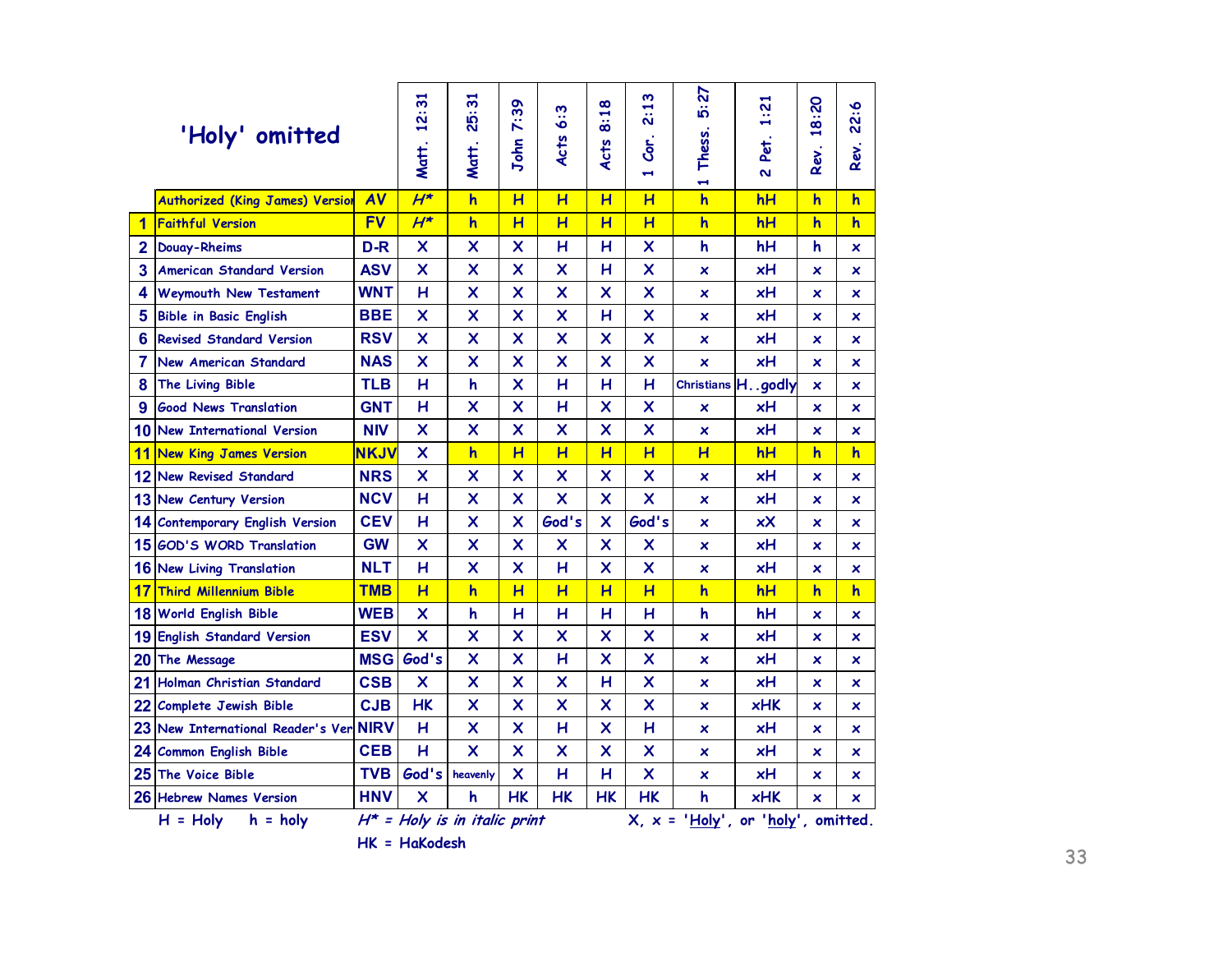## **'Lord' Omitted**

|                |               | 13:51                     | 28:6 | $\ddot{9}$                | 0<br>ū<br>$\Xi$      | 7:31                      | 9:57                      | $\ddot{5}$<br>$\sigma$    | 25<br>$\ddot{\tilde{}}$<br>$\blacksquare$ | 2:31<br>$\mathbf{N}$ | 23:42                     | 8:11                      | 7:30                      | 7:37                      | 9:5                    | 9:6         | 9:29                      | $\frac{1}{5}$<br>$\overline{\phantom{0}}$ | ∾<br>22:1                 | ო<br>$\overline{\phantom{0}}$ | H<br>6:1                  | 14:6         | 16:24                                                                                                                                                                                                                                                                                                 | $\ddot{5}$<br>$\Xi$       | 5:47<br>÷                 | $\circ$<br>$\frac{1}{4}$  | :1<br>ة                   | 4<br>$\frac{1}{3}$        | ä<br>1         | ∺                         | ÷                         | ຆ<br>ä                    | 4Ï                        | Ä.<br>÷                   | ႙<br>ö<br>⊣ | H<br>÷                    | ო<br>John                 | 4              | စ<br>ۊ<br>$\blacksquare$ | $\sigma$<br>÷             |
|----------------|---------------|---------------------------|------|---------------------------|----------------------|---------------------------|---------------------------|---------------------------|-------------------------------------------|----------------------|---------------------------|---------------------------|---------------------------|---------------------------|------------------------|-------------|---------------------------|-------------------------------------------|---------------------------|-------------------------------|---------------------------|--------------|-------------------------------------------------------------------------------------------------------------------------------------------------------------------------------------------------------------------------------------------------------------------------------------------------------|---------------------------|---------------------------|---------------------------|---------------------------|---------------------------|----------------|---------------------------|---------------------------|---------------------------|---------------------------|---------------------------|-------------|---------------------------|---------------------------|----------------|--------------------------|---------------------------|
|                |               | Mat                       | Mat  | <b>XIV</b>                | $\tilde{\mathbf{z}}$ | 子                         | 子                         | £                         | Ě                                         | 긋                    | 当                         | John                      | Acts                      | <b>Acts</b>               | <b>Acts</b>            | <b>Acts</b> | Acts                      | <b>Acts</b>                               | <b>Acts</b>               | Rom                           | Rom.                      | Rom.         | Rom.                                                                                                                                                                                                                                                                                                  | 1Cor                      | 1Cor                      | 2Cor                      | $\overline{6}$            | 臣                         | $\overline{c}$ | 1Thes                     | 1Tim                      | 1Tim                      | 2Tim                      | Titus                     | <b>del</b>  | James                     | $\mathbf{v}$              | Jude           | Rev                      | Rev                       |
|                | AV            |                           |      |                           | υ                    |                           |                           | L                         | L                                         | L                    |                           |                           |                           | L                         | L                      | L           | L                         | L                                         |                           | L                             |                           | <b>LLLL</b>  | L                                                                                                                                                                                                                                                                                                     | L                         |                           | L                         |                           |                           |                |                           |                           |                           |                           |                           | LL          |                           |                           |                | L                        |                           |
| $\mathbf{1}$   | <b>FV</b>     |                           |      |                           | L                    |                           |                           |                           | Ш                                         |                      |                           |                           |                           | L                         | LL                     | L           | 28 <sub>l</sub>           | L                                         |                           | $L^4$                         |                           | LLLL         | L                                                                                                                                                                                                                                                                                                     |                           |                           | ι                         |                           |                           |                |                           |                           |                           |                           |                           | Ш           |                           |                           | Ш              |                          |                           |
| $\mathbf{2}$   | $D-R$         | X                         |      |                           | X                    |                           | X                         |                           |                                           |                      | X                         |                           | X                         | X                         | LX                     | LX          | X                         | Ц                                         | $\boldsymbol{\mathsf{x}}$ | $\boldsymbol{\mathsf{x}}$     |                           | <b>LXLL</b>  | L                                                                                                                                                                                                                                                                                                     |                           | X                         | X                         |                           |                           |                | $\boldsymbol{\mathsf{x}}$ | X                         | $\boldsymbol{\mathsf{x}}$ | X                         | X                         | XL          | G                         | X                         | Ш              | HOI                      | X                         |
| 3              | ASV           | X                         |      | $\boldsymbol{\mathsf{x}}$ | X                    | $\boldsymbol{\mathsf{x}}$ | $\boldsymbol{\mathsf{x}}$ |                           |                                           | X                    | X                         |                           | X                         | $\boldsymbol{\mathsf{x}}$ | LX                     | XX          | L                         | LX                                        | $\boldsymbol{\mathsf{x}}$ | $\boldsymbol{\mathsf{x}}$     | X                         | <b>LXLL</b>  | $[1] % \begin{center} % \includegraphics[width=\linewidth]{imagesSupplemental_3.png} % \end{center} % \caption { % Our method can be used for the method. % The method is used for the method. % The method is used for the method. % The method is used for the method. % } % \label{fig:example} %$ | X                         | $\boldsymbol{\mathsf{x}}$ | X                         | X                         | $\boldsymbol{\mathsf{x}}$ | x              | LХ                        | X                         | X                         | X                         | X                         | <b>XL</b>   | $[1]$                     | X                         | XL             | HOI                      | $\boldsymbol{\mathsf{x}}$ |
| 4              | WNT           | X                         | X    | $\boldsymbol{\mathsf{x}}$ | X                    | $\boldsymbol{\mathsf{x}}$ | X                         | M                         | XX                                        | X                    | X                         | X                         | X                         | $\boldsymbol{\mathsf{x}}$ | LX                     | XX          | L                         | LX                                        | X                         | X                             | X                         | <b>MXMM</b>  | $\boldsymbol{\mathsf{x}}$                                                                                                                                                                                                                                                                             | X                         | $\boldsymbol{\mathsf{x}}$ | X                         | X                         | X                         | X              | LX                        | $\boldsymbol{\mathsf{x}}$ | X                         | $\boldsymbol{\mathsf{x}}$ | X                         | XL          |                           | X                         | <b>XL</b>      | hO                       | X                         |
| 5              | <b>BBE</b>    | X                         |      | X                         | X                    | X                         | X                         |                           |                                           | X                    | x                         |                           | x                         | ×                         | LX                     | XX          | L                         | LX                                        | X                         | $\boldsymbol{\mathsf{x}}$     | X                         | <b>LXLL</b>  | X                                                                                                                                                                                                                                                                                                     |                           | X                         | X                         | X                         | X                         | x              | LX                        | X                         | X                         | X                         | х                         | XL          |                           | X                         | <b>ML</b>      | HO                       | $\boldsymbol{\mathsf{x}}$ |
| 6              | <b>RSV</b>    | X                         | X    | $\boldsymbol{\mathsf{x}}$ | X                    | X                         | X                         |                           | LХ                                        | X                    | X                         |                           | X                         | $\boldsymbol{\mathsf{x}}$ | LX                     | XX          | L                         | LX                                        | $\boldsymbol{\mathsf{x}}$ | X                             | X                         | <b>LXLL</b>  | X                                                                                                                                                                                                                                                                                                     | X                         | X                         | X                         | X                         | X                         | x              | LX                        | x                         | X                         | X.                        | Х                         | XL          | G                         | X                         | <b>ML</b>      | HO.                      | $\boldsymbol{\mathsf{x}}$ |
| $\overline{7}$ | <b>NAS</b>    | $\boldsymbol{\mathsf{x}}$ | X    | X                         | X                    | X                         | X                         |                           | LX                                        | X                    | X                         |                           | X                         | $\boldsymbol{\mathsf{x}}$ | LX                     | XX          | $\boldsymbol{\mathsf{x}}$ | LX                                        | $\boldsymbol{\mathsf{x}}$ | $\boldsymbol{\mathsf{x}}$     | $\boldsymbol{\mathsf{x}}$ | <b>LXLL</b>  | [L]                                                                                                                                                                                                                                                                                                   | $\boldsymbol{\mathsf{x}}$ | $\boldsymbol{\mathsf{x}}$ | X                         | X                         | $\boldsymbol{\mathsf{x}}$ | X              | LX                        | X                         | X                         | $\boldsymbol{\mathsf{x}}$ | X                         | XL          |                           | X                         | <b>ML</b>      | HO                       | $\boldsymbol{\mathsf{x}}$ |
| 8              | <b>TLB</b>    | $\boldsymbol{\mathsf{x}}$ | X    | $\boldsymbol{\mathsf{x}}$ | X                    | $\boldsymbol{\mathsf{x}}$ | X                         | $\boldsymbol{\mathsf{x}}$ | LX                                        | X                    | X                         | $\boldsymbol{\mathsf{x}}$ | X                         | $\boldsymbol{\mathsf{x}}$ | XX                     | XX          | L                         | LX                                        | L                         | L                             | L                         | <b>LXLL</b>  | L                                                                                                                                                                                                                                                                                                     | с                         | $\mathcal C$              | X                         | $\boldsymbol{\mathsf{x}}$ | X                         | X              | LL                        |                           | L                         | X.                        | X                         | XL          | G                         | X                         | <b>ML</b>      | HO                       |                           |
| 9              | GNT           | $\boldsymbol{\mathsf{x}}$ | X    | $\boldsymbol{\mathsf{x}}$ | X                    | X                         | X                         | $\boldsymbol{\mathsf{x}}$ | XX                                        | X                    | X                         | X                         | X                         | $\boldsymbol{\mathsf{x}}$ | LX                     | XX          | $\boldsymbol{\mathsf{x}}$ | XX                                        | X                         | L                             | X                         | <b>LXLL</b>  | X                                                                                                                                                                                                                                                                                                     |                           | $\boldsymbol{\mathsf{x}}$ | X                         | X                         | X                         | X              | LX                        | X                         | X                         | $\boldsymbol{\mathsf{x}}$ | X                         | XL          | G                         | X                         | <b>ML</b>      | HO                       | X                         |
| 10             | <b>NIV</b>    | X                         | X    | $\boldsymbol{\mathsf{x}}$ | X                    | $\boldsymbol{\mathsf{x}}$ | X                         |                           | XX                                        | X                    | X                         | $\boldsymbol{\mathsf{x}}$ | X                         | $\boldsymbol{\mathsf{x}}$ | LX                     | XX          | X                         | и                                         | X                         | X                             | X                         | <b>LXLL</b>  | X                                                                                                                                                                                                                                                                                                     | C                         | $\boldsymbol{\mathsf{x}}$ | X                         | X                         | X                         | X              | LX                        | $\boldsymbol{\mathsf{x}}$ | $\boldsymbol{\mathsf{x}}$ | $\boldsymbol{\mathsf{x}}$ | X                         | XL          |                           | x                         | XL             | HO                       | $\boldsymbol{\mathsf{x}}$ |
| 11             | <b>NKJV</b>   |                           |      |                           | ι                    |                           |                           |                           | L                                         |                      |                           |                           |                           | L                         | L                      | L           | ι                         | L                                         |                           | L                             |                           | LLLL         |                                                                                                                                                                                                                                                                                                       |                           |                           | L                         |                           |                           |                | ᄔ                         |                           |                           | L                         |                           | L           |                           |                           | ᄔ              | L                        |                           |
| 12             | <b>NRS</b>    | X                         | X    | $\boldsymbol{\mathsf{x}}$ | X                    | $\boldsymbol{\mathsf{x}}$ | $\boldsymbol{\mathsf{x}}$ |                           | LX                                        | X                    | X                         | X                         | X                         | $\boldsymbol{\mathsf{x}}$ | LX                     | XX          | X                         | LL                                        | X                         | $\boldsymbol{\mathsf{x}}$     | X                         | <b>LXLL</b>  | X                                                                                                                                                                                                                                                                                                     | X                         | X                         | X                         | X                         | X                         | X              | LX                        | $\boldsymbol{\mathsf{x}}$ | $\boldsymbol{\mathsf{x}}$ | $\boldsymbol{\mathsf{x}}$ | X                         | <b>XL</b>   |                           | X                         | <b>ML</b>      | HO                       | $\boldsymbol{\mathsf{x}}$ |
| <b>13</b>      | <b>NCV</b>    | $\boldsymbol{\mathsf{x}}$ | X    | $\boldsymbol{\mathsf{x}}$ | X                    | X                         | X                         |                           | ХΧ                                        | x                    | X                         | X                         | X                         | $\boldsymbol{\mathsf{x}}$ | LX                     | XX          | X                         | LL                                        | X                         | X                             | X                         | <b>LXLL</b>  | X                                                                                                                                                                                                                                                                                                     | X                         | X                         | X                         | с                         | X                         | X              | LX                        | X                         | X                         | X                         |                           | XL          | G                         | x                         | <b>ML</b>      | HO.                      | X                         |
| 14             | <b>CEV</b>    | X                         | X    | $\boldsymbol{\mathsf{x}}$ | X                    | $\boldsymbol{\mathsf{x}}$ | X                         |                           | XX                                        | J                    | X                         | X                         | X                         | $\boldsymbol{\mathsf{x}}$ | <b>XL</b>              | XX          | X                         | <b>XL</b>                                 | L                         | L                             | X                         | LXXX         | X                                                                                                                                                                                                                                                                                                     |                           | $\boldsymbol{\mathsf{x}}$ | $\boldsymbol{\mathsf{x}}$ | C                         | $\boldsymbol{\mathsf{x}}$ | x              | LX                        | $\boldsymbol{\mathsf{x}}$ | X                         | $\boldsymbol{\mathsf{x}}$ | X                         | <b>XL</b>   | $\boldsymbol{\mathsf{x}}$ | X                         | <b>ML</b>      | hG                       |                           |
| <b>15</b>      | GW            | $\boldsymbol{\mathsf{x}}$ | X    | $\boldsymbol{\mathsf{x}}$ | X                    | $\boldsymbol{\mathsf{x}}$ | X                         | X                         | $\mathsf{xx}$                             | [L]                  | X                         | X                         | $\boldsymbol{\mathsf{x}}$ | $\boldsymbol{\mathsf{x}}$ | XX                     | XX          | $\boldsymbol{\mathsf{x}}$ | LL                                        | $\boldsymbol{\mathsf{x}}$ | L                             | X                         | <b>LXLL</b>  | $\boldsymbol{\mathsf{x}}$                                                                                                                                                                                                                                                                             | L                         | $\boldsymbol{\mathsf{x}}$ | $\boldsymbol{\mathsf{x}}$ | X                         | $\boldsymbol{\mathsf{x}}$ | X              | LX                        | X                         | X                         | X                         | $\boldsymbol{\mathsf{x}}$ | XL          | G                         | $\boldsymbol{\mathsf{x}}$ | <b>ML</b>      | ho                       | $\boldsymbol{\mathsf{x}}$ |
| <b>16</b>      | <b>NLT</b>    | X                         | X    | $\boldsymbol{\mathsf{x}}$ | X                    | $\boldsymbol{\mathsf{x}}$ | X                         |                           |                                           | X                    | x                         | L                         | X                         | $\boldsymbol{\mathsf{x}}$ | $\mathsf{I}\mathsf{X}$ | XX          | X                         | LL                                        | L                         | X                             | X                         | <b>LXLL</b>  | X                                                                                                                                                                                                                                                                                                     | $\mathcal C$              | C                         | X                         | X                         | $\boldsymbol{\mathsf{x}}$ | x              | LX                        | $\boldsymbol{\mathsf{x}}$ | X                         | X                         | X                         | <b>XL</b>   | G                         | X                         | <b>ML</b>      | HO                       |                           |
| 17             | TMB           |                           |      |                           |                      |                           |                           |                           | Ш                                         |                      |                           |                           |                           | L                         | LL                     | L           |                           | LL                                        |                           |                               |                           | LLLL         |                                                                                                                                                                                                                                                                                                       |                           |                           |                           |                           |                           |                |                           |                           |                           |                           |                           | Ш           |                           |                           |                | L                        |                           |
| 18             | <b>WEB</b>    |                           |      | $\boldsymbol{\mathsf{x}}$ |                      |                           |                           |                           |                                           |                      |                           |                           |                           | L                         | LL                     | XX          | L                         | LL                                        | L                         | X                             |                           | <b>LLLI</b>  | L                                                                                                                                                                                                                                                                                                     |                           |                           |                           |                           |                           |                | LL                        | X                         | X                         |                           |                           | LL          |                           |                           | ML             | HO                       | $\boldsymbol{\mathsf{x}}$ |
| 19             | <b>ESV</b>    | X                         | X    | $\boldsymbol{\mathsf{x}}$ | $\pmb{\times}$       | $\boldsymbol{\mathsf{x}}$ | X                         | L                         | LX                                        | X                    | X                         | L                         | $\boldsymbol{\mathsf{x}}$ | $\boldsymbol{\mathsf{x}}$ | LX                     | XX          | $\boldsymbol{\mathsf{x}}$ | LL                                        | $\boldsymbol{\mathsf{x}}$ | $\boldsymbol{\mathsf{x}}$     | $\boldsymbol{\mathsf{x}}$ | <b>LXLL</b>  | $\boldsymbol{\mathsf{x}}$                                                                                                                                                                                                                                                                             | $\boldsymbol{\mathsf{x}}$ | $\boldsymbol{\mathsf{x}}$ | X                         | $\boldsymbol{\mathsf{x}}$ | $\boldsymbol{\mathsf{x}}$ | X              | LX                        | X                         | X                         | $\boldsymbol{\mathsf{x}}$ | X                         | <b>XL</b>   | G                         | X                         | <b>ML</b>      | HO                       | $\boldsymbol{\mathsf{x}}$ |
| 20             | <b>MSG</b>    | X                         | X    | X                         | X                    | Х                         | X                         | X                         | МX                                        | x                    | x                         | M                         | X                         | ×                         | <b>MX</b>              | $\times$    | X                         | XX                                        | X                         | $\boldsymbol{\mathsf{x}}$     | X                         | <b>XXXX</b>  | X                                                                                                                                                                                                                                                                                                     | М                         | X                         | X                         | X                         | $\boldsymbol{\mathsf{x}}$ | x              | <b>MX</b>                 | X                         | X                         | X                         | Х                         | XG          | G                         | x                         | XM             | н                        | $\boldsymbol{\mathsf{x}}$ |
| 21             | <b>CSB</b>    | X                         | X    | $\boldsymbol{\mathsf{x}}$ | X                    | $\boldsymbol{\mathsf{x}}$ | X                         |                           | LX                                        | X                    | $\boldsymbol{\mathsf{x}}$ |                           | X                         | $\boldsymbol{\mathsf{x}}$ | LX                     | XX          | $\boldsymbol{\mathsf{x}}$ | ш                                         | X                         |                               | X                         | <b>LXLL</b>  | $[1]$                                                                                                                                                                                                                                                                                                 | X                         | $\boldsymbol{\mathsf{x}}$ | X                         | X                         | X                         | x              | LX                        | X                         | X                         | X                         | X                         | XL          | X                         | x                         | ML             | HO.                      | $\boldsymbol{\mathsf{x}}$ |
| 22             | CJB           | X                         | X    | $\boldsymbol{\mathsf{x}}$ | X                    |                           | X                         | X                         | LX                                        | X                    | X                         | X                         | X                         | $\boldsymbol{\mathsf{x}}$ | XX                     | $\times$    | X                         | LX                                        | $\boldsymbol{\mathsf{x}}$ | X                             | X                         | <b>LXLL</b>  | X                                                                                                                                                                                                                                                                                                     | X                         | $\boldsymbol{\mathsf{x}}$ | X                         | x                         | $\boldsymbol{\mathsf{x}}$ | x              | LX                        | X                         | X                         | X                         | X                         | XA          | G                         | X                         | <b>MLHKC X</b> |                          |                           |
|                | 23 NIRV       | $\boldsymbol{\mathsf{x}}$ | X    | $\boldsymbol{\mathsf{x}}$ | X                    | $\boldsymbol{\mathsf{x}}$ | X                         | L                         | XX                                        | X                    | ×                         | $\boldsymbol{\mathsf{x}}$ | $\boldsymbol{\mathsf{x}}$ | $\boldsymbol{\mathsf{x}}$ | LX                     | XX          | X                         | LL                                        | X                         | X                             | X                         | <b>LXLL</b>  | X                                                                                                                                                                                                                                                                                                     | L                         | X                         | X                         | X                         | X                         | X              | LX                        | X                         | X                         | $\boldsymbol{\mathsf{x}}$ | X                         | <b>XL</b>   | G                         | X                         | <b>XL</b>      | HO                       | $\boldsymbol{\mathsf{x}}$ |
| 24             | <b>CEB</b>    | X                         | X    | X                         | X                    | X                         | X                         |                           | LX                                        | x                    | X                         | X                         | X                         | $\boldsymbol{\mathsf{x}}$ | LX                     | XX          | X                         | LL                                        | X                         | X                             | X                         | <b>LXLLL</b> | X                                                                                                                                                                                                                                                                                                     | X                         | X                         | X                         | x                         | X                         | X              | LX                        | X                         | X                         | X                         | X                         | XL          | G                         | X                         | mL             | ho                       | X                         |
| 25             | <b>TVB</b>    | X                         | X    | L                         | X                    | $\boldsymbol{\mathsf{x}}$ | X                         | X                         | XX                                        | X                    | X                         | L                         | x                         | $\boldsymbol{\mathsf{x}}$ | LX                     | XX          | X                         | EO.                                       | X                         | X                             | X                         | <b>LXLL</b>  | $[1]$                                                                                                                                                                                                                                                                                                 |                           | J                         | X                         | X                         | X                         | О              | .[L]                      | X                         | X                         | X                         | X                         | <b>XEO</b>  | G                         | X                         | LM             | hOl                      |                           |
|                | <b>26 HNV</b> |                           |      | X                         |                      |                           | L                         |                           | LL                                        |                      |                           |                           |                           |                           | LL                     | XX          |                           | LL                                        | L                         | X                             |                           | LLLL         | L                                                                                                                                                                                                                                                                                                     |                           | L                         | L                         |                           |                           |                | LL                        | X                         | X                         |                           |                           | LL          |                           | L                         | <b>ML</b>      | HO X                     |                           |
|                | $A = ADONAI$  |                           |      |                           |                      |                           |                           |                           | $C =$ Christ                              |                      |                           |                           |                           |                           |                        |             |                           | $HKO = HaKadosh$ the One $J = Jesus$      |                           |                               |                           | M = Master   |                                                                                                                                                                                                                                                                                                       |                           |                           |                           |                           |                           |                | $hG = holy$ God           |                           |                           |                           |                           |             |                           |                           |                |                          |                           |

**EO = Eternal One G = God HO = Holy One L = Lord X = "Lord" omitted (i.e. removed or substituted).**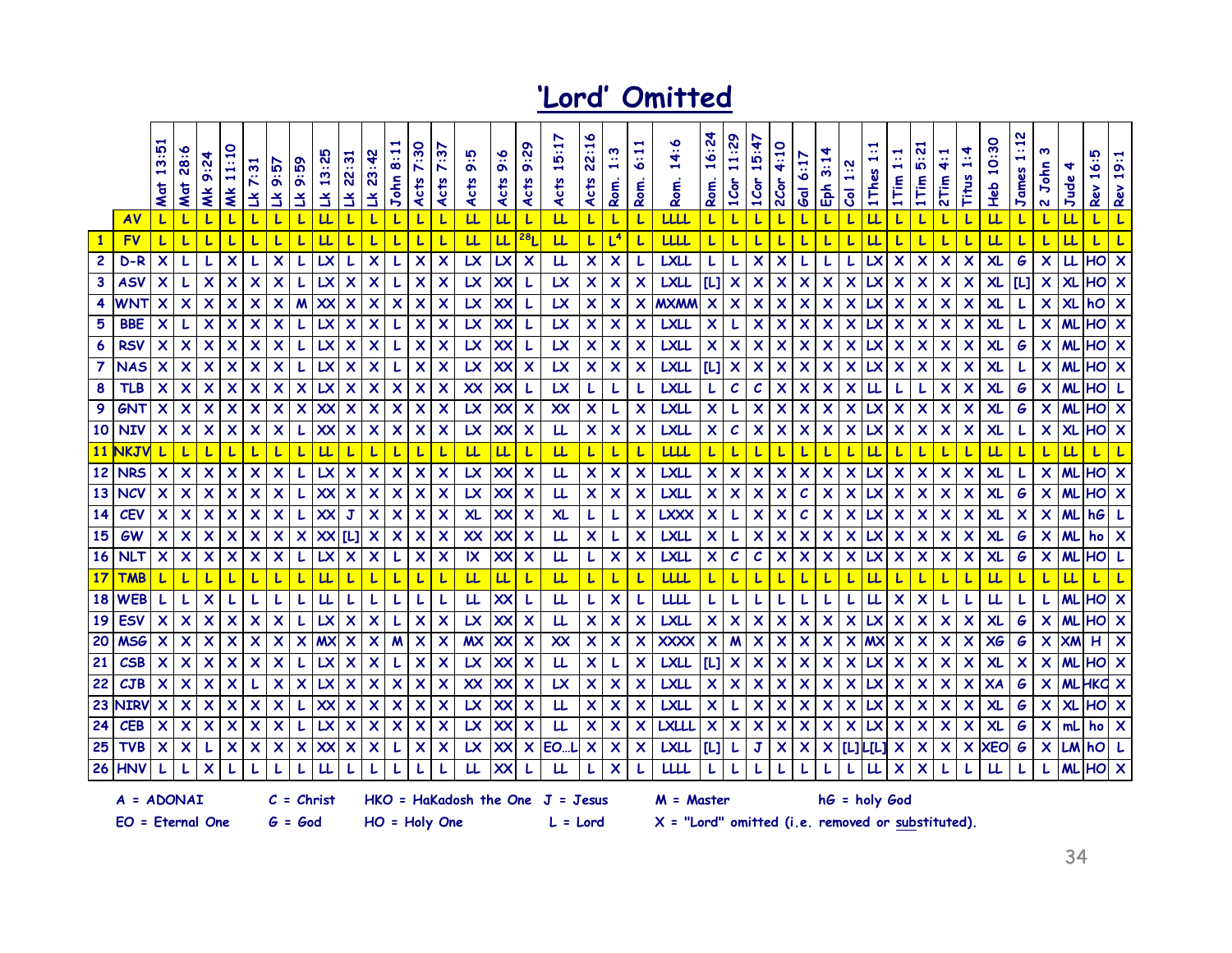## **'Christ' Omitted**

|                 |             | 23:8<br>Matt              | 4:41<br>Luke                   | 4:42<br>John              | 6:69<br>John              | 9:20<br><b>Acts</b> | 15:11<br><b>Acts</b>      | 16:31<br><b>Acts</b>      | 19:4<br><b>Acts</b>       | ដូ<br>8<br>'n<br>٦p       | ∾<br>$\Xi$<br>Rom         | 6:20<br>1<br>Rom          | 6:24<br>$\overline{\phantom{0}}$<br>Rom | 5:4<br>င်င<br>$\overline{\phantom{0}}$ | 9:1<br>Č٥r<br>$\overline{\phantom{0}}$ | 9:18<br>င်္<br>$\overline{\phantom{0}}$ | 6:22<br>1<br>Cor<br>$\overline{\phantom{0}}$ | 16:23<br>Cor              | $\ddot{5}$<br>$\Xi$<br>င်္<br>$\mathbf{N}$ | H<br>ო<br>ತ               | ю<br>∾<br>ತ               | ៳<br>$\ddot{\mathbf{e}}$<br>훕 | m<br>4:1<br><b>Phil</b>                              | ä<br>H<br>ह   | u<br>hes<br>1 | Ō<br>$\frac{1}{2}$<br><b>Thes</b> | 3:11<br>Thes              | ო<br>3:1<br>Thes<br>$\overline{\phantom{0}}$ | 1:8<br>Thes<br>$\mathbf{N}$ | $\overline{2:7}$<br>$\tilde{\mathsf{F}}$<br>$\overline{\phantom{0}}$ | 22<br>Fim<br>$\mathbf{v}$ | $\blacksquare$<br>m<br>Heb | Ľ.<br>aho.<br>ら<br>H      | ო<br>₩<br>ohn<br>1        | ൈ<br>ohn<br>ь<br>$\mathbf{a}$ | $\ddot{a}$<br>Rev | 2:17<br>Rev               | 22:21<br>Rev              |
|-----------------|-------------|---------------------------|--------------------------------|---------------------------|---------------------------|---------------------|---------------------------|---------------------------|---------------------------|---------------------------|---------------------------|---------------------------|-----------------------------------------|----------------------------------------|----------------------------------------|-----------------------------------------|----------------------------------------------|---------------------------|--------------------------------------------|---------------------------|---------------------------|-------------------------------|------------------------------------------------------|---------------|---------------|-----------------------------------|---------------------------|----------------------------------------------|-----------------------------|----------------------------------------------------------------------|---------------------------|----------------------------|---------------------------|---------------------------|-------------------------------|-------------------|---------------------------|---------------------------|
|                 | <b>AV</b>   | $\mathcal{C}$             | cc                             | $\mathcal C$              | $\mathcal{C}$             | $\mathcal{C}$       | $\mathcal C$              | $\mathcal{C}$             | $\mathcal{C}$             | $\mathcal{C}$             | $\boldsymbol{c}$          | $\mathcal{C}$             | $\overline{c}$                          | cc                                     | $\boldsymbol{c}$                       | $\mathcal{C}$                           | $\mathcal{C}$                                | $\boldsymbol{c}$          | $\mathcal{C}$                              | $\boldsymbol{c}$          | $\mathcal{C}$             | $\mathcal{C}$                 | $\mathcal{C}$                                        | cc            | cc            | $\mathcal{C}$                     | $\mathcal{C}$             | $\boldsymbol{c}$                             | $\mathcal C$                | $\overline{c}$                                                       | $\mathcal{C}$             | $\mathcal C$               | $\mathcal{C}$             | $\mathcal{C}$             | cc                            | cc                | $\mathcal{C}$             | $\mathcal{C}$             |
| $\mathbf{1}$    | FV          | $\mathcal{C}$             | cc                             | $\overline{c}$            | $\overline{c}$            | $\overline{c}$      | $\overline{c}$            | $\overline{c}$            | $\overline{c}$            | $\overline{c}$            | $\overline{c}$            | $\overline{c}$            | $\overline{c}$                          | cc                                     | $\overline{c}$                         | $\overline{c}$                          | $\overline{c}$                               | $\overline{c}$            | $\overline{c}$                             | $\overline{c}$            | $\overline{c}$            | $\mathcal C$                  | $\overline{c}$                                       | cc            | cc            | $\mathcal{C}$                     | $\mathcal{C}$             | $\mathcal C$                                 | $\overline{c}$              | $\overline{c}$                                                       | $\overline{c}$            | $\overline{c}$             | $\overline{c}$            | $\mathcal C$              | cc                            | cc                | $\mathcal C$              | $\mathcal{C}$             |
| $\mathbf{2}$    | D-R         | $\boldsymbol{\mathsf{x}}$ | $\chi$                         | $\boldsymbol{\mathsf{x}}$ | $\mathcal{C}$             | $\mathbf J$         | $\mathcal{C}_{0}$         | $\boldsymbol{\mathsf{x}}$ | $\boldsymbol{\mathsf{x}}$ | $\mathcal{C}$             | $\boldsymbol{\mathsf{x}}$ | $\boldsymbol{c}$          | $\boldsymbol{c}$                        | cx                                     | $\boldsymbol{c}$                       | $\boldsymbol{\mathsf{x}}$               | $\pmb{\mathcal{C}}$                          | $\mathcal{C}$             | $\mathcal{C}_{\mathcal{C}}$                | $\boldsymbol{\mathsf{x}}$ | $\boldsymbol{c}$          | $\boldsymbol{\mathsf{x}}$     | $\boldsymbol{\mathsf{x}}$                            | cx            | $c\mathsf{X}$ | $\mathcal{C}$                     | $\boldsymbol{c}$          | $\mathcal C$                                 | $\mathcal{C}_{\mathcal{C}}$ | $\boldsymbol{\mathsf{x}}$                                            | $\mathcal{C}$             | $\boldsymbol{\mathsf{x}}$  | $\boldsymbol{c}$          | $\boldsymbol{\mathsf{x}}$ | cx                            | $c\mathsf{X}$     | $\mathcal{C}$             | $\pmb{\mathcal{C}}$       |
| 3               | <b>ASV</b>  | X                         | $\chi$                         | $\boldsymbol{\mathsf{x}}$ | $\boldsymbol{\mathsf{x}}$ | $\mathbf J$         | $\boldsymbol{\mathsf{x}}$ | $\boldsymbol{\mathsf{x}}$ | X                         | $\mathcal C$              | $\boldsymbol{\mathsf{x}}$ | $\mathcal{C}$             | $\overline{C}$                          | XX                                     | $\boldsymbol{\mathsf{x}}$              | $\boldsymbol{\mathsf{x}}$               | X                                            | $\mathcal C$              | $\boldsymbol{\mathsf{x}}$                  | X                         | $\boldsymbol{\mathsf{x}}$ | $\boldsymbol{\mathsf{x}}$     | X                                                    | cx            | $c\mathsf{X}$ | $\boldsymbol{\mathsf{x}}$         | X                         | $\boldsymbol{\mathsf{x}}$                    | X                           | X                                                                    | X                         | $\boldsymbol{\mathsf{x}}$  | $\boldsymbol{\mathsf{x}}$ | $\boldsymbol{\mathsf{x}}$ | cx                            | XX                | $\boldsymbol{\mathsf{x}}$ | $\boldsymbol{\mathsf{x}}$ |
| 4               | WNT         | Х                         | XC                             | X                         | $\boldsymbol{\mathsf{x}}$ | J                   | $\boldsymbol{\mathsf{x}}$ | $\boldsymbol{\mathsf{x}}$ | $\boldsymbol{\mathsf{x}}$ | X                         | $\boldsymbol{\mathsf{x}}$ | $\mathcal C$              | X                                       | XХ                                     | X                                      | $\boldsymbol{\mathsf{x}}$               | X                                            | $\boldsymbol{\mathsf{x}}$ | $\mathcal{C}$                              | X                         | X                         | $\boldsymbol{\mathsf{x}}$     | $\boldsymbol{\mathsf{x}}$                            | cx            | CX            | $\boldsymbol{\mathsf{x}}$         | X                         | $\boldsymbol{\mathsf{x}}$                    | X                           | X                                                                    | X                         | $\boldsymbol{\mathsf{x}}$  | $\boldsymbol{\mathsf{x}}$ | $\boldsymbol{\mathsf{x}}$ | $c\mathsf{x}$                 | XX                | $\boldsymbol{\mathsf{x}}$ | $\boldsymbol{\mathsf{x}}$ |
| 5.              | <b>BBE</b>  | X                         | $\chi$                         | $\boldsymbol{\mathsf{x}}$ | $\boldsymbol{\mathsf{x}}$ | $\mathbf{J}$        | $\boldsymbol{\mathsf{x}}$ | $\boldsymbol{\mathsf{x}}$ | $\boldsymbol{\mathsf{x}}$ | $\mathcal{C}$             | $\boldsymbol{\mathsf{x}}$ | $\mathcal{C}$             | X                                       | XX                                     | X                                      | $\boldsymbol{\mathsf{x}}$               | X                                            | $\mathcal{C}$             | $\mathcal{C}$                              | $\boldsymbol{\mathsf{x}}$ | X                         | $\boldsymbol{\mathsf{x}}$     | X                                                    | cx            | cx            | $\boldsymbol{\mathsf{x}}$         | X                         | X                                            | $\boldsymbol{\mathsf{x}}$   | X                                                                    | $\mathsf{x}$              | $\boldsymbol{\mathsf{x}}$  | $\boldsymbol{\mathsf{x}}$ | $\boldsymbol{\mathsf{x}}$ | cx                            | XX                | $\boldsymbol{\mathsf{x}}$ | $\boldsymbol{\mathsf{x}}$ |
| 6.              | <b>RSV</b>  | $\boldsymbol{\mathsf{x}}$ | $\chi$ $c$                     | X                         | $\boldsymbol{\mathsf{x}}$ | $\mathbf{J}$        | $\pmb{\times}$            | $\boldsymbol{\mathsf{x}}$ | $\boldsymbol{\mathsf{x}}$ | $\mathcal C$              | $\boldsymbol{\mathsf{x}}$ | $\boldsymbol{c}$          | $\boldsymbol{\mathsf{x}}$               | XX                                     | X                                      | $\boldsymbol{\mathsf{x}}$               | $\pmb{\times}$                               | $\boldsymbol{\mathsf{x}}$ | $\boldsymbol{\mathsf{X}}$                  | $\boldsymbol{\mathsf{x}}$ | $\boldsymbol{\mathsf{x}}$ | $\boldsymbol{\mathsf{x}}$     | $\boldsymbol{\mathsf{x}}$                            | cx            | $c\mathsf{X}$ | X                                 | X                         | $\boldsymbol{\mathsf{x}}$                    | $\boldsymbol{\mathsf{x}}$   | $\boldsymbol{\mathsf{x}}$                                            | X                         | $\boldsymbol{\mathsf{x}}$  | $\boldsymbol{\mathsf{x}}$ | $\boldsymbol{\mathsf{x}}$ | cx                            | XX                | $\boldsymbol{\mathsf{x}}$ | $\boldsymbol{\mathsf{x}}$ |
| 7               | <b>NAS</b>  | O                         | $\chi$ $c$                     | $\mathbf{o}$              | $\boldsymbol{\mathsf{x}}$ | J                   | $\boldsymbol{\mathsf{x}}$ | $\boldsymbol{\mathsf{x}}$ | $\boldsymbol{\mathsf{x}}$ | $\mathcal{C}$             | X                         | X                         | [C]                                     | XX                                     | $\boldsymbol{\mathsf{x}}$              | $\boldsymbol{\mathsf{x}}$               | X                                            | $\boldsymbol{\mathsf{x}}$ | $\boldsymbol{\mathsf{x}}$                  | $\boldsymbol{\mathsf{x}}$ | X                         | $\boldsymbol{\mathsf{x}}$     | $\boldsymbol{\mathsf{x}}$                            | cx            | CX            | X                                 | X                         | X                                            | $\boldsymbol{\mathsf{x}}$   | X                                                                    | X                         | $\boldsymbol{\mathsf{x}}$  | $\boldsymbol{\mathsf{x}}$ | X                         | cx                            | XX                | $\boldsymbol{\mathsf{x}}$ | $\boldsymbol{\mathsf{x}}$ |
| 8               | <b>TLB</b>  | $\boldsymbol{\mathsf{x}}$ | XC                             | $\boldsymbol{\mathsf{x}}$ | $\boldsymbol{\mathsf{x}}$ | $\mathbf{J}$        | $\boldsymbol{\mathsf{x}}$ | $\boldsymbol{\mathsf{X}}$ | $\boldsymbol{\mathsf{x}}$ | $\mathcal{C}$             | $\mathcal{C}$             | $\mathcal C$              | $\mathcal{C}$                           | cx                                     | $\boldsymbol{\mathsf{x}}$              | $\boldsymbol{\mathsf{x}}$               | X                                            | $\mathcal{C}$             | $\mathcal{C}_{\mathcal{C}}$                | $\boldsymbol{\mathsf{x}}$ | $\boldsymbol{\mathsf{x}}$ | $\boldsymbol{\mathsf{x}}$     | $\mathcal C$                                         | cx            | cc            | $\mathcal C$                      | X                         | $\mathcal C$                                 | $\mathcal{C}$               | $\boldsymbol{\mathsf{x}}$                                            | C                         | $\boldsymbol{\mathsf{x}}$  | $\mathcal{C}$             | $\mathcal C$              | cc                            | $\chi$            | $\boldsymbol{\mathsf{x}}$ | $\boldsymbol{c}$          |
| 9               | GNT         | X                         | $X$ <sub>M</sub>               | X                         | $\boldsymbol{\mathsf{x}}$ | J                   | X                         | X                         | X                         | X                         | $\boldsymbol{\mathsf{x}}$ | X                         | X                                       | XX                                     | $\boldsymbol{\mathsf{x}}$              | $\boldsymbol{\mathsf{x}}$               | X                                            | X                         | $\boldsymbol{\mathsf{x}}$                  | X                         | X                         | $\boldsymbol{\mathsf{x}}$     | $\mathcal C$                                         | cx            | CX            | X                                 | X                         | X                                            | X                           | X                                                                    | X                         | $\boldsymbol{\mathsf{x}}$  | $\boldsymbol{\mathsf{x}}$ | X                         | $c\mathsf{X}$                 | XX                | $\boldsymbol{\mathsf{x}}$ | $\boldsymbol{\mathsf{x}}$ |
| 10              | <b>NIV</b>  | X                         | $X$ <sub>M</sub>               | $\boldsymbol{\mathsf{x}}$ | $\boldsymbol{\mathsf{x}}$ | $\mathbf{J}$        | X                         | $\boldsymbol{\mathsf{x}}$ | X                         | X                         | $\boldsymbol{\mathsf{x}}$ | X                         | $\boldsymbol{\mathsf{x}}$               | XX                                     | X                                      | X                                       | X                                            | X                         | $\boldsymbol{\mathsf{x}}$                  | ×                         | X                         | $\boldsymbol{\mathsf{x}}$     | X                                                    | cx            | cx            | $\boldsymbol{\mathsf{x}}$         | X                         | X                                            | X                           | X                                                                    | $\mathsf{x}$              | X                          | $\boldsymbol{\mathsf{x}}$ | $\boldsymbol{\mathsf{x}}$ | cx                            | XX                | $\boldsymbol{\mathsf{x}}$ | $\boldsymbol{\mathsf{x}}$ |
| 11              | <b>NKJV</b> | $\mathcal C$              | cc                             | $\mathcal{C}$             | $\overline{c}$            | $\mathcal C$        | $\overline{c}$            | $\overline{c}$            | $\mathcal{C}$             | $\mathcal{C}$             | $\mathcal{C}$             | $\overline{c}$            | $\overline{c}$                          | cc                                     | $\mathcal C$                           | $\mathcal{C}$                           | $\overline{c}$                               | $\mathcal{C}$             | $\overline{c}$                             | $\overline{c}$            | $\mathcal{C}$             | $\mathcal{C}$                 | $\overline{c}$                                       | cc            | cc            | $\mathcal{C}$                     | $\mathcal{C}$             | $\mathcal C$                                 | $\overline{c}$              | $\overline{c}$                                                       | $\overline{c}$            | $\mathcal C$               | $\mathcal C$              | $\mathcal C$              | cc                            | cc                | $\mathcal C$              | $\mathcal{C}$             |
| 12 <sup>2</sup> | <b>NRS</b>  | $\boldsymbol{\mathsf{x}}$ | $X$ <sub>M</sub>               | X                         | $\boldsymbol{\mathsf{x}}$ | $\mathbf{J}$        | X                         | X                         | $\boldsymbol{\mathsf{x}}$ | X                         | X                         | $\boldsymbol{c}$          | $\mathsf{x}$                            | XX                                     | X                                      | $\boldsymbol{\mathsf{x}}$               | X                                            | X                         | $\boldsymbol{\mathsf{X}}$                  | $\boldsymbol{\mathsf{x}}$ | X                         | $\boldsymbol{\mathsf{x}}$     | X                                                    | $c\mathsf{X}$ | $c\mathsf{X}$ | $\boldsymbol{\mathsf{x}}$         | X                         | X                                            | $\boldsymbol{\mathsf{x}}$   | $\boldsymbol{\mathsf{x}}$                                            | $\mathsf{x}$              | $\boldsymbol{\mathsf{x}}$  | $\boldsymbol{\mathsf{x}}$ | $\boldsymbol{\mathsf{x}}$ | $c\mathsf{X}$                 | XX                | $\boldsymbol{\mathsf{x}}$ | $\boldsymbol{\mathsf{x}}$ |
| 13              | <b>NCV</b>  | $\boldsymbol{\mathsf{x}}$ | $\chi$                         | $\boldsymbol{\mathsf{x}}$ | $\boldsymbol{\mathsf{x}}$ | $\mathbf{J}$        | $\boldsymbol{\mathsf{x}}$ | $\boldsymbol{\mathsf{X}}$ | $\boldsymbol{\mathsf{x}}$ | $\boldsymbol{\mathsf{x}}$ | $\boldsymbol{\mathsf{x}}$ | $\boldsymbol{\mathsf{x}}$ | X                                       | XX                                     | $\boldsymbol{\mathsf{x}}$              | $\boldsymbol{\mathsf{x}}$               | X                                            | $\boldsymbol{\mathsf{x}}$ | $\mathcal{C}_{\mathcal{C}}$                | $\boldsymbol{\mathsf{x}}$ | X                         | $\boldsymbol{\mathsf{x}}$     | $\mathcal C$                                         | cx            | $c\mathsf{X}$ | $\mathcal{C}$                     | X                         | $\boldsymbol{\mathsf{x}}$                    | $\mathcal{C}$               | $\boldsymbol{\mathsf{x}}$                                            | $\boldsymbol{\mathsf{x}}$ | $\boldsymbol{\mathsf{x}}$  | $\boldsymbol{\mathsf{x}}$ | $\boldsymbol{\mathsf{x}}$ | cc                            | $c\mathsf{X}$     | $\boldsymbol{\mathsf{x}}$ | $\boldsymbol{\mathsf{x}}$ |
| 14              | <b>CEV</b>  | X                         | $X$ <sub>M</sub>               | $\boldsymbol{\mathsf{x}}$ | $\boldsymbol{\mathsf{x}}$ | J                   | $\boldsymbol{\mathsf{x}}$ | $\boldsymbol{\mathsf{x}}$ | X                         | X                         | $\boldsymbol{\mathsf{x}}$ | X                         | $\mathsf{x}$                            | XX                                     | X                                      | $\boldsymbol{\mathsf{x}}$               | X                                            | $\boldsymbol{\mathsf{x}}$ | $\boldsymbol{\mathsf{x}}$                  | $\boldsymbol{\mathsf{x}}$ | X                         | $\boldsymbol{\mathsf{x}}$     | $\mathcal C$                                         | $c\mathsf{X}$ | $c\mathsf{X}$ | $\boldsymbol{\mathsf{x}}$         | $\boldsymbol{\mathsf{x}}$ | X                                            | X                           | $\boldsymbol{\mathsf{x}}$                                            | X                         | $\boldsymbol{\mathsf{x}}$  | $\boldsymbol{\mathsf{x}}$ | X                         | cx                            | XX                | $\boldsymbol{\mathsf{x}}$ | $\boldsymbol{\mathsf{x}}$ |
| 15              | GW          | $\boldsymbol{\mathsf{x}}$ | $X$ <sub>M</sub>               | $\boldsymbol{\mathsf{x}}$ | $\boldsymbol{\mathsf{x}}$ | J                   | $\boldsymbol{\mathsf{x}}$ | $\boldsymbol{\mathsf{x}}$ | $\boldsymbol{\mathsf{x}}$ | X                         | $\boldsymbol{\mathsf{x}}$ | X                         | $\mathsf{x}$                            | XX                                     | X                                      | $\boldsymbol{\mathsf{x}}$               | X                                            | $\boldsymbol{\mathsf{x}}$ | $\boldsymbol{\mathsf{x}}$                  | $\boldsymbol{\mathsf{x}}$ | X                         | $\boldsymbol{\mathsf{x}}$     | $\mathcal C$                                         | cx            | $c\mathsf{X}$ | $\boldsymbol{\mathsf{x}}$         | X                         | $\boldsymbol{\mathsf{x}}$                    | $\boldsymbol{\mathsf{x}}$   | X                                                                    | X                         | $\boldsymbol{\mathsf{x}}$  | $\boldsymbol{\mathsf{x}}$ | $\mathcal C$              | cc                            | XX                | $\boldsymbol{\mathsf{x}}$ | $\boldsymbol{\mathsf{x}}$ |
| <b>16</b>       | <b>NLT</b>  | $\boldsymbol{\mathsf{x}}$ | $X$ <sub>M</sub>               | $\boldsymbol{\mathsf{x}}$ | $\boldsymbol{\mathsf{x}}$ | $\mathbf{J}$        | X                         | $\boldsymbol{\mathsf{x}}$ | X                         | X                         | $\mathcal C$              | X                         | X                                       | XX                                     | X                                      | $\boldsymbol{\mathsf{x}}$               | X                                            | $\boldsymbol{\mathsf{x}}$ | $\boldsymbol{\mathsf{x}}$                  | X                         | X                         | $\boldsymbol{\mathsf{x}}$     | $\mathcal C$                                         | cx            | cx            | $\boldsymbol{\mathsf{x}}$         | X                         | X                                            | X                           | $\boldsymbol{\mathsf{x}}$                                            | $\mathsf{x}$              | $\boldsymbol{\mathsf{x}}$  | X                         | $\boldsymbol{\mathsf{x}}$ | $\chi$                        | XX                | $\boldsymbol{\mathsf{x}}$ | $\boldsymbol{\mathsf{x}}$ |
| 17              | <b>TMB</b>  | $\mathcal{C}$             | cc                             | $\overline{c}$            | $\mathcal{C}$             | $\boldsymbol{c}$    | $\overline{c}$            | $\overline{c}$            | $\overline{c}$            | $\epsilon$                | $\overline{c}$            | $\overline{c}$            | $\overline{c}$                          | cc                                     | $\overline{c}$                         | $\overline{c}$                          | $\boldsymbol{c}$                             | $\overline{c}$            | $\overline{c}$                             | $\mathcal{C}$             | $\boldsymbol{c}$          | $\boldsymbol{c}$              | $\mathcal{C}$                                        | cc            | cc            | $\overline{c}$                    | $\epsilon$                | $\boldsymbol{c}$                             | $\overline{c}$              | $\overline{c}$                                                       | $\boldsymbol{c}$          | $\overline{c}$             | $\overline{c}$            | $\overline{c}$            | cc                            | cc                | $\overline{c}$            | $\boldsymbol{c}$          |
| 18              | <b>WEB</b>  | $\mathcal C$              | cc                             | $\mathcal{C}$             | $\mathcal{C}$             | $\mathcal{C}$       | X                         | $\mathcal{C}$             | $\boldsymbol{\mathsf{x}}$ | $\mathcal C$              | $\mathcal{C}$             | $\mathcal{C}$             | $\mathcal{C}$                           | cc                                     | $\mathcal{C}$                          | $\mathcal{C}$                           | $\mathcal{C}$                                | $\mathcal{C}$             | $\mathcal{C}$                              | $\boldsymbol{c}$          | $\mathcal{C}$             | $\mathcal{C}$                 | $\mathcal C$                                         | cc            | cc            | $\boldsymbol{\mathsf{x}}$         | $\boldsymbol{c}$          | $\boldsymbol{\mathsf{x}}$                    | $\boldsymbol{\mathsf{x}}$   | $\mathcal{C}$                                                        | $\mathcal C$              | $\boldsymbol{\mathsf{x}}$  | $\mathcal{C}$             | $\mathcal C$              | cx                            | $\chi$ $c$        | $\boldsymbol{\mathsf{x}}$ | $\boldsymbol{\mathsf{x}}$ |
| 19              | <b>ESV</b>  | $\boldsymbol{\mathsf{x}}$ | $\chi$ $c$                     | $\boldsymbol{\mathsf{x}}$ | $\boldsymbol{\mathsf{x}}$ | $\mathbf J$         | $\boldsymbol{\mathsf{x}}$ | $\boldsymbol{\mathsf{x}}$ | X                         | $\mathcal{C}$             | X                         | $\mathcal C$              | X                                       | XX                                     | $\boldsymbol{\mathsf{x}}$              | $\boldsymbol{\mathsf{x}}$               | X                                            | X                         | $\boldsymbol{\mathsf{x}}$                  | $\boldsymbol{\mathsf{x}}$ | X                         | $\boldsymbol{\mathsf{x}}$     | X                                                    | $c\mathsf{X}$ | $c\mathsf{X}$ | $\boldsymbol{\mathsf{x}}$         | X                         | X                                            | X                           | X                                                                    | X                         | $\boldsymbol{\mathsf{x}}$  | $\boldsymbol{\mathsf{x}}$ | $\boldsymbol{\mathsf{x}}$ | cx                            | XX                | $\boldsymbol{\mathsf{x}}$ | $\boldsymbol{\mathsf{x}}$ |
| 20              | <b>MSG</b>  | $\boldsymbol{\mathsf{x}}$ | $X$ <sub>M</sub>               | $\boldsymbol{\mathsf{x}}$ | $\boldsymbol{\mathsf{x}}$ | $\mathbf J$         | $\boldsymbol{\mathsf{x}}$ | $\boldsymbol{\mathsf{x}}$ | X                         | $\boldsymbol{\mathsf{x}}$ | $\boldsymbol{\mathsf{x}}$ | X                         | X                                       | XX                                     | X                                      | $\boldsymbol{\mathsf{x}}$               | X                                            | $\boldsymbol{\mathsf{x}}$ | $\boldsymbol{\mathsf{x}}$                  | $\boldsymbol{\mathsf{x}}$ | $\boldsymbol{\mathsf{x}}$ | $\boldsymbol{\mathsf{x}}$     | $\mathbf{o}$                                         | cx            | $c\mathsf{X}$ | $\boldsymbol{\mathsf{x}}$         | X                         | $\boldsymbol{\mathsf{x}}$                    | $\boldsymbol{\mathsf{x}}$   | $\boldsymbol{\mathsf{x}}$                                            | X                         | $\boldsymbol{\mathsf{x}}$  | $\boldsymbol{\mathsf{x}}$ | $\boldsymbol{\mathsf{x}}$ | cx                            | XX                | $\boldsymbol{\mathsf{x}}$ | $\boldsymbol{\mathsf{x}}$ |
| 21              | <b>CSB</b>  | X                         | $X$ M                          | $\boldsymbol{\mathsf{x}}$ | $\boldsymbol{\mathsf{x}}$ | $\mathbf J$         | X                         | $\boldsymbol{\mathsf{x}}$ | X                         | X                         | $\boldsymbol{\mathsf{x}}$ | X                         | $\overline{C}$                          | XX                                     | X                                      | X                                       | X                                            | X                         | $\boldsymbol{\mathsf{x}}$                  | X                         | X                         | $\boldsymbol{\mathsf{x}}$     | X                                                    | cx            | CX            | X                                 | X                         | X                                            | X                           | X                                                                    | X                         | X                          | X                         | $\boldsymbol{\mathsf{x}}$ | cx                            | XX                | X                         | $\boldsymbol{\mathsf{x}}$ |
| 22              | CJB         | $\boldsymbol{\mathsf{x}}$ | $X$ <sub>M</sub>               | $\boldsymbol{\mathsf{x}}$ | $\boldsymbol{\mathsf{x}}$ | <b>y</b>            | $\mathbf{y}$              | У                         | У                         | M                         | $\boldsymbol{\mathsf{x}}$ | У                         | $\mathsf{x}$                            | XX                                     | $\boldsymbol{M}$                       | $\boldsymbol{\mathsf{x}}$               | X                                            | $\overline{\mathsf{x}}$   | $\boldsymbol{\mathsf{x}}$                  | $\boldsymbol{\mathsf{x}}$ | X                         | $\boldsymbol{\mathsf{x}}$     | $\boldsymbol{\mathsf{x}}$                            | <b>MX</b>     | <b>MX</b>     | $\boldsymbol{\mathsf{x}}$         | $\boldsymbol{\mathsf{x}}$ | $\boldsymbol{\mathsf{x}}$                    | $\boldsymbol{\mathsf{x}}$   | X                                                                    | X                         | $\boldsymbol{\mathsf{x}}$  | $\boldsymbol{\mathsf{x}}$ | $\boldsymbol{\mathsf{x}}$ | <b>MX</b>                     | XX                | $\boldsymbol{\mathsf{x}}$ | $\boldsymbol{\mathsf{x}}$ |
| 23              | <b>JIRV</b> | $\boldsymbol{\mathsf{x}}$ | $\chi$ $c$                     | $\boldsymbol{\mathsf{x}}$ | $\boldsymbol{\mathsf{x}}$ | $\mathbf J$         | $\boldsymbol{\mathsf{x}}$ | X                         | $\boldsymbol{\mathsf{x}}$ | X                         | X                         | X                         | $\boldsymbol{\mathsf{x}}$               | XX                                     | $\boldsymbol{\mathsf{x}}$              | $\boldsymbol{\mathsf{x}}$               | X                                            | X                         | $\boldsymbol{\mathsf{x}}$                  | X                         | X                         | $\boldsymbol{\mathsf{x}}$     | $\mathcal C$                                         | cx            | $c\mathsf{x}$ | $\boldsymbol{\mathsf{x}}$         | X                         | X                                            | $\boldsymbol{\mathsf{x}}$   | $\boldsymbol{\mathsf{x}}$                                            | X                         | $\boldsymbol{\mathsf{x}}$  | $\boldsymbol{\mathsf{x}}$ | X                         | cc                            | XX                | $\boldsymbol{\mathsf{x}}$ | $\boldsymbol{\mathsf{x}}$ |
| 24              | <b>CEB</b>  | $\boldsymbol{\mathsf{x}}$ | $\chi$                         | $\boldsymbol{\mathsf{x}}$ | $\boldsymbol{\mathsf{x}}$ | $\mathbf{J}$        | $\boldsymbol{\mathsf{x}}$ | $\boldsymbol{\mathsf{x}}$ | $\boldsymbol{\mathsf{x}}$ | $\overline{\mathsf{x}}$   | $\boldsymbol{\mathsf{x}}$ | $\mathcal{C}_{0}$         | X                                       | XX                                     | $\boldsymbol{\mathsf{x}}$              | $\boldsymbol{\mathsf{x}}$               | $\pmb{\times}$                               | $\boldsymbol{\mathsf{x}}$ | $\boldsymbol{\mathsf{x}}$                  | $\boldsymbol{\mathsf{x}}$ | X                         | $\boldsymbol{\mathsf{x}}$     | $\boldsymbol{\mathsf{x}}$                            | cx            | $c\mathsf{X}$ | $\boldsymbol{\mathsf{x}}$         | $\boldsymbol{\mathsf{x}}$ | $\boldsymbol{\mathsf{x}}$                    | $\boldsymbol{\mathsf{x}}$   | $\pmb{\times}$                                                       | X                         | $\boldsymbol{\mathsf{x}}$  | $\boldsymbol{\mathsf{x}}$ | $\boldsymbol{\mathsf{x}}$ | $c\mathsf{X}$                 | XX                | $\boldsymbol{\mathsf{x}}$ | $\boldsymbol{\mathsf{x}}$ |
| 25              | <b>TVB</b>  |                           | AO XAO OA                      |                           | $\boldsymbol{\mathsf{x}}$ | J                   | $\boldsymbol{\mathsf{x}}$ | $\boldsymbol{\mathsf{x}}$ | A                         | A                         | $\boldsymbol{\mathsf{x}}$ | AO                        | <b>AO</b>                               | XX                                     | $\boldsymbol{\mathsf{x}}$              | <b>AO</b>                               | X                                            | X                         | X                                          | X                         | X                         | A                             | <b>AO</b>                                            | <b>AAO</b>    | AA            |                                   | [AO]                      | [A]                                          | X                           | X                                                                    | X                         | $\boldsymbol{\mathsf{x}}$  | $\boldsymbol{\mathsf{x}}$ | A                         | <b>AOX</b>                    | <b>XX</b>         | $\boldsymbol{\mathsf{x}}$ | [AO]                      |
| 26              | <b>HNV</b>  | M                         |                                |                           | M                         | M                   | У                         | М                         | У                         | M                         | M                         |                           |                                         | <b>MM</b>                              | M                                      | M                                       | M                                            | M                         | M                                          | M                         |                           |                               |                                                      | <b>MM</b>     | <b>MM</b>     | $\boldsymbol{\mathsf{x}}$         | M                         | $\boldsymbol{\mathsf{x}}$                    | X                           | M                                                                    | M                         | $\boldsymbol{\mathsf{x}}$  | M                         | M                         | <b>MX MM</b>                  |                   | $\boldsymbol{\mathsf{x}}$ | $\boldsymbol{\mathsf{x}}$ |
|                 |             |                           | $A =$ Anointed<br>$C =$ Christ |                           |                           |                     |                           | $J = J$ esus              | $M = M$ essiah            |                           |                           | $O = One$                 |                                         |                                        |                                        |                                         |                                              |                           |                                            |                           | $Y = Yeshu$ a             |                               | $X = 'Christ' omitted (i.e. removed or substituted)$ |               |               |                                   |                           |                                              |                             |                                                                      |                           |                            |                           |                           |                               |                   |                           |                           |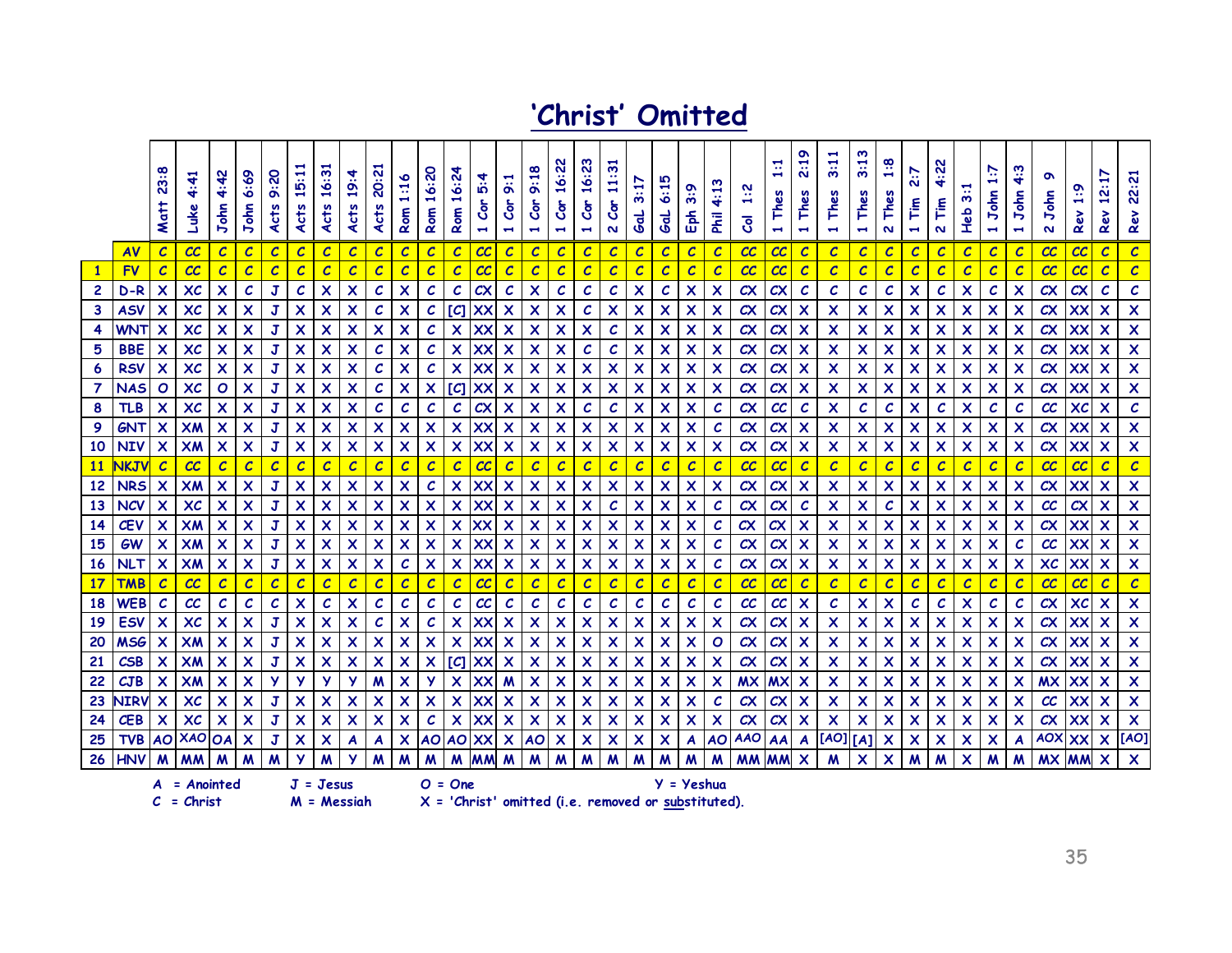|                         | 'Fasting' Omitted                   |             | Mark 9:29                 | Acts 10:30                | 7:5<br><b>Cor</b>         | 6:5<br>Cor<br>$\overline{\mathbf{v}}$ | 11:27<br>Cor<br>$\overline{\mathbf{v}}$ |
|-------------------------|-------------------------------------|-------------|---------------------------|---------------------------|---------------------------|---------------------------------------|-----------------------------------------|
|                         | <b>Authorized (King James) Vers</b> | AV          | fasting                   | fasting                   | fasting                   | fastings                              | fastings*                               |
| 1                       | <b>Faithful Version</b>             | <b>FV</b>   | fasting                   | fasting                   | fasting                   | fastings                              | fastings                                |
| $\overline{2}$          | <b>Douay-Rheims</b>                 | $D-R$       | fasting                   | X                         | $\boldsymbol{\mathsf{x}}$ | fastings                              | fastings                                |
| $\overline{\mathbf{3}}$ | <b>American Standard Version</b>    | <b>ASV</b>  | $\boldsymbol{\mathsf{x}}$ | $\boldsymbol{\mathsf{x}}$ | $\boldsymbol{\mathsf{x}}$ | fastings                              | fastings                                |
| 4                       | <b>Weymouth New Testament</b>       | <b>WNT</b>  | $\overline{\mathsf{x}}$   | $\boldsymbol{\mathsf{x}}$ | $\overline{\mathsf{x}}$   | X                                     | fastings                                |
| 5                       | <b>Bible in Basic English</b>       | <b>BBE</b>  | $\boldsymbol{\mathsf{x}}$ | $\boldsymbol{\mathsf{x}}$ | $\boldsymbol{\mathsf{x}}$ | $\boldsymbol{\mathsf{x}}$             | X                                       |
| 6                       | <b>Revised Standard Version</b>     | <b>RSV</b>  | $\boldsymbol{\mathsf{x}}$ | $\boldsymbol{\mathsf{x}}$ | $\boldsymbol{\mathsf{x}}$ | X                                     | X                                       |
| $\overline{7}$          | <b>New American Standard</b>        | <b>NAS</b>  | $\overline{\mathsf{x}}$   | $\boldsymbol{\mathsf{x}}$ | $\boldsymbol{\mathsf{x}}$ | $\boldsymbol{\mathsf{x}}$             | $\boldsymbol{\mathsf{x}}$               |
| 8                       | The Living Bible                    | <b>TLB</b>  | $\boldsymbol{\mathsf{x}}$ | X                         | $\boldsymbol{\mathsf{x}}$ | $\boldsymbol{\mathsf{x}}$             | $\boldsymbol{\mathsf{x}}$               |
| 9                       | <b>Good News Translation</b>        | <b>GNT</b>  | $\overline{\mathsf{x}}$   | X                         | $\overline{\mathsf{x}}$   | $\overline{\mathsf{x}}$               | $\overline{\mathsf{x}}$                 |
|                         | 10 New International Version        | <b>NIV</b>  | $\boldsymbol{\mathsf{x}}$ | X.                        | X                         | $\boldsymbol{\mathsf{x}}$             | X                                       |
| 11                      | <b>New King James Version</b>       | <b>NKJV</b> | fasting                   | fasting                   | fasting                   | fastings                              | fastings                                |
|                         | 12 New Revised Standard             | <b>NRS</b>  | $\boldsymbol{\mathsf{x}}$ | $\boldsymbol{\mathsf{x}}$ | $\boldsymbol{\mathsf{x}}$ | $\boldsymbol{\mathsf{x}}$             | $\boldsymbol{\mathsf{x}}$               |
|                         | 13 New Century Version              | <b>NCV</b>  | $\boldsymbol{\mathsf{x}}$ | X                         | $\boldsymbol{\mathsf{x}}$ | X                                     | $\boldsymbol{\mathsf{x}}$               |
|                         | 14 Contemporary English Version     | <b>CEV</b>  | $\boldsymbol{\mathsf{x}}$ | $\boldsymbol{\mathsf{x}}$ | $\boldsymbol{\mathsf{x}}$ | X                                     | $\boldsymbol{\mathsf{x}}$               |
|                         | 15 GOD'S WORD Translation           | <b>GW</b>   | $\boldsymbol{\mathsf{x}}$ | X                         | X                         | $\boldsymbol{\mathsf{x}}$             | $\boldsymbol{\mathsf{x}}$               |
|                         | 16 New Living Translation           | <b>NLT</b>  | X                         | $\mathsf{x}$              | $\boldsymbol{\mathsf{x}}$ | $\boldsymbol{\mathsf{x}}$             | $\boldsymbol{\mathsf{x}}$               |
| 17                      | <b>Third Millennium Bible</b>       | <b>TMB</b>  | fasting                   | fasting                   | fasting                   | fastings                              | fastings                                |
| 18                      | <b>World English Bible</b>          | <b>WEB</b>  | fasting                   | fasting                   | fasting                   | fastings                              | fastings                                |
| 19                      | <b>English Standard Version</b>     | <b>ESV</b>  | $\boldsymbol{\mathsf{x}}$ | $\boldsymbol{\mathsf{x}}$ | $\boldsymbol{\mathsf{x}}$ | $\boldsymbol{\mathsf{x}}$             | $\boldsymbol{\mathsf{x}}$               |
| 20                      | The Message                         | <b>MSG</b>  | $\overline{\mathsf{x}}$   | $\overline{\mathsf{x}}$   | fasting                   | X                                     | $\boldsymbol{\mathsf{x}}$               |
| 21                      | Holman Christian Standard           | CSB         | [fasting]                 | X                         | X                         | X                                     | X                                       |
|                         | 22 Complete Jewish Bible            | CJB         | $\boldsymbol{\mathsf{x}}$ | X                         | $\boldsymbol{\mathsf{x}}$ | $\boldsymbol{\mathsf{x}}$             | $\overline{\mathsf{x}}$                 |
| 23                      | New International Reader's V        | <b>NIRV</b> | $\boldsymbol{\mathsf{x}}$ | X                         | $\boldsymbol{\mathsf{x}}$ | $\boldsymbol{\mathsf{x}}$             | $\boldsymbol{\mathsf{x}}$               |
|                         | 24 Common English Bible             | <b>CEB</b>  | $\overline{\mathsf{x}}$   | X                         | $\overline{\mathsf{x}}$   | $\overline{\mathsf{x}}$               | $\overline{\mathsf{x}}$                 |
| 25                      | The Voice Bible                     | <b>TVB</b>  | [fasting]                 | X                         | X                         | $\overline{\mathsf{x}}$               | X                                       |
|                         | 26 Hebrew Names Version             | <b>HNV</b>  | fasting                   | fasting                   | fasting                   | fastings                              | fastings                                |

\*Paul mentions 'hunger and thirst', and 'fastings' as two separate situations.

The first implies going without sustenance involuntarily.

'Fastings' implies going without sustenance voluntarily, in order to draw closer to God.

Any translation similar to 'going without food' or 'hunger' is an ambiguous translation for 'fasting(s)'.

X – Indicates that either the reference to 'fasting(s)' has been omitted, or the translation is ambiguous.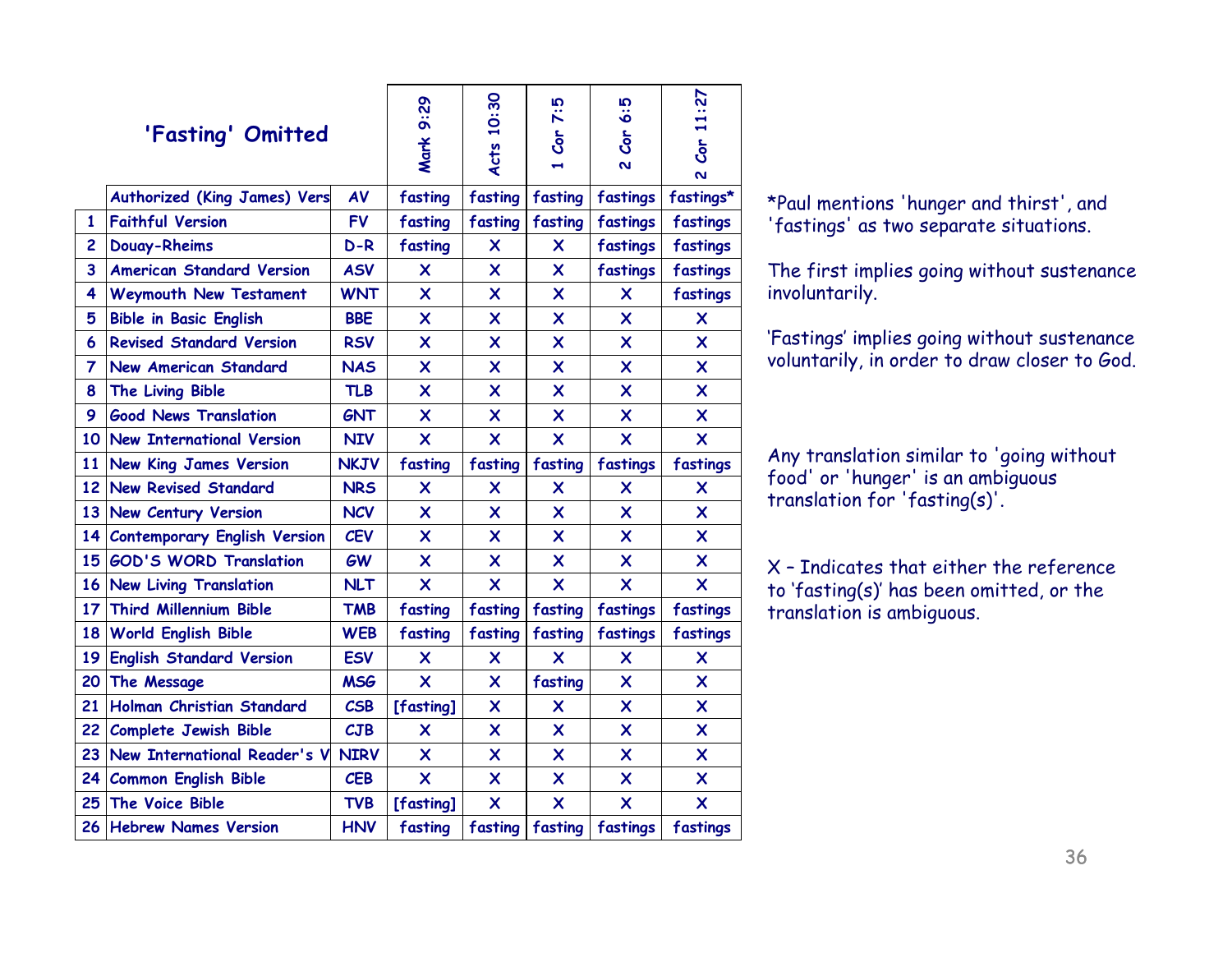#### **Verses Omitted In Many Modern Translations**

Matthew 17:21 Howbeit this kind goeth not out but by prayer and fasting.

Matthew 18:11 For the Son of man is come to save that which was lost.

Matthew 23:14 Woe unto you, scribes and Pharisees, hypocrites! for ye devour widows' houses, and for a pretence make long prayer: therefore ye shall receive the greater damnation.

Mark 7:16 If any man have ears to hear, let him hear.

Mark 9:44 where their worm dieth not, and the fire is not quenched.

Mark 9:46 where their worm dieth not, and the fire is not quenched.

Mark 11:26 But if ye do not forgive, neither will your Father which is in heaven forgive your trespasses.

Mark 15:28 And the scripture was fulfilled, which saith, And he was numbered with the transgressors.

Luke 17:36 Two men shall be in the field; the one shall be taken, and the other left.

John 5:4 For an angel went down at a certain season into the pool, and troubled the water: whosoever then first after the troubling of the water stepped in was made whole of whatsoever disease he had.

Acts 8:37 And Philip said, If thou believest with all thine heart, thou mayest. And he answered and said, I believe that Jesus Christ is the Son of God.

Acts 15:34 Notwithstanding it pleased Silas to abide there still.

Acts 24:7 But the chief captain Lysias came upon us, and with great violence took him away out of our hands.

Acts 28:29 And when he had said these words, the Jews departed, and had great reasoning among themselves.

Romans 16:24 The grace of our Lord Jesus Christ be with you all. Amen.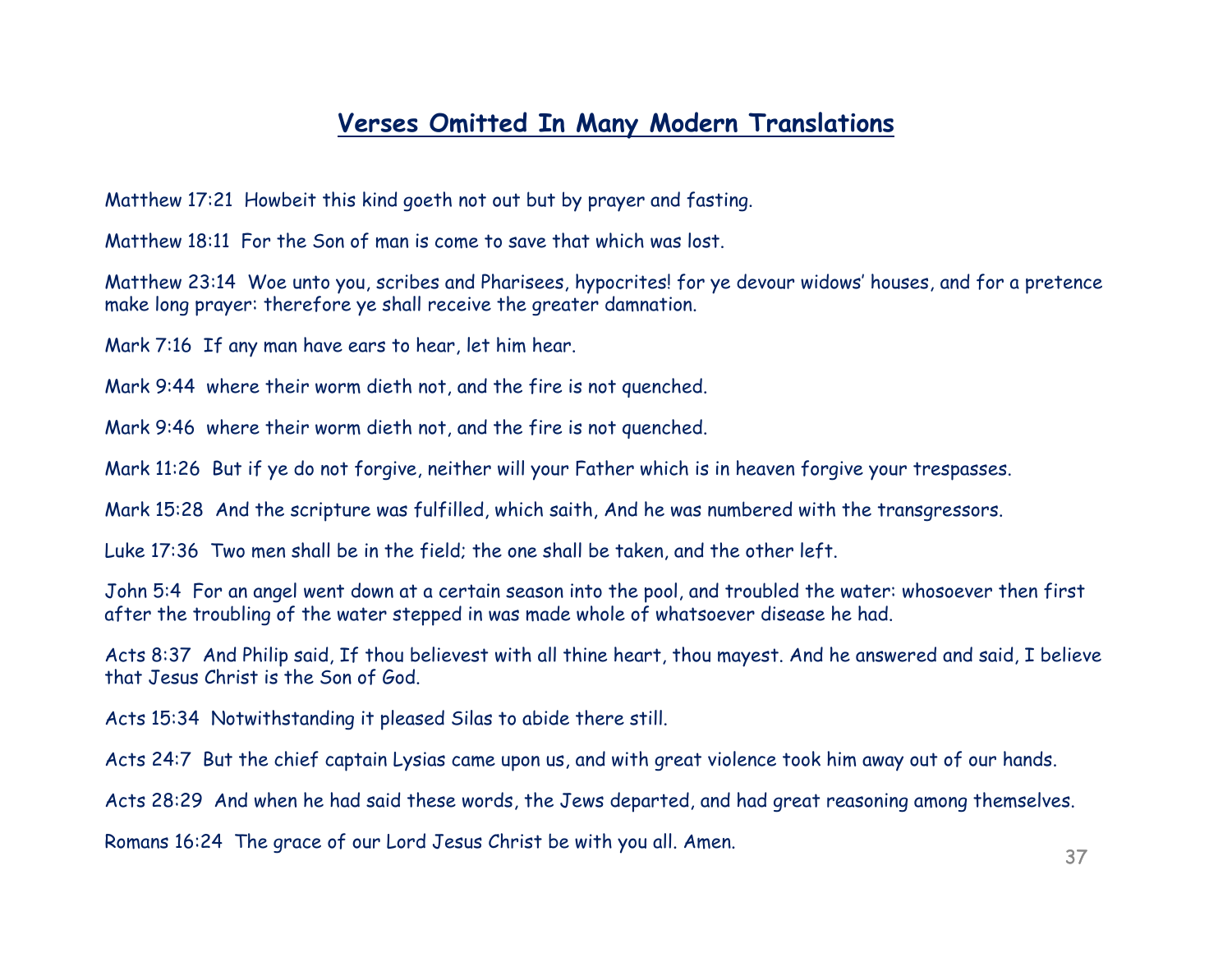|           |                                        |             | 2                                                                       | 3                                                                                                          |                                                               | 5                                                                                      | 6                                             |                                                          | 8                                                                                  | 9                                                      | 10                                                                                 | 11                                                                                                                    | 12                                               | 13                                           | 14                                                                                               | 15                                                       | <b>16</b>                                           |                                                         |
|-----------|----------------------------------------|-------------|-------------------------------------------------------------------------|------------------------------------------------------------------------------------------------------------|---------------------------------------------------------------|----------------------------------------------------------------------------------------|-----------------------------------------------|----------------------------------------------------------|------------------------------------------------------------------------------------|--------------------------------------------------------|------------------------------------------------------------------------------------|-----------------------------------------------------------------------------------------------------------------------|--------------------------------------------------|----------------------------------------------|--------------------------------------------------------------------------------------------------|----------------------------------------------------------|-----------------------------------------------------|---------------------------------------------------------|
|           | <b>Omitted Verses</b>                  |             | $\overline{\phantom{a}}$<br>$\mathbf{N}$<br>$\bullet$<br>N<br>÷<br>Matt | $\overline{\phantom{a}}$<br>$\blacksquare$<br>$\bullet$<br>$\boldsymbol{\infty}$<br>$\blacksquare$<br>Matt | ෑ<br>$\blacksquare$<br>$\bullet$<br>ო<br>$\mathbf{N}$<br>Matt | $\bullet$<br>$\blacksquare$<br>$\bullet$ $\bullet$<br>$\overline{\phantom{a}}$<br>Mark | \$<br>$\bullet$ $\bullet$<br>$\sigma$<br>Mark | $\frac{4}{6}$<br>$\bullet$ $\bullet$<br>$\sigma$<br>Mark | $\overline{26}$<br>$\bullet$<br>$\blacksquare$<br>$\overline{\phantom{0}}$<br>Mark | $\overline{28}$<br>$\bullet$<br><b>IO</b><br>÷<br>Mark | 36<br>$\bullet$ $\bullet$<br>$\blacktriangleright$<br>$\blacksquare$<br><u>uke</u> | $\blacktriangleright$<br>$\overline{\phantom{0}}$<br>$\bullet$<br>$\boldsymbol{\omega}$<br>$\mathbf{N}$<br><u>uke</u> | 4<br>$\bullet$ $\bullet$<br>$\mathbf{D}$<br>John | $\frac{2}{3}$<br>$\bullet$<br>$\infty$<br>ts | $\frac{3}{4}$<br>$\bullet$ $\bullet$<br><b>IO</b><br>$\overline{\phantom{0}}$<br><b>cts</b><br>⋖ | ↖<br>$\bullet$ $\bullet$<br>4<br>$\dot{\mathbf{M}}$<br>č | 8<br>$\bullet$<br>$\overline{8}$<br><b>ato</b><br>⋖ | 4<br>$\tilde{\mathbf{v}}$<br>$\bullet$<br>P<br>÷<br>Rom |
|           | <b>Authorized (King James) Version</b> | AV          | P                                                                       | P                                                                                                          | P                                                             | P                                                                                      | P                                             | P                                                        | P                                                                                  | P                                                      | P                                                                                  | P                                                                                                                     | P                                                | P                                            | P                                                                                                | Þ                                                        | P                                                   | D                                                       |
| 1         | <b>Faithful Version</b>                | <b>FV</b>   | P                                                                       | P                                                                                                          | P                                                             | P                                                                                      | P                                             | P                                                        | P                                                                                  | D                                                      | P                                                                                  | P                                                                                                                     | P                                                | P                                            | P                                                                                                | D                                                        | D                                                   | D                                                       |
|           | New American Standard                  | <b>NAS</b>  | $[ ]$                                                                   | $\mathbf{I}$                                                                                               | $\mathbf{I}$                                                  | IJ                                                                                     | $\mathbf{I}$                                  | $\mathbf{I}$                                             | $\mathbf{I}$                                                                       | IJ                                                     | $\begin{array}{c} \square \end{array}$                                             | $\mathbf{I}$                                                                                                          | IJ                                               | O                                            | O                                                                                                | $\mathbf{I}$                                             | $\mathbf{I}$                                        | נו                                                      |
|           | 10 New International Version           | <b>NIV</b>  | X                                                                       | X                                                                                                          | X                                                             | X                                                                                      | X                                             | X                                                        | $\boldsymbol{\mathsf{x}}$                                                          | $\boldsymbol{\mathsf{x}}$                              | X                                                                                  | X                                                                                                                     | $\boldsymbol{\mathsf{x}}$                        | $\boldsymbol{\mathsf{x}}$                    | $\boldsymbol{\mathsf{x}}$                                                                        | $\boldsymbol{\mathsf{x}}$                                | $\boldsymbol{\mathsf{x}}$                           | X                                                       |
| <b>11</b> | New King James Version                 | <b>NKJV</b> | P                                                                       | P                                                                                                          | P                                                             | P                                                                                      | P                                             | P                                                        | P                                                                                  | P                                                      | P                                                                                  | P                                                                                                                     | P                                                | P                                            | P                                                                                                | P                                                        | P                                                   | Þ                                                       |
|           | 16 New Living Translation              | <b>NLT</b>  | $\boldsymbol{\mathsf{x}}$                                               | $\boldsymbol{\mathsf{x}}$                                                                                  | X                                                             | X                                                                                      | X                                             | $\boldsymbol{\mathsf{x}}$                                | $\boldsymbol{\mathsf{x}}$                                                          | $\boldsymbol{\mathsf{x}}$                              | X                                                                                  | $\boldsymbol{\mathsf{x}}$                                                                                             | $\boldsymbol{\mathsf{x}}$                        | $\boldsymbol{\mathsf{x}}$                    | $\boldsymbol{\mathsf{x}}$                                                                        | $\boldsymbol{\mathsf{x}}$                                | $\boldsymbol{\mathsf{x}}$                           | $\boldsymbol{\mathsf{x}}$                               |
| 19        | <b>English Standard Version</b>        | <b>ESV</b>  | $\boldsymbol{\mathsf{x}}$                                               | X                                                                                                          | X                                                             | X                                                                                      | X                                             | X                                                        | X                                                                                  | X                                                      | X                                                                                  | X                                                                                                                     | X                                                | X                                            | X                                                                                                | X                                                        | $\boldsymbol{\mathsf{x}}$                           | X                                                       |

**P = Verse Is Present X = Verse Is Omitted [] = Scripture in Brackets**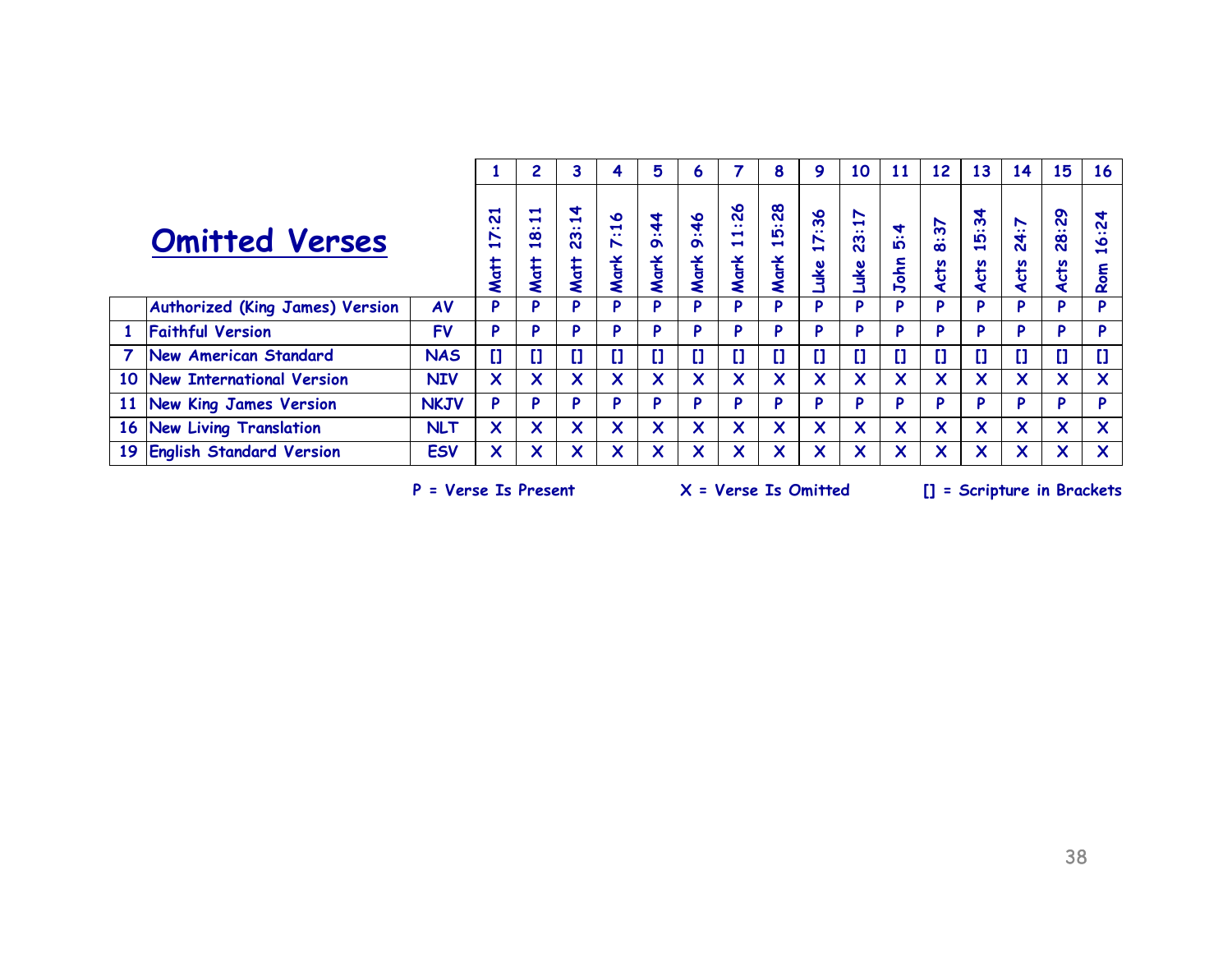# **Here is a Partial Explanation of**

**How These Differences Came About**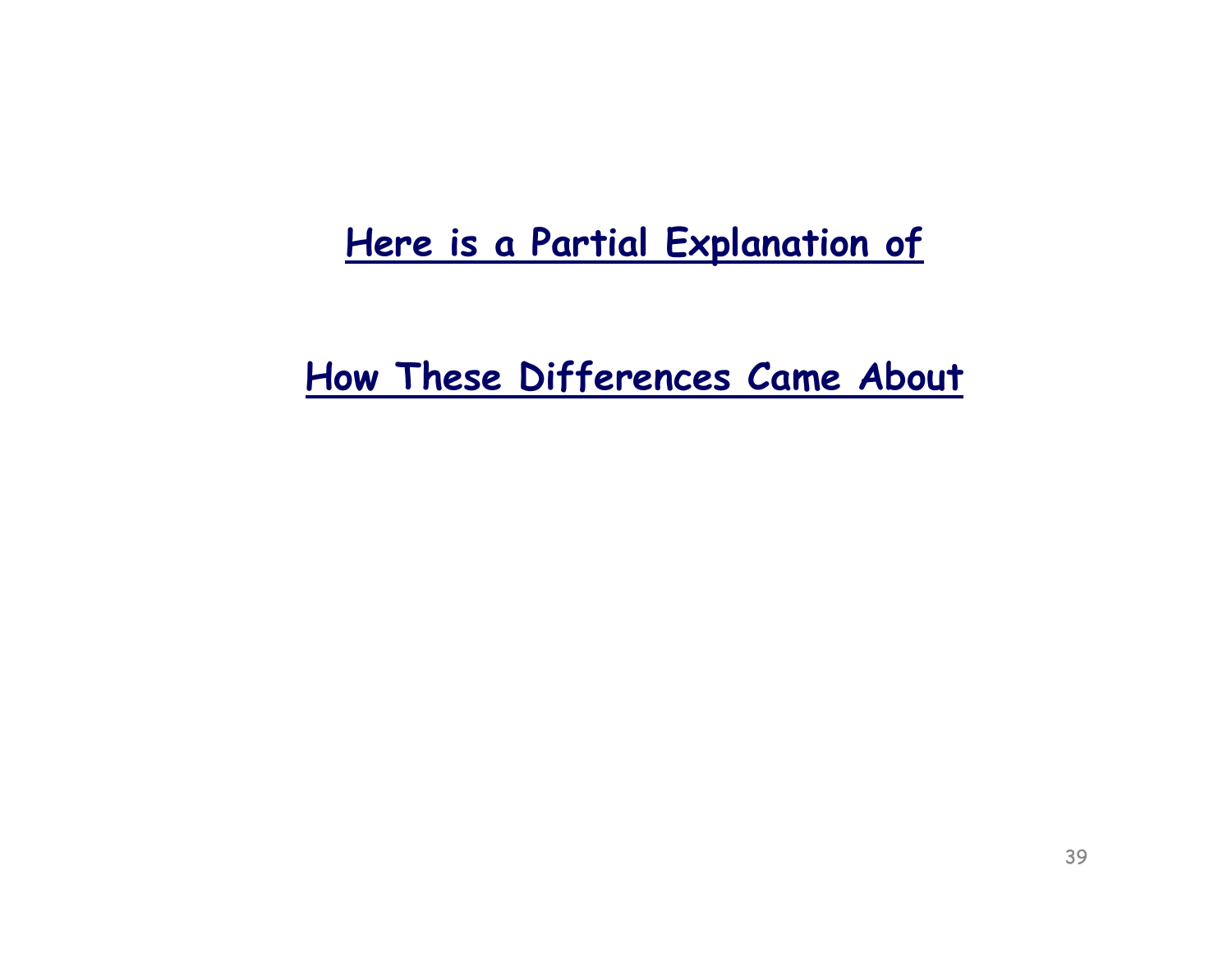In the ancient world, copies of the New Testament books were made in several major locations. The manuscripts originating in these locations are grouped in what are called *families* of texts.

The three major families and their locations are:

The Western (mostly Latin) texts from Italy and the West, The Byzantine texts from Asia Minor (modern Turkey) in the East, The Alexandrian texts from Egypt.

Ref.: "Why Are There Differences in Ancient New Testament Manuscripts?", **Aug 2, 2004**, Good News. https://www.ucg.org/the-good-news/why-are-there-differences-in-ancient-new-testament-manuscripts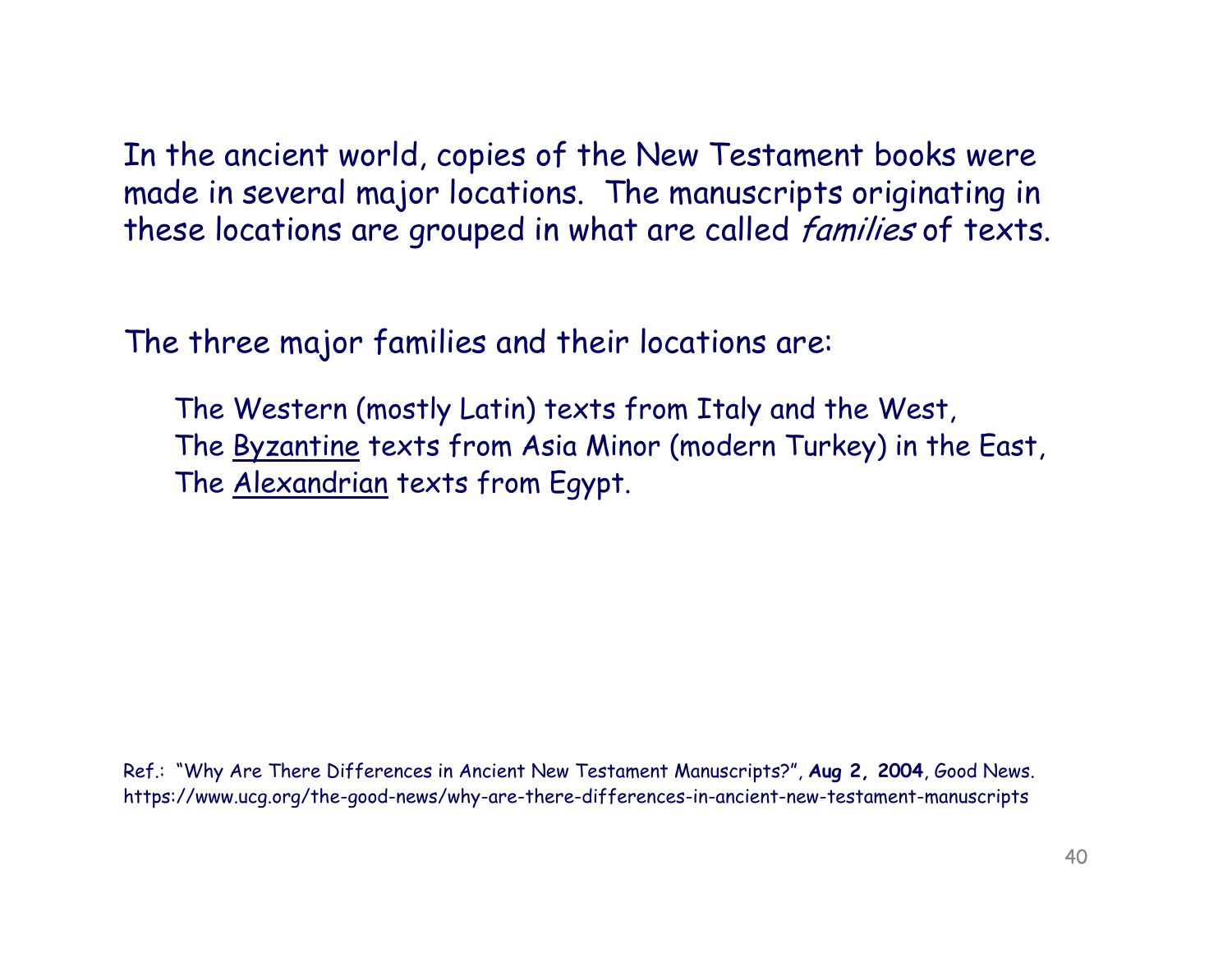There are several thousand Latin texts of the New Testament, but they were all originally translated from Greek texts.

Most of the controversies in translation pertain to which copies of the Greek New Testament existing today best reflect the original "autographs".

Ref.: Ken Graham, **"Which Bible Translation Should I Use?",** February 4, 2001 United News. https://www.ucg.org/reprints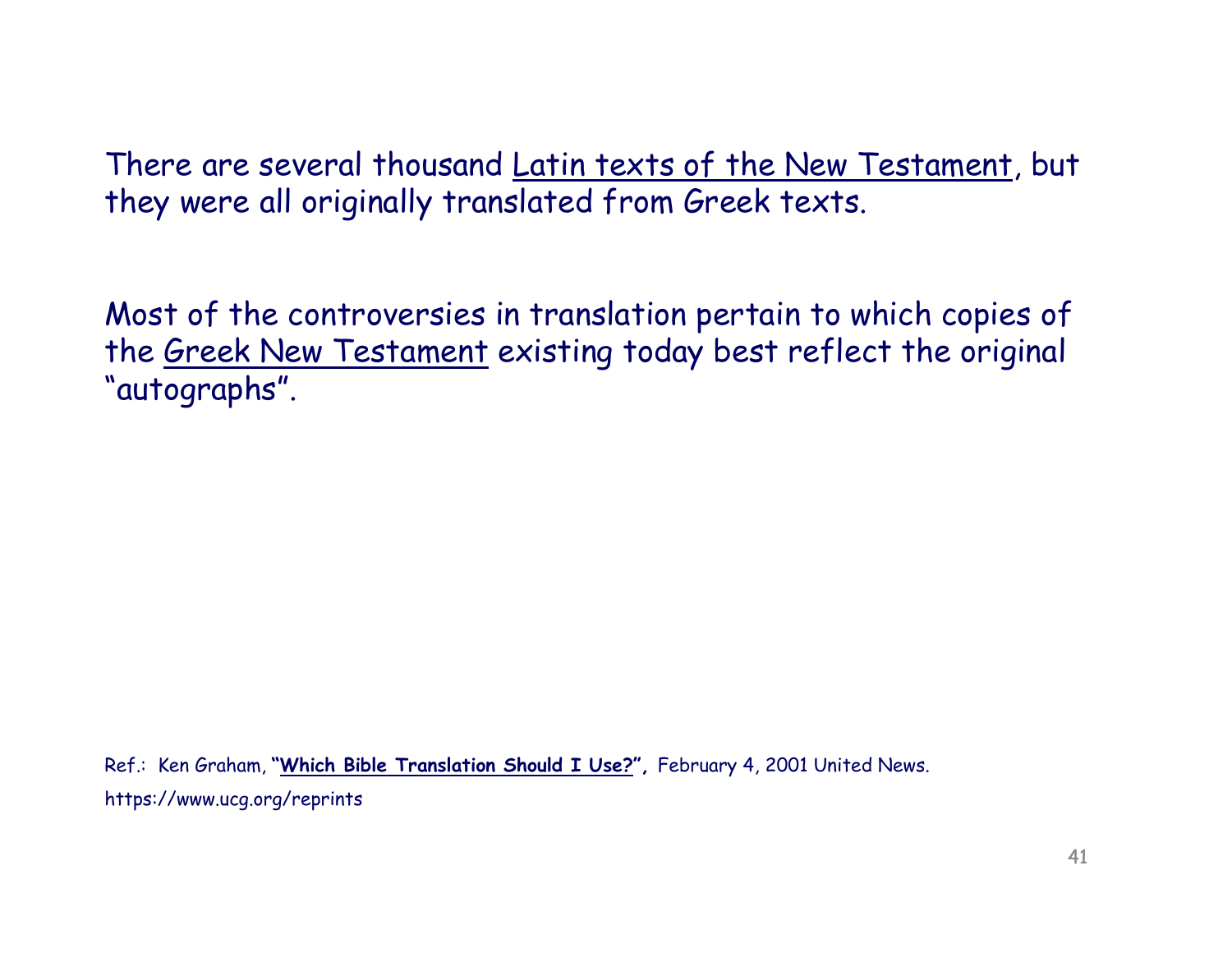"The term Textus Receptus was first assigned to the 1633 Elzevir Greek text because this Latin phrase (meaning Received Text) appeared in its preface.

This expression was later used to refer collectively to the editions of Erasmus (1516), Stephens (1550), Beza (1598) and Elzevir (1633).

The text of these early editions reflects a near-identical agreement with the common text of the Byzantine manuscript family, ..." \*

\*Fred R. Coulter, "**Which Texts Comprise the Pure Words of God?",** The Holy Bible In Its Original Order, 2nd ed, page 78.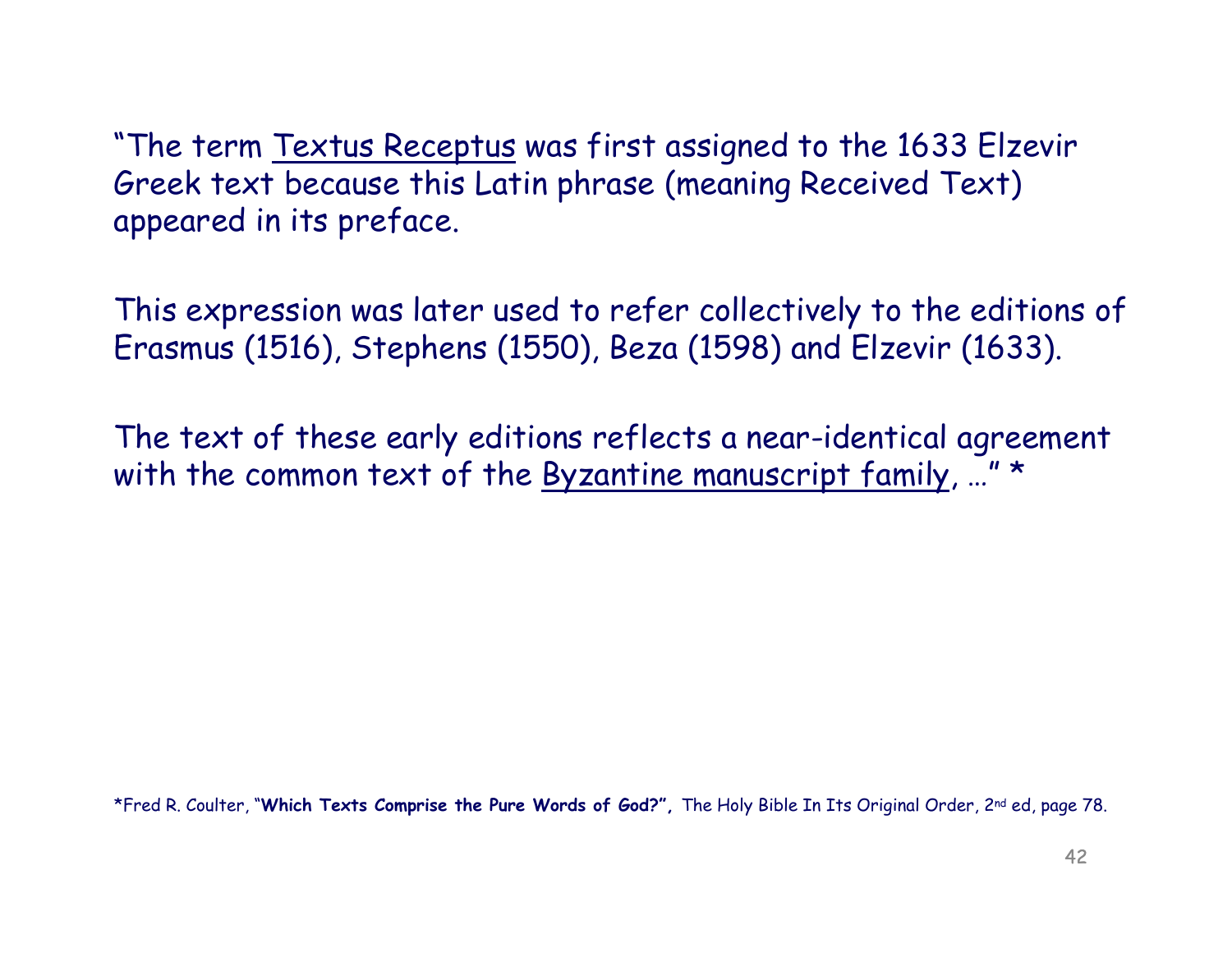**Although it's a simplification, for practical purposes the Received Text is synonymous\* with the:**

'Traditional Text', 'Syrian Text', 'Byzantine', and 'Majority text'.

Dean Burgon was an ardent defender of the Byzantine text. He gave it the name: 'Traditional Text', indicating his conviction that this was the true text handed down over the generations, from the days of the apostles.\*\*

## The Received Text is properly viewed as a sacred text.

\*Floyd Nolen Jones, "WHICH VERSION IS THE BIBLE?, 17th ed., KingsWord Press, The Woodlands, Texas, 1999, page vi. \*\*Les Garrett, **"Which Bible Can We Trust?",** Christian Centre Press, Queensland, 1982, page 82.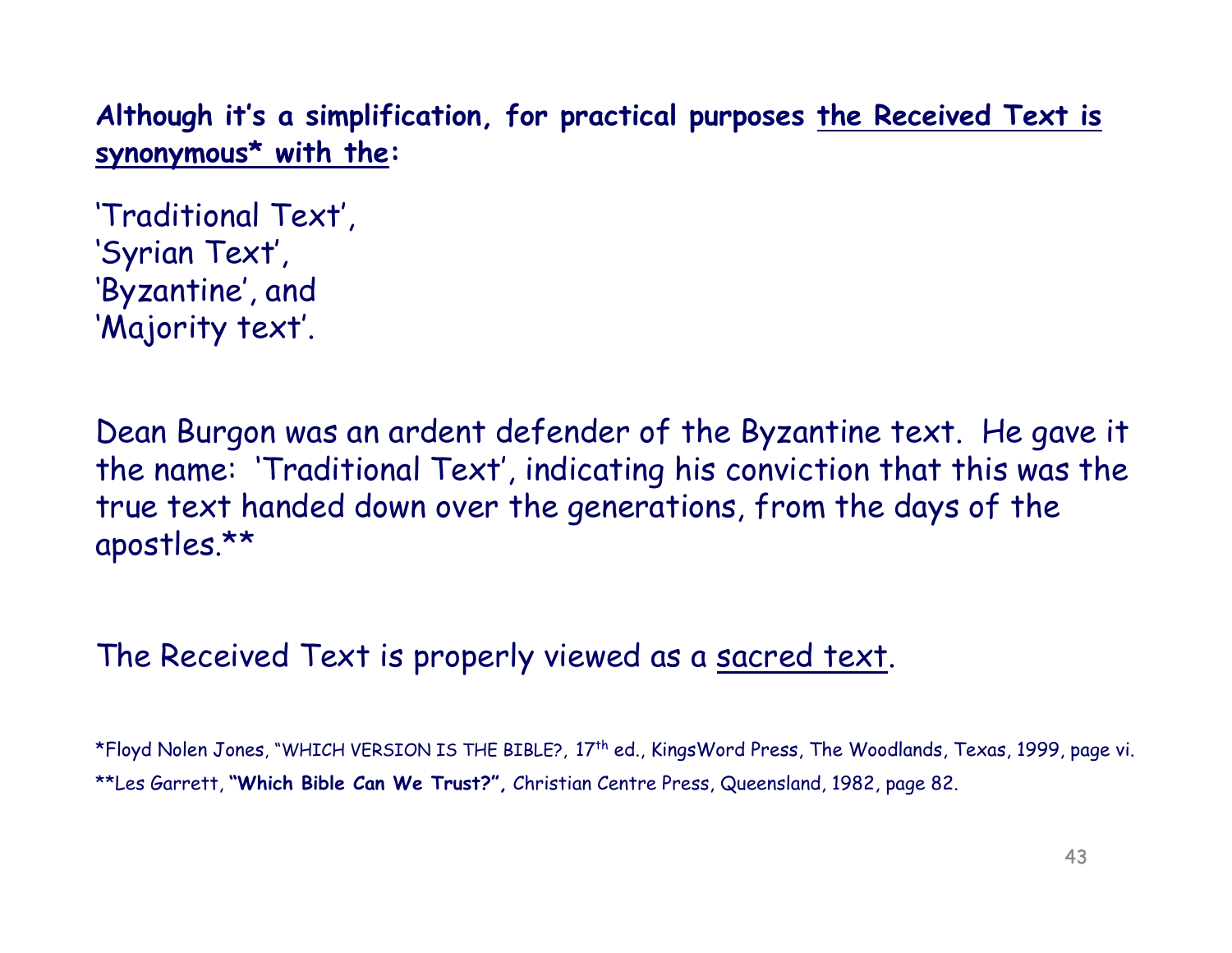**The Modern Critical Text** is an eclectic text; meaning that it is composed of text taken from manuscripts that have different readings.

The editors of this text treat it as a historical document (rather than a sacred text), and use a humanly devised set of criteria to decide which manuscript reading is likely to be more accurate.

One of their basic rules is that Scriptural readings from early dated manuscripts are to be considered of "higher quality" (i.e. more accurate) than those copied at a later date.\* However, one need only recall that even during the apostle Paul's lifetime there were many who would corrupt God's Word (2 Cor. 2:17), to realize that following this rule may lead to erroneous results.

They acknowledge that the Critical Text is still in the process of being perfected, and consequently is subjected to ongoing editing based on new manuscript findings.

Generally speaking, the editors of the **Modern Critical Text** give precedence to readings from the **Alexandrian manuscript family**.

\*Lightfoot, Neil R., "How We Got the Bible", ACU Press, 1986, pg. 33.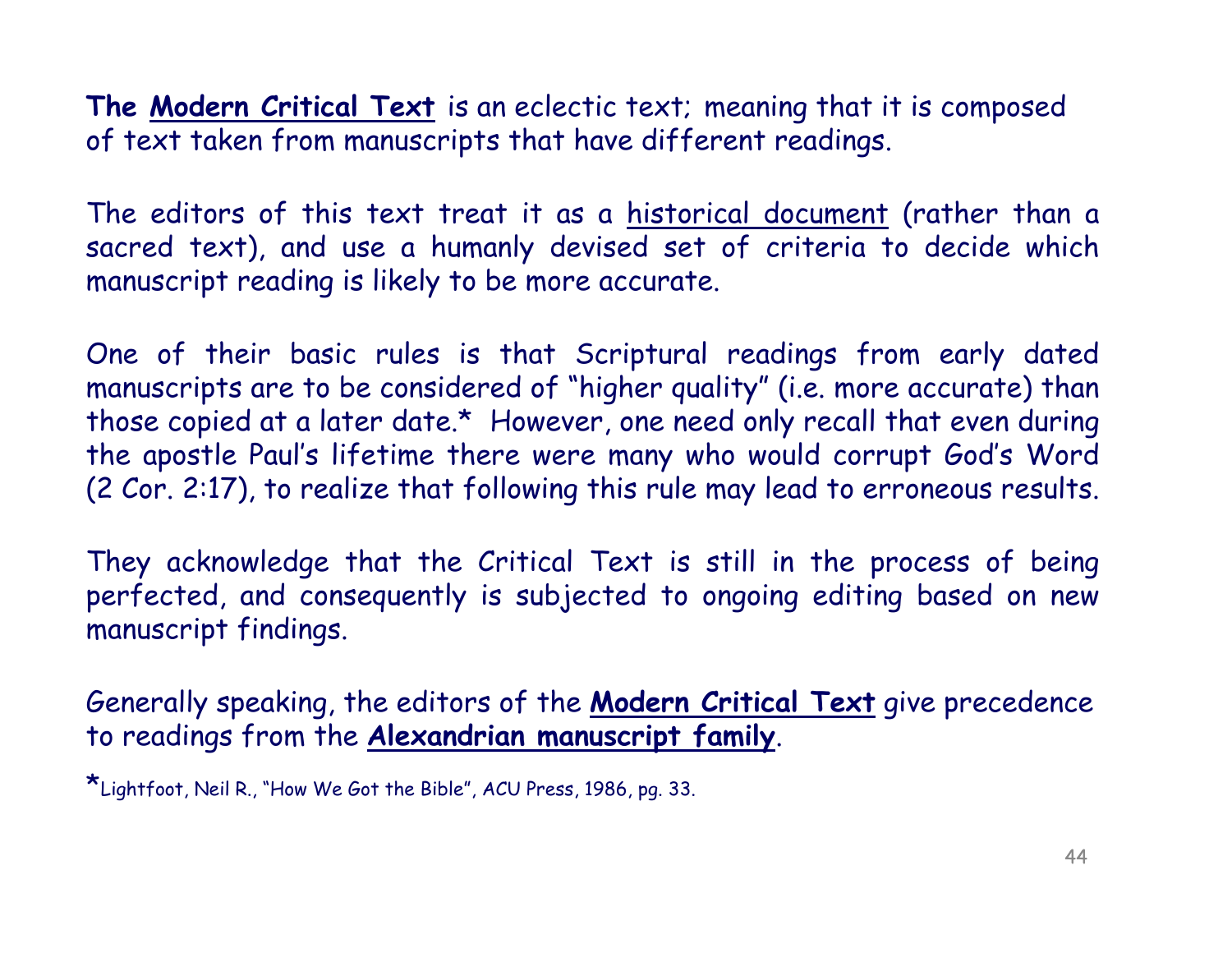## **Comment About Small Percentages**

It has been stated that there is only a small percentage of significant differences between the Received and Modern Critical texts.

This may be true, however it is also misleading**!** A small percentage of 140,523 Greek words\* in the Received Text still results in a large number.

Recall how only one misplaced coma in Luke 23:43 completely changes its meaning.

\*http://www.biblebelievers.com/Floyd\_Jones/Jones\_Ripped5.html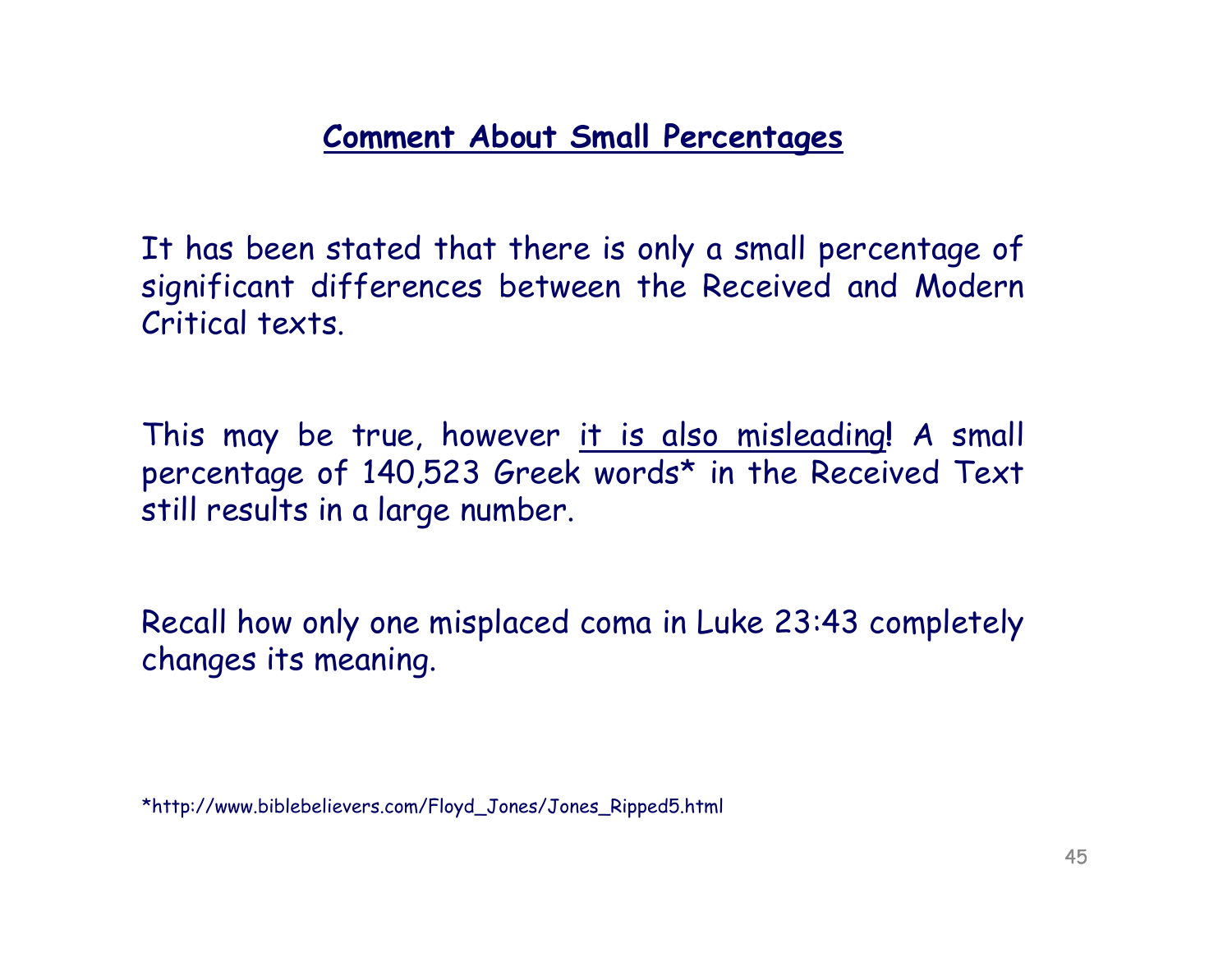One of the easiest things for the layperson to comprehend is the large difference in the overall lengths of these two texts.

**Floyd N. Jones** has counted the words in the following New Testament Greek texts:

> Stephanus 1550 Text, (Received Text) Nestle-Aland 26th Edition; (Modern Critical Text)

and determined that, from a total of **140,523** words in the Stephanus Text, there are **2,922 fewer words** in the **Nestle-Aland 26th**.\*

\*http://www.biblebelievers.com/Floyd\_Jones/Jones\_Ripped5.html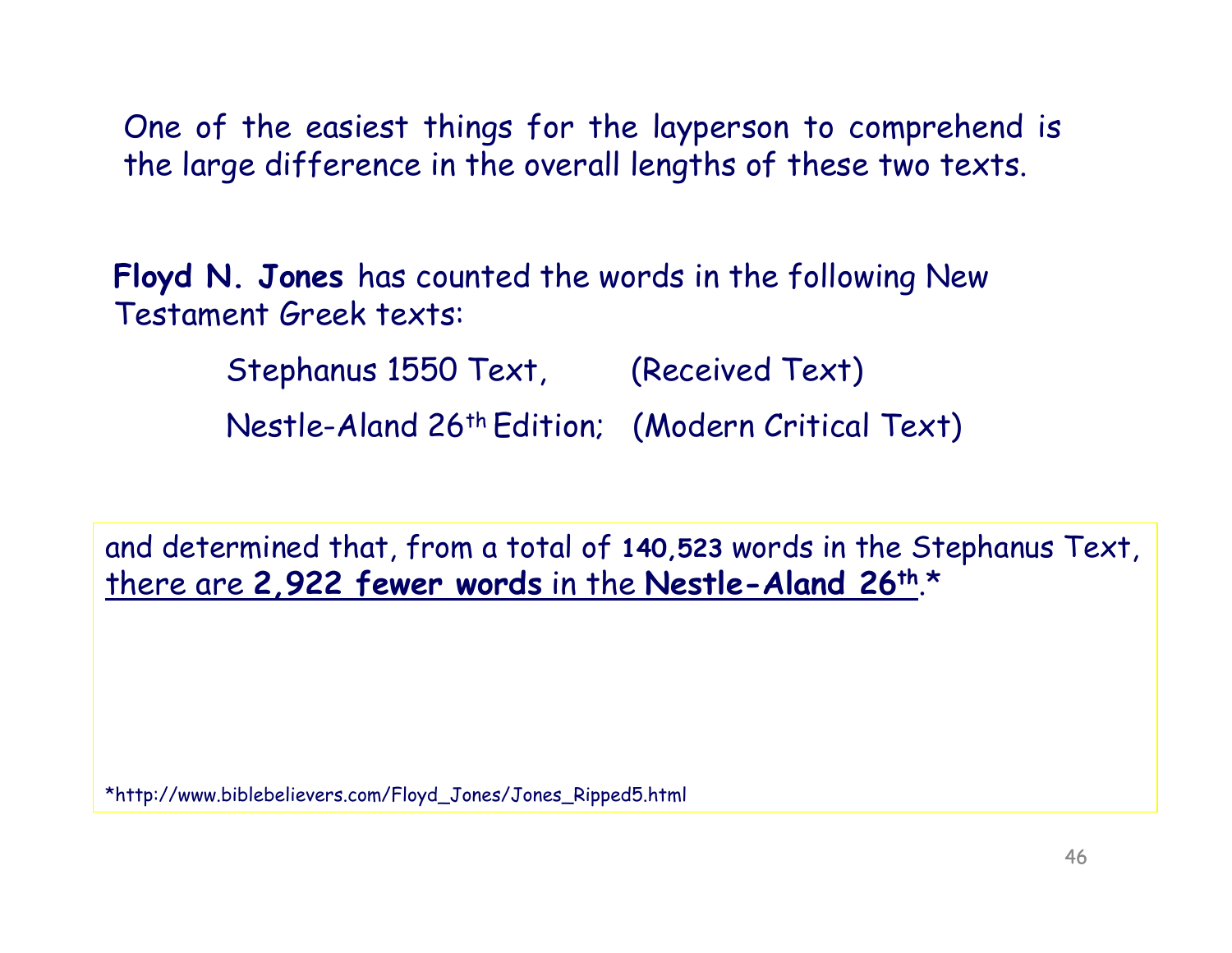Two other quotes regarding this difference in length, and how it pertains to modern Bibles are:

"... thousands of words are missing from the Alexandrian text types of the New Testament when they are compared to the Byzantine text types."

"…sadly, most modern translations come to us from the Alexandrian text type because this is where most scholars have chosen to go."

Ref.: Ken Graham, **"Which Bible Translation Should I Use?",** February 4, 2001 United News. https://www.ucg.org/reprints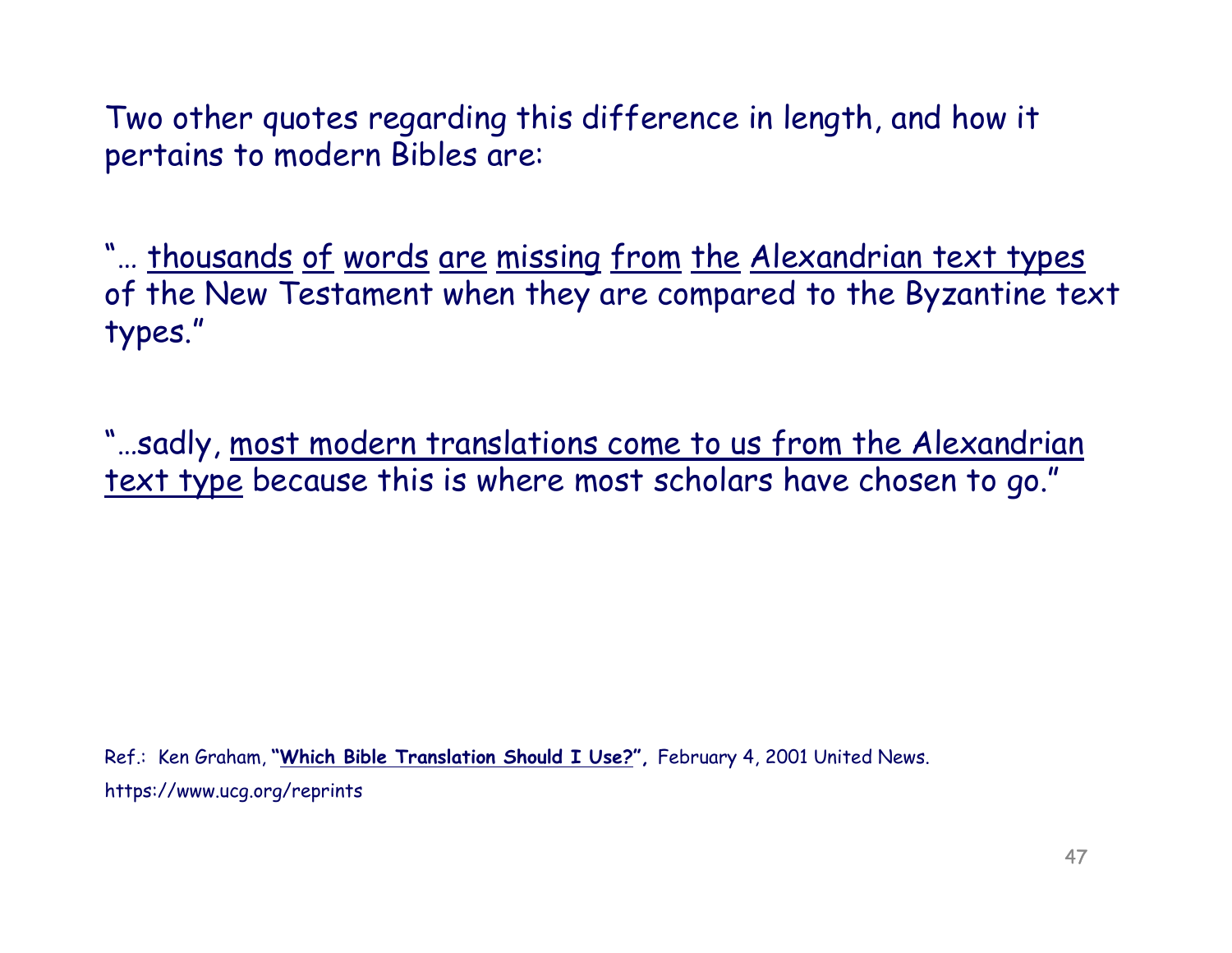Although the number of words will change when translating from Greek into another language. Here, the Greek Received Text is being compared with the Greek Modern Critical Text.

Since God has promised to preserve His Word (as indicated in the following Scriptural references\*), at least one of these Greek texts must be corrupted.

**PS 12: 6**The words of the Lord are pure words: as silver tried in a furnace of earth, purified seven times. **<sup>7</sup>**Thou shalt keep them, O Lord, thou shalt preserve them from this generation for ever.

**PS 119:89** For ever, O Lord, thy word is settled in heaven.

**PS 119:111** Thy testimonies have I taken as an heritage for ever: for they are the rejoicing of my heart.

**PS 119:152** Concerning thy testimonies, I have known of old that thou hast founded them for ever.

**Eccl 3:14** I know that, whatsoever God doeth, it shall be for ever: nothing can be put to it, nor any thing taken from it: and God doeth it, that men should fear before him.

**Isaiah 40:8** The grass withereth, the flower fadeth: but the word of our God shall stand for ever.

**Matthew 24:35** Heaven and earth shall pass away, but my words shall not pass away.

**1 Pt 1:23-25** … **<sup>23</sup>**being born again, not of corruptible seed, but of incorruptible, by the word of God, which liveth and abideth for ever. **<sup>24</sup>**For all flesh is as grass, and all the glory of man as the flower of grass. The grass withereth, and the flower thereof falleth away: **<sup>25</sup>**but the word of the Lord endureth for ever. …

<sup>\*</sup> Authorized (King James) Version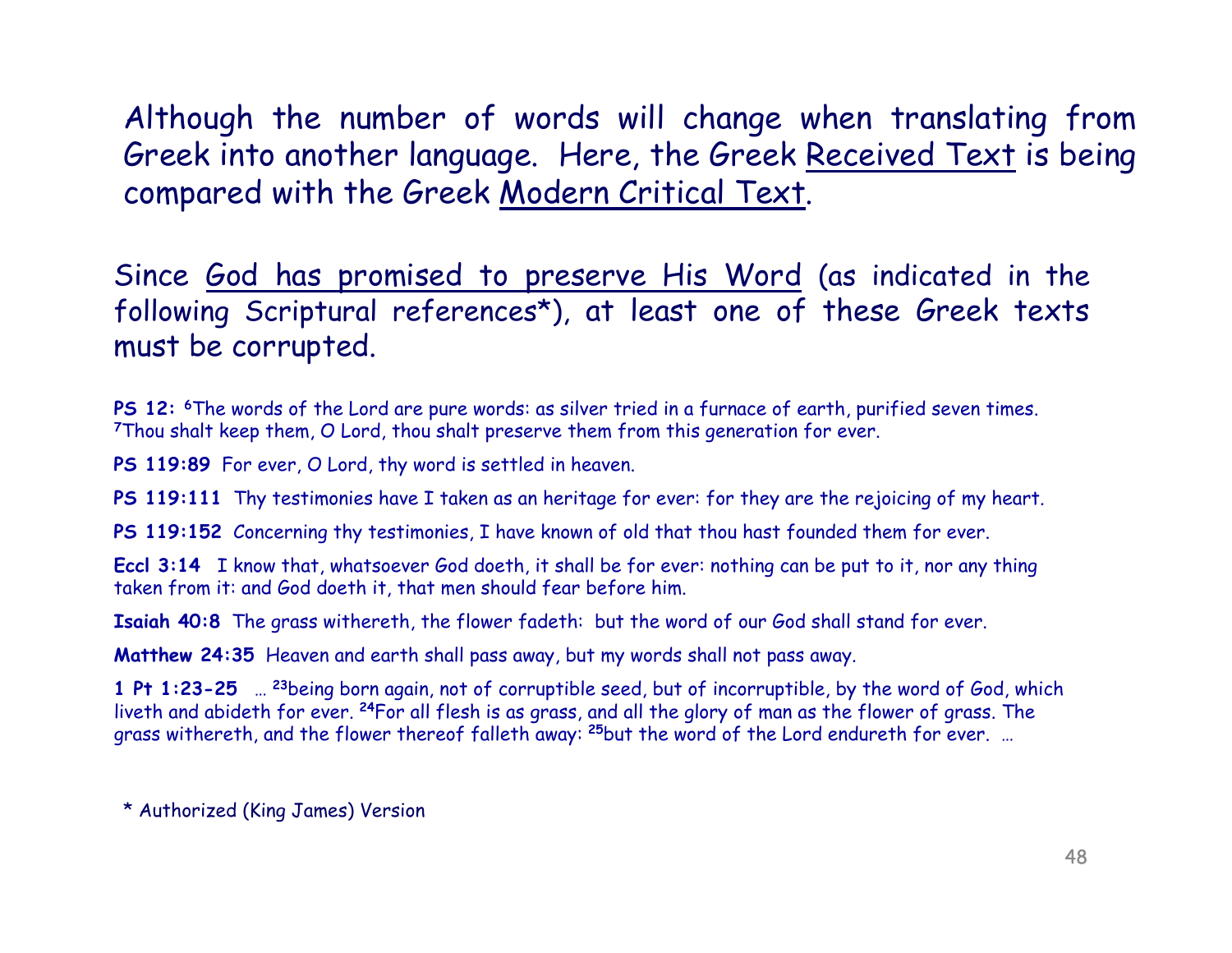**Although 2,922 fewer words may be the most apparent difference, there are other differences between the Received & Modern Critical Texts\* that also alter the original meaning. These may be categorized as follows:**

**Substitutions** 

Additions

Transpositions

Punctuation

Quotations from the Old Testament

 $\star$  Fowler, Everett W., "Evaluating Versions of the New Testament", Strait Street, Inc., 1981, pages 11 – 14, 42-65.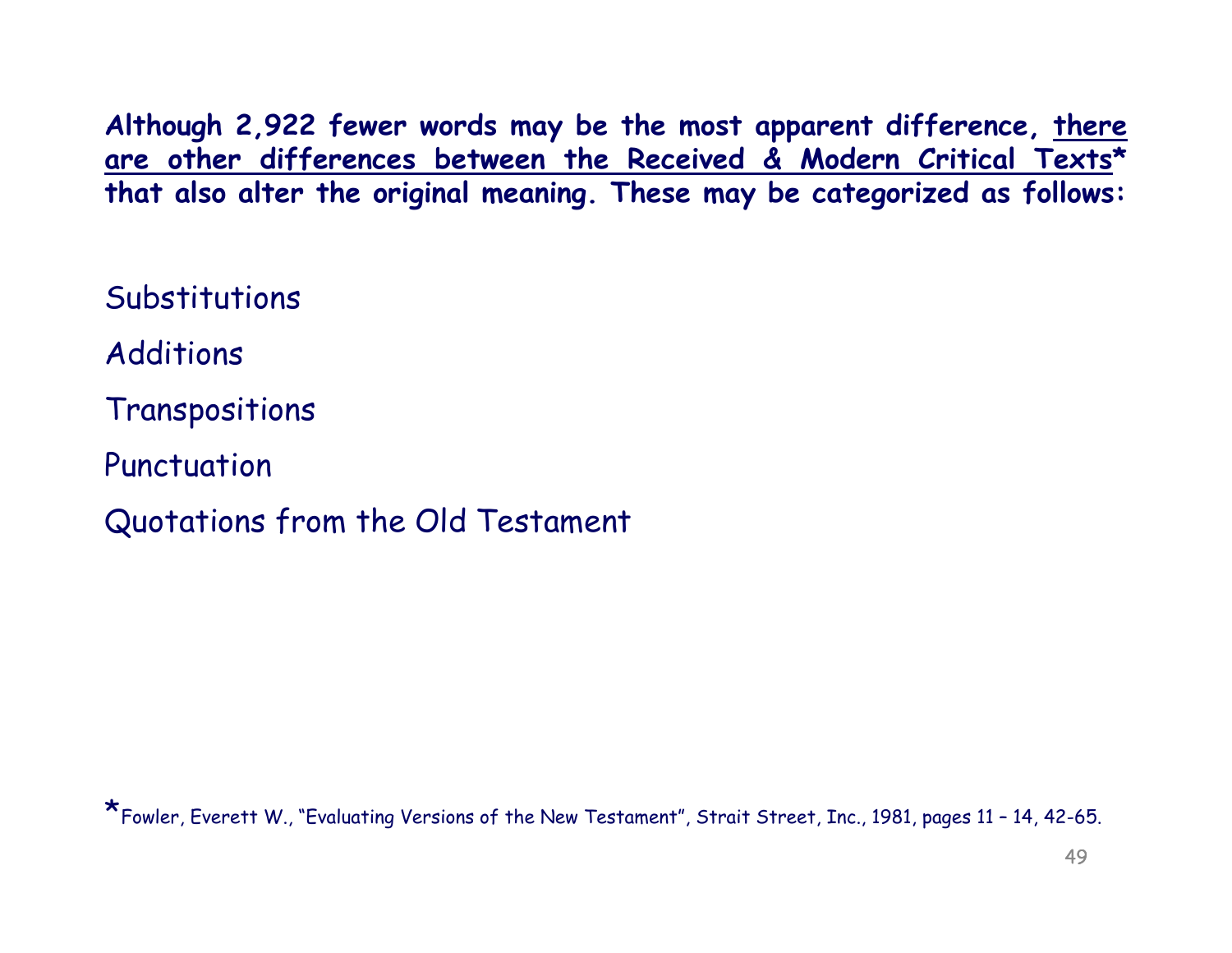## **What Does God Say**

## **Deuteronomy 4:2**

Ye shall not add unto the word which I command you, neither shall ye diminish ought from it, that ye may keep the commandments of the LORD your God which I command you.

## **Deuteronomy 12:32**

What thing soever I command you, observe to do it: thou shalt not add thereto, nor diminish from it.

## **Jeremiah 26:2**

Thus saith the LORD; Stand in the court of the LORD'S house, and speak unto all the cities of Judah, which come to worship in the LORD'S house, all the words that I command thee to speak unto them; diminish not a word: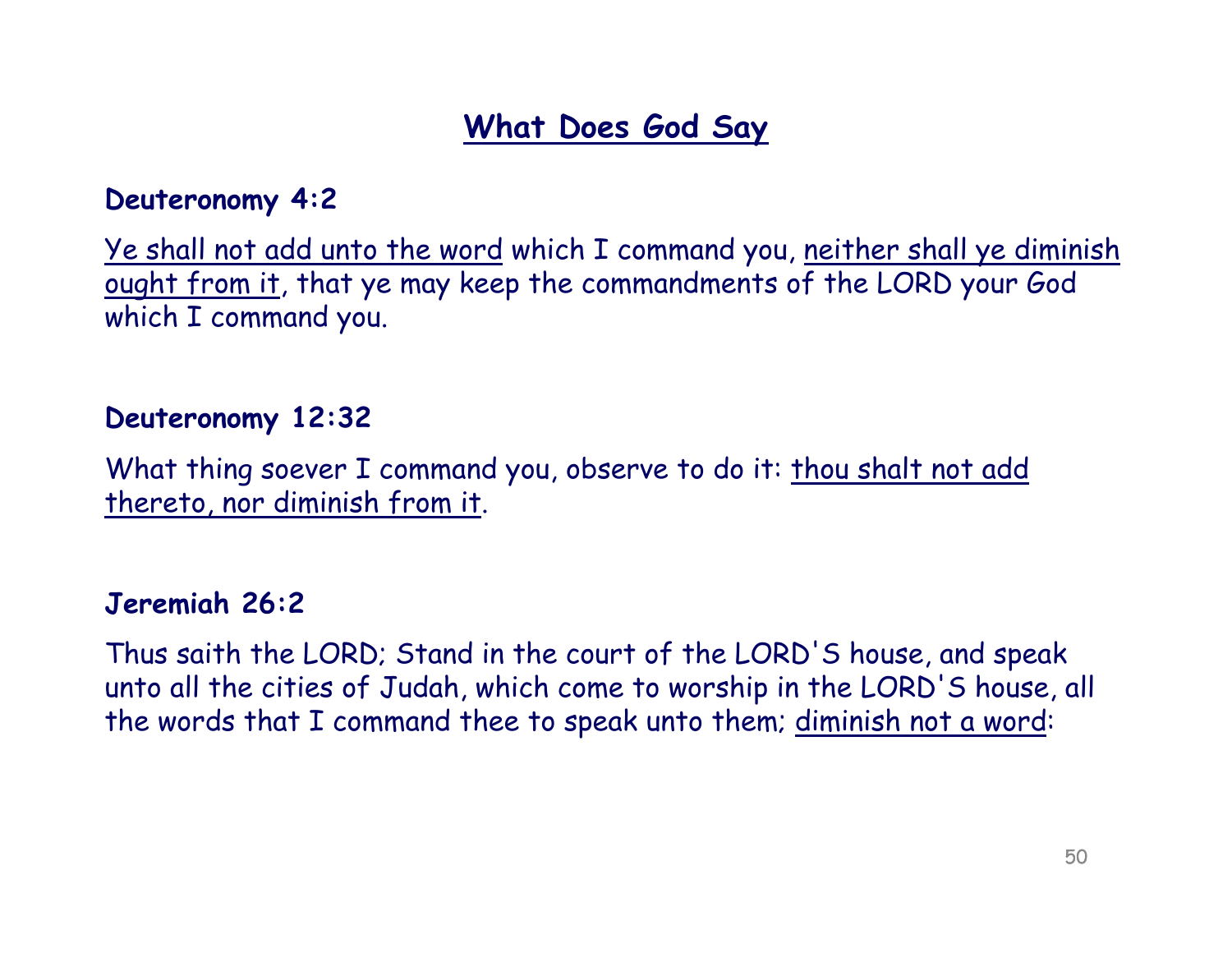Add thou not unto his words, lest he reprove thee, and thou be found a liar. (Proverbs 30:6)

For we are not as many, which corrupt the word of God: ... (2 Cor. 2:17)

And to the angel of the church in Philadelphia write; These things saith he that is holy, he that is true, he that hath the key of David, he that openeth, and no man shutteth; and shutteth, and no man openeth; <sup>8</sup> I know thy works: behold, I have set before thee an open door, and no man can shut it: for thou hast a little strength, **and hast kept my word**, and **hast not denied my name**. (Rev 3:7-8)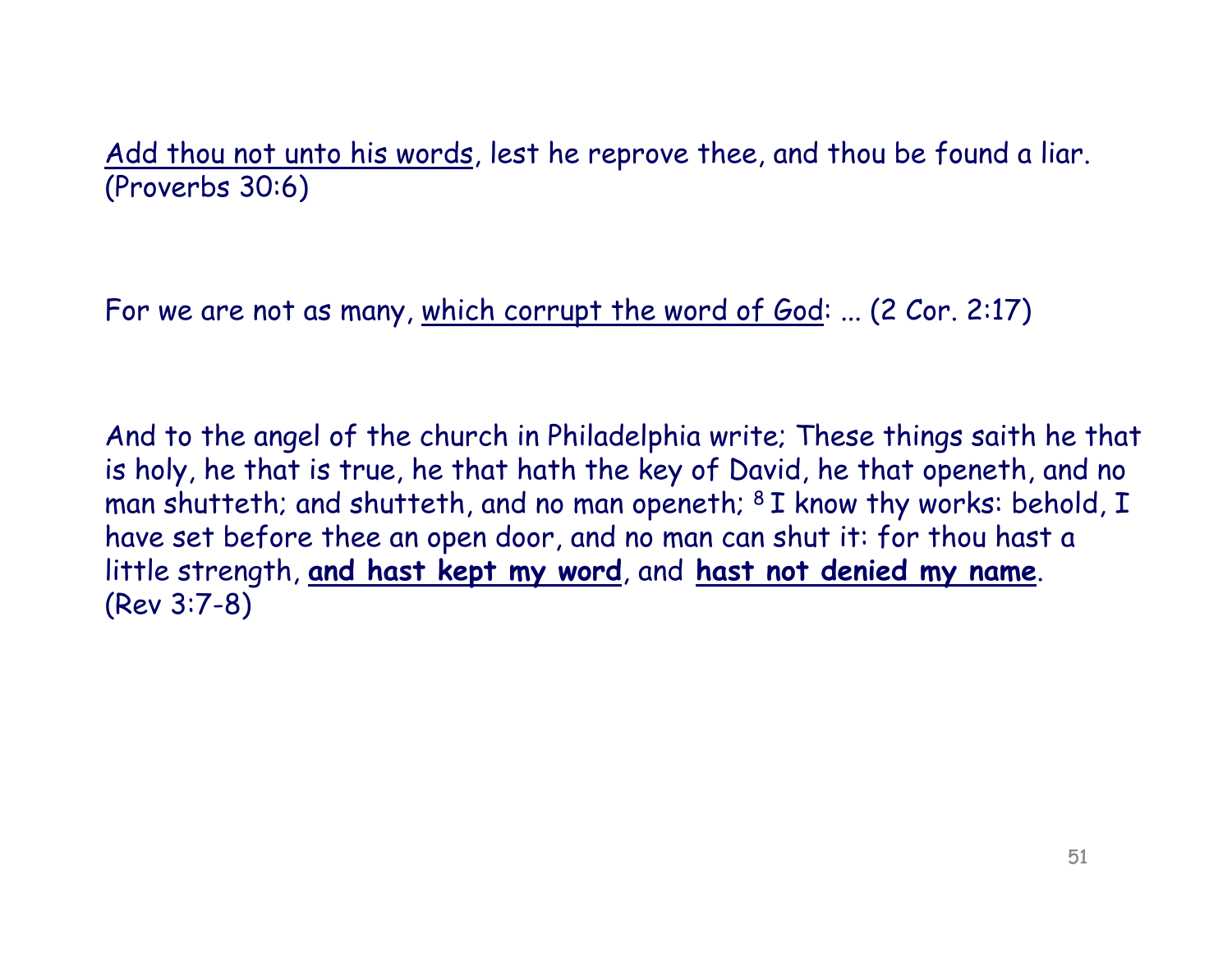For I testify unto every man that heareth the words of the prophecy of this book, If any man shall add unto these things, God shall add unto him the plagues that are written in this book: And if any man shall take away from the words of the book of this prophecy, God shall take away his part out of the book of life, and out of the holy city, and from the things which are written in this book. (Revelation 22:18-19)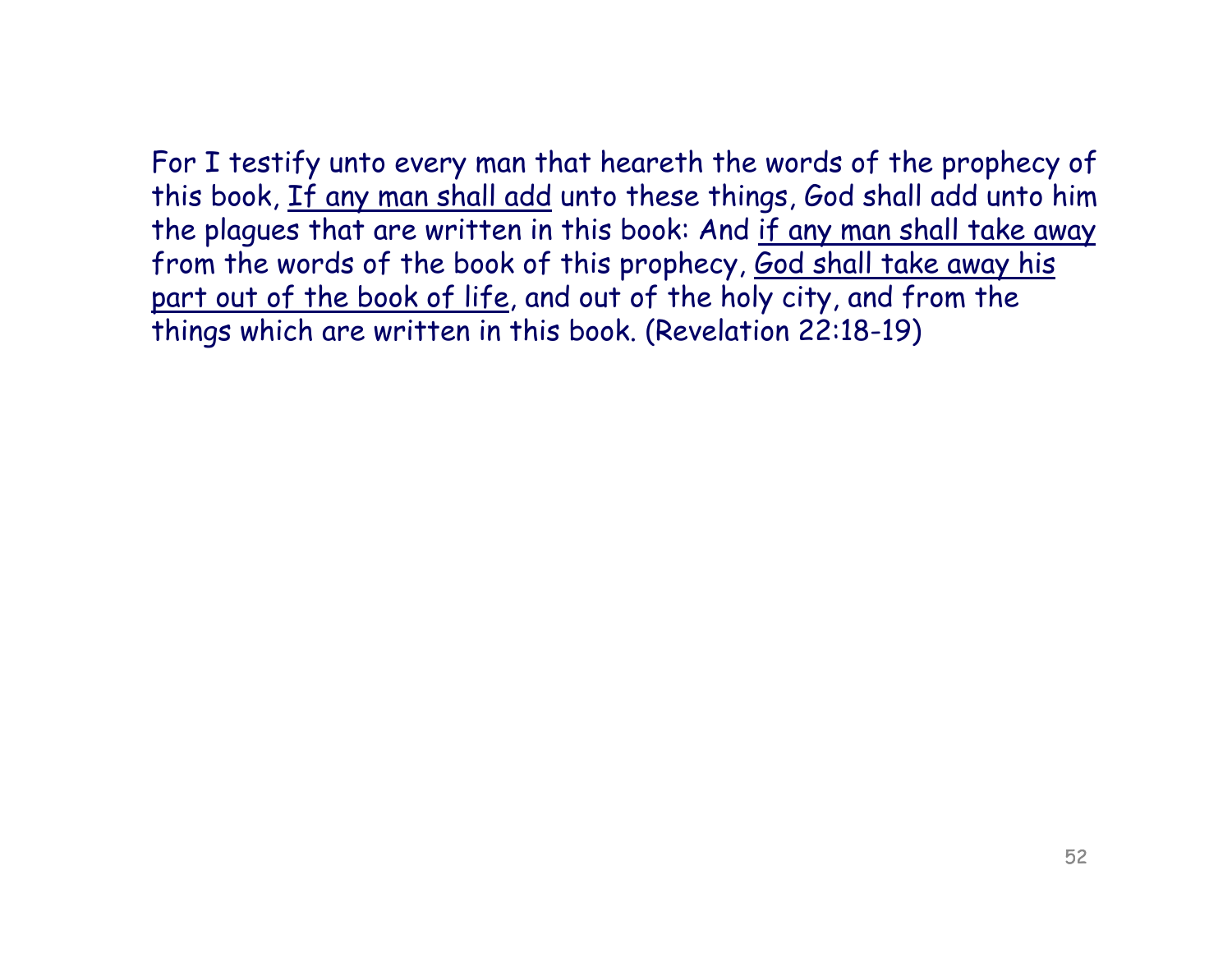Jehoiakim was a king of Judah who did *that which was* evil in the sight of the Lord his God. **2 Chronicles 36:5**

Among other things: Jehoiakim cut the scroll containing God's word as it was being read to him, "... and cast it into the fire that was on the hearth, until all the roll was consumed ..." **Jeremiah 36:21-23**

\*Considering God's Word referenced in the previous slide, could this be the reason why Jehoiakim's name has been taken out of the genealogy in **Matthew 1:11?** (Josias was Jechonias' grandfather.)

\*Riplinger, G. A., New Age Bible Versions, 2008, Page 395.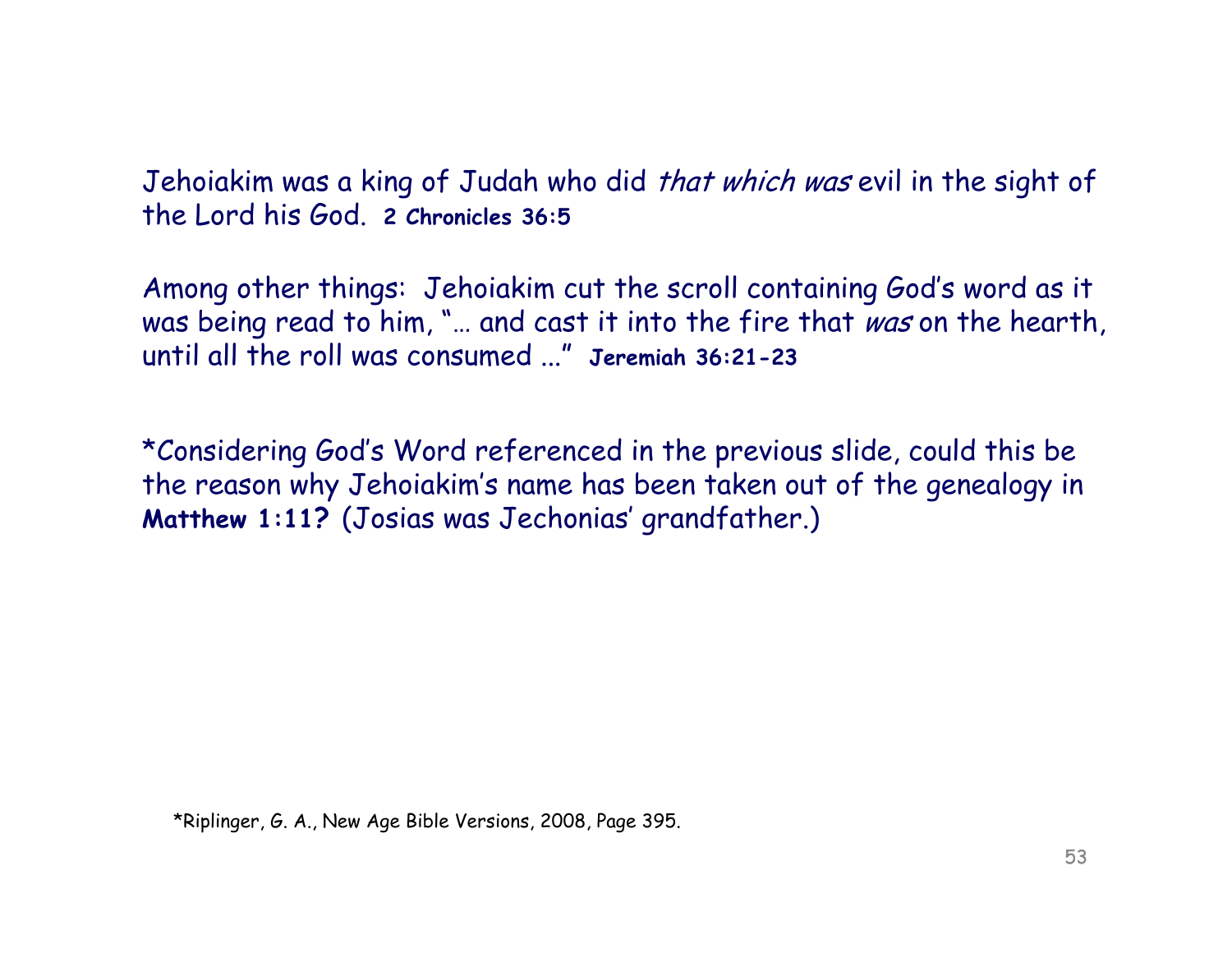Our Lord and Savior, Jesus Christ said:

**"…Till heaven and earth pass, one jot or one tittle shall in no wise pass from the law, till all be fulfilled."** Mat. 5:18

Now, recall Isaiah 42:21:

**"The Lord … will magnify the law, and make it honourable."**

So, how much more important is it that God's Word not be altered in the New Testament?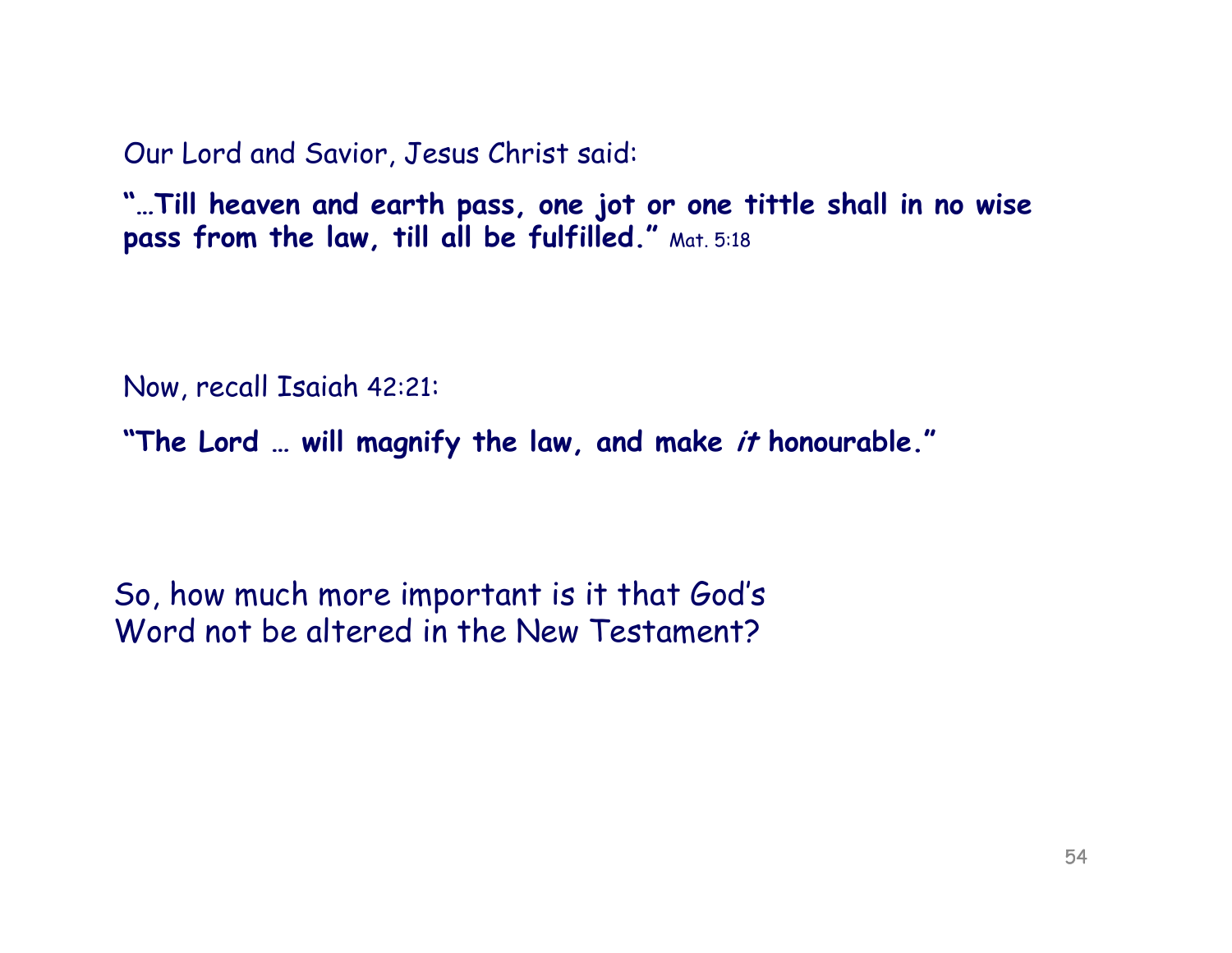## **Thought Provoking Quotes**

"In 1987 a formal agreement was made between the Roman Catholic Church and the United Bible Societies that the critical Greek New Testament will be used for all future translations, both Catholic and Protestant."

Ref.: "Guidelines for International Cooperation in Translating the Bible", Rome, 1987, p. 5.

"In 1898 Eberhard Nestle published the first edition of a Greek New Testament. It became influential when the British and Foreign Bible Society adopted it to replace the Textus Receptus. After a few years this edition received worldwide recognition as the best edition of the Greek New Testament. This edition took the place which formerly belonged to the Textus Receptus and became a **'New Textus Receptus'**."

http://en.wikipedia.org/wiki/Eberhard\_Nestle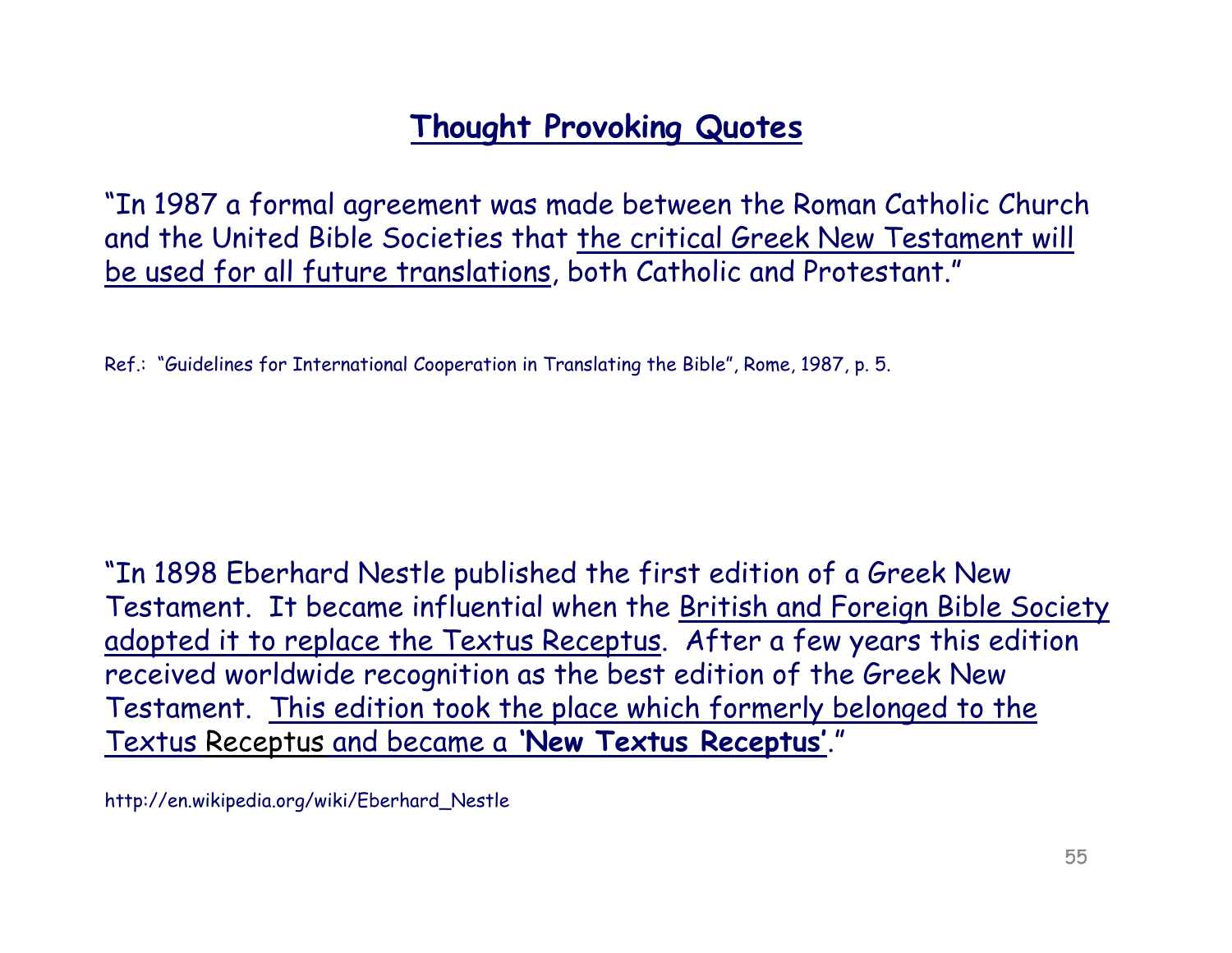It should be readily apparent that most of the modern translations compared in this presentation have many of the same, or similar, differences when compared with the fuller readings of Authorized (King James) Version.

Since these translations are made by different translation committees, the source of the similar differences must stem from the underlying Greek text.

And, since the Modern Critical Text has thousands of missing words, it logically follows that it must be the Greek text from which these same modern versions were translated.

This conclusion may be independently verified by carefully reading the introductory comments in any given translation.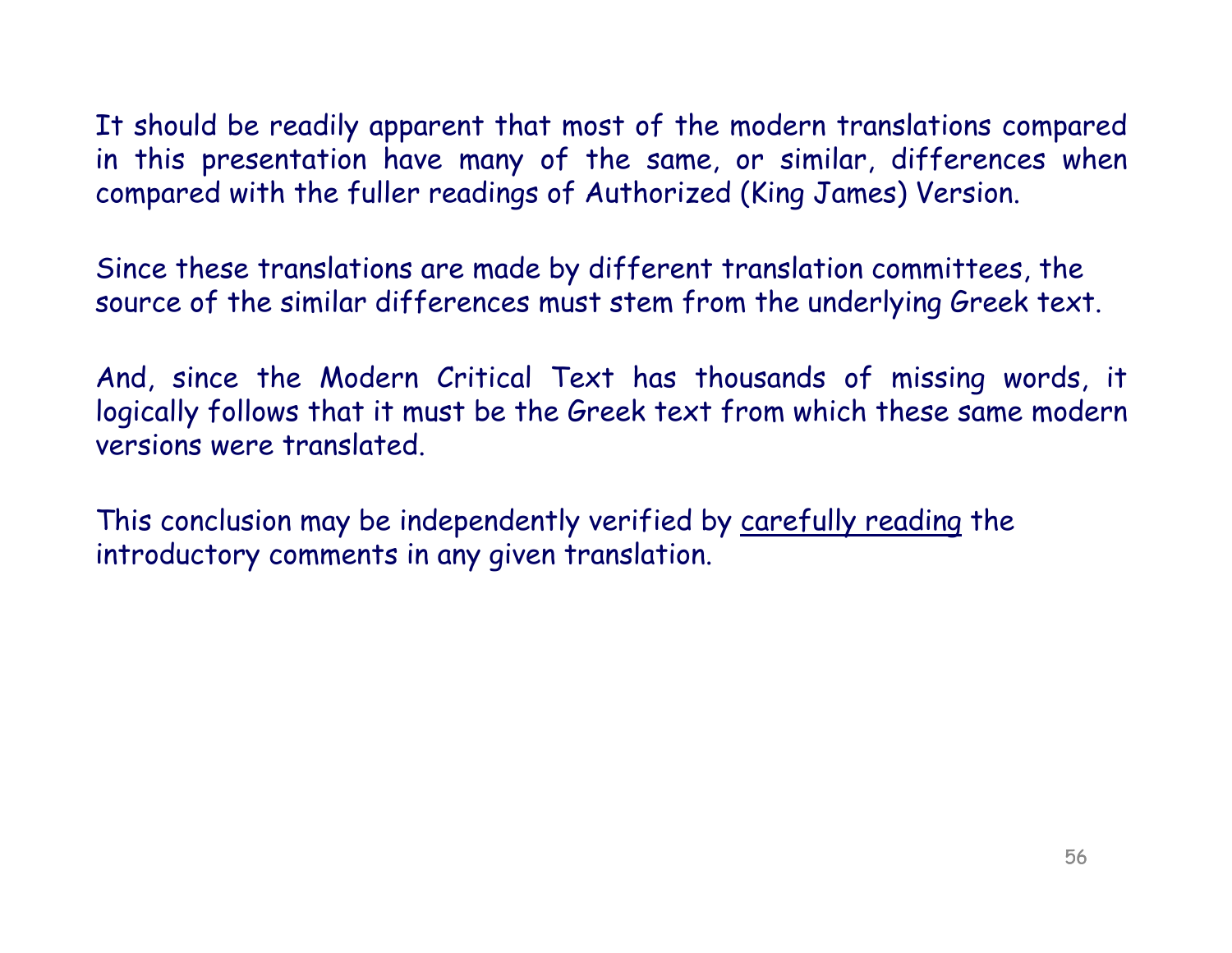It is only when time is taken to look at the actual differences, that a personal & meaningful evaluation of their significance can be made.

You will observe that the differences reveal a definite pattern, diminishing the sanctity and convicting power of God's Word. They cast doubt on the deity of our Lord and Savior Jesus Christ, and diminish His authority, name, and atoning sacrifice.

# **How significant is this to you?**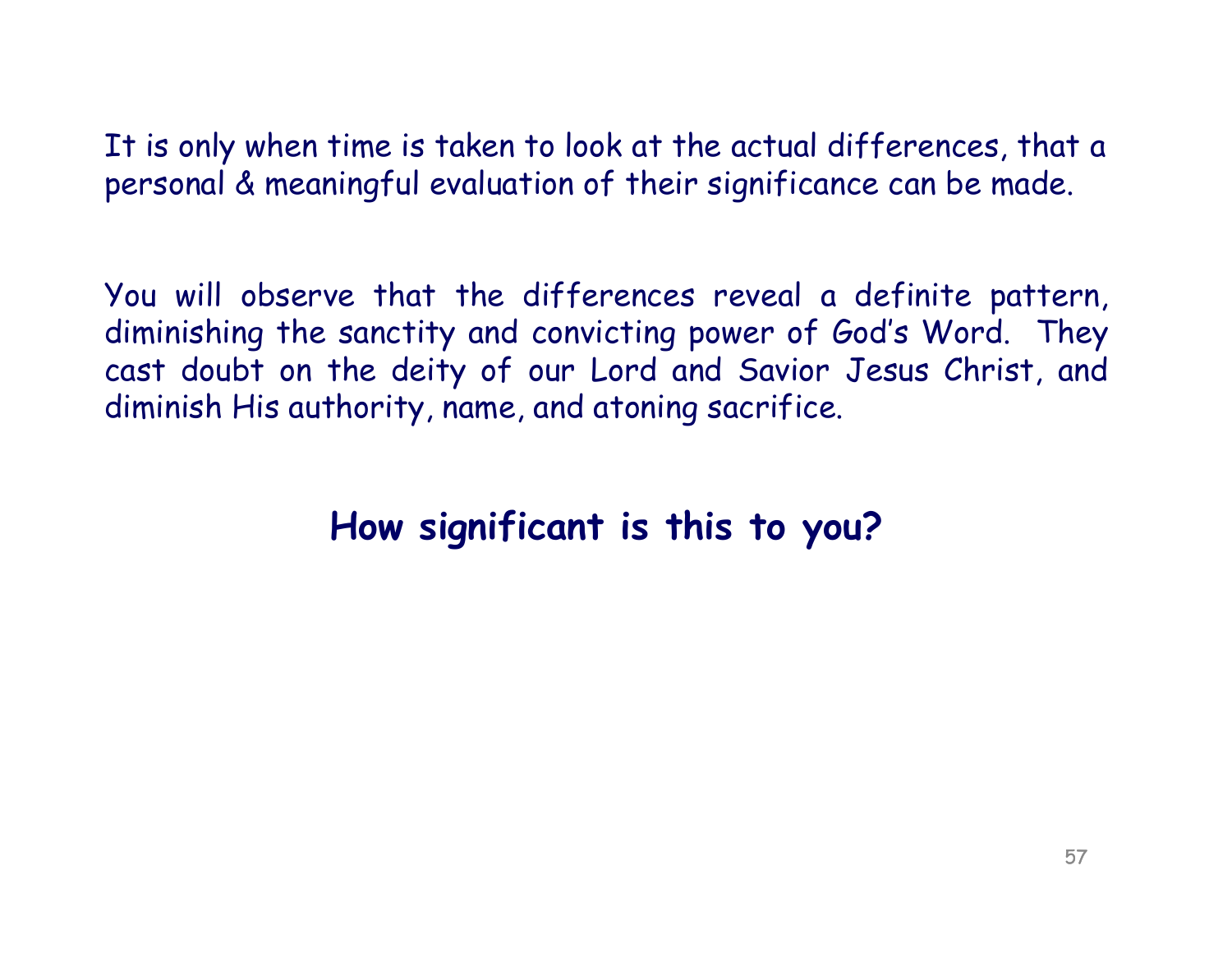Everett W. Fowler's book (see reference on the following slide) was of tremendous help in identifying the key Scriptures compared in this presentation. He referenced earlier editions of the Critical Text -- namely:

Westcott and Hort, 1881; the Nestle 23rd, 1957; and, the Bible Societies 3rd, 1976.

As this presentation is being prepared, the Nestle-Aland Greek New Testament is in its 28th edition, and the United Bible Society's Greek New Testament is in its 5th edition. Consequently, Fowler's book will not reflect changes made to the Critical Text since the dates shown above, and the quantitative comparisons made in some of his tables may now be different.

However, from my limited, layman's study on this subject, some 30 plus years later, I believe that his following conclusions remain valid:

**"The differences noted in this treatise between the major printed Greek texts of the New Testament show that the differences are far from minor but rather of substantial importance."**, page 21.

**"... without making any claim that the Received Text is a perfect reproduction of the original writings, it is evident that, of the four texts considered, the Received Text is superior and appears closest to the original.",** page 23.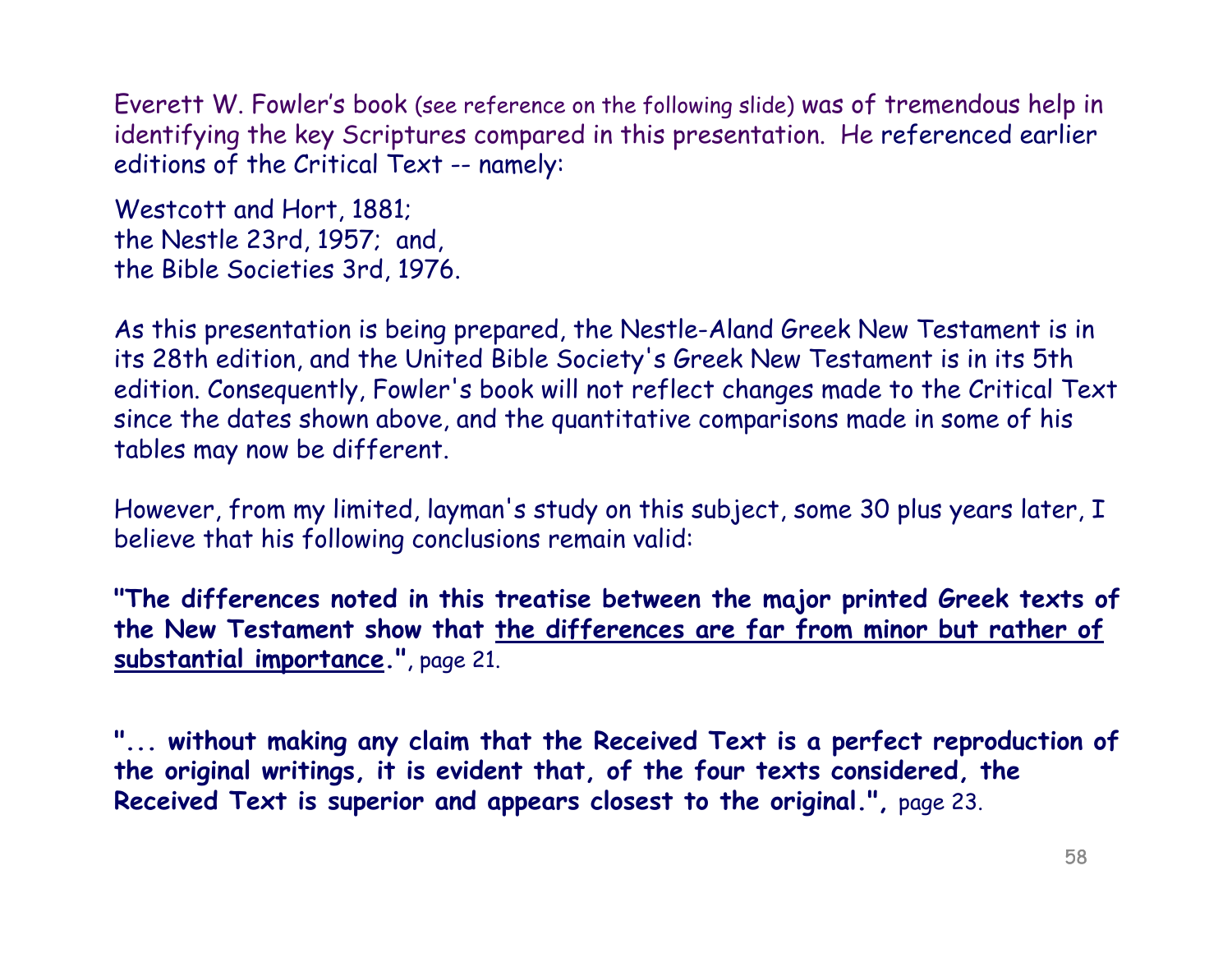This presentation is not comprehensive, as the NT Greek Text issue is huge. Only some of the Scriptures in some of the translations are compared.

For a more thorough listing of NT Scriptural differences and how they came about, the following sources are recommended:

A book entitled; **"Evaluating Versions of the New Testament"** by Everett W. Fowler, 1981;

An Internet presentation entitled, "**NIVersion or KJVersion",** by Les Garrett**;** 

A downloadable pdf file, **"WHICH VERSION IS THE BIBLE?"** by Floyd Nolen Jones; and

A booklet entitled; **"Bible Versions - Which is the Real Word of God?",** http://avoiceinthewilderness.org.

To be rigorous, the copyright date of each translation compared should have been documented. However, these comparisons were made over a period of several years using online Bible software. During this time the copyrights on some translations were updated. Consequently, there may be some differences in the tables if you check them today.

Each Christian is obligated to prove all things pertinent to their spiritual salvation. If you have become motivated to prove the information given in this presentation, as it pertains to your favorite translation, I would appreciate your constructive comments. Thank you in advance for your feedback.